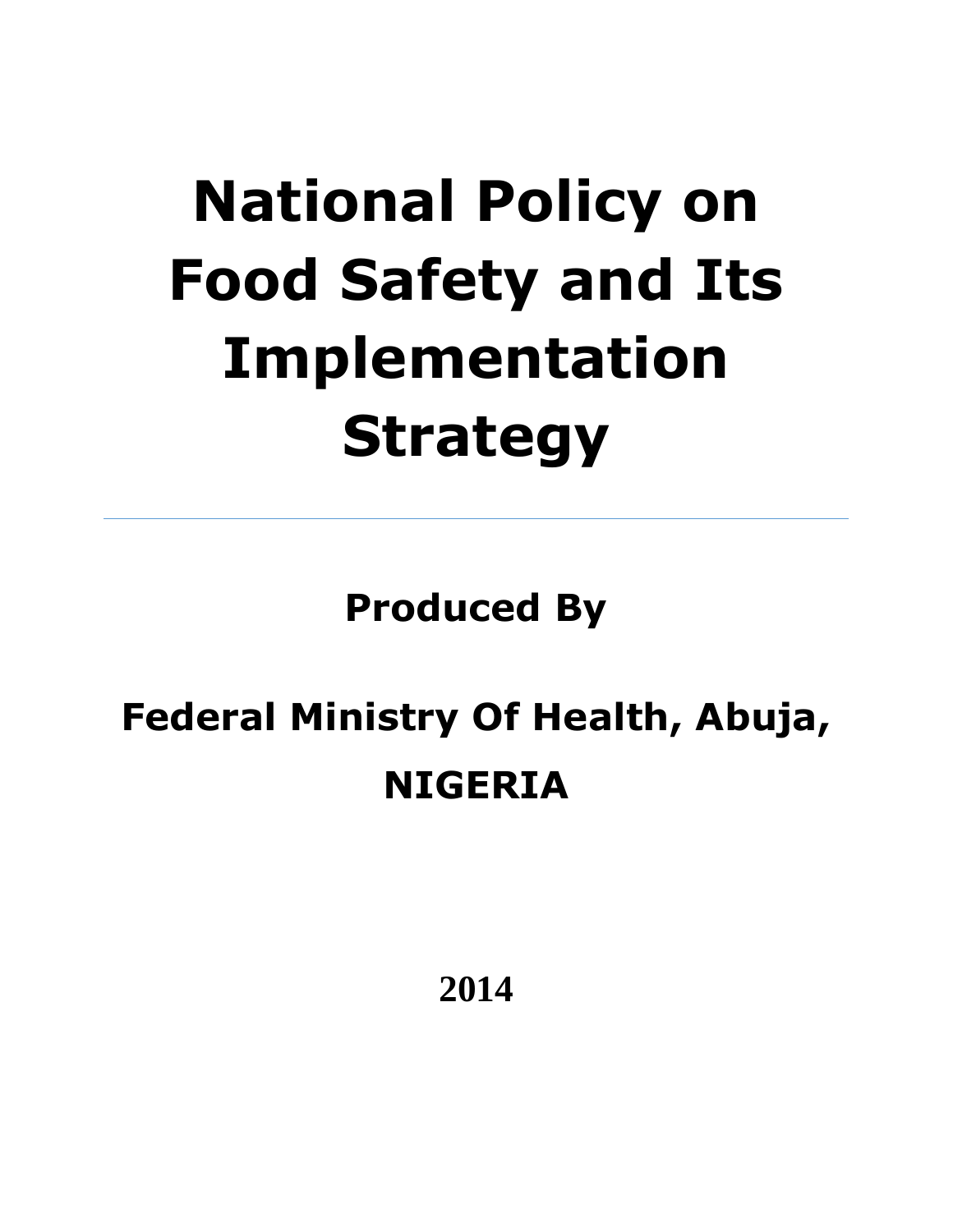# <span id="page-1-0"></span>**TABLE OF CONTENTS**

| 1.1 |                                                                                         |  |
|-----|-----------------------------------------------------------------------------------------|--|
| 1.2 |                                                                                         |  |
| 1.3 |                                                                                         |  |
|     | 1.3.1                                                                                   |  |
|     | 1.3.2                                                                                   |  |
|     | 1.3.3                                                                                   |  |
|     |                                                                                         |  |
| 2.1 |                                                                                         |  |
| 2.2 |                                                                                         |  |
|     |                                                                                         |  |
|     | 2.2.2 THE COMPOSITION OF THE COMMITTEE SHALL BE THE HONOURABLE                          |  |
| 2.3 |                                                                                         |  |
|     |                                                                                         |  |
|     |                                                                                         |  |
| 2.4 |                                                                                         |  |
| 2.5 | INTERNATIONAL AGREEMENTS' COORDINATING COMMITTEES (CAC, OIE,                            |  |
| 2.6 | <b>MULTI-SECTORIAL FOOD SAFETY REGULATORY AGENCIES33</b>                                |  |
|     |                                                                                         |  |
| 3.1 | GOAL 1: TO MODERNISE THE NIGERIAN FOOD SAFETY REGULATORY                                |  |
|     | OBJECTIVE 1.1) Update laws, standards, regulation and codes of practice in line with    |  |
|     | OBJECTIVE 1.2) Update the regulatory system at the state and local government levels to |  |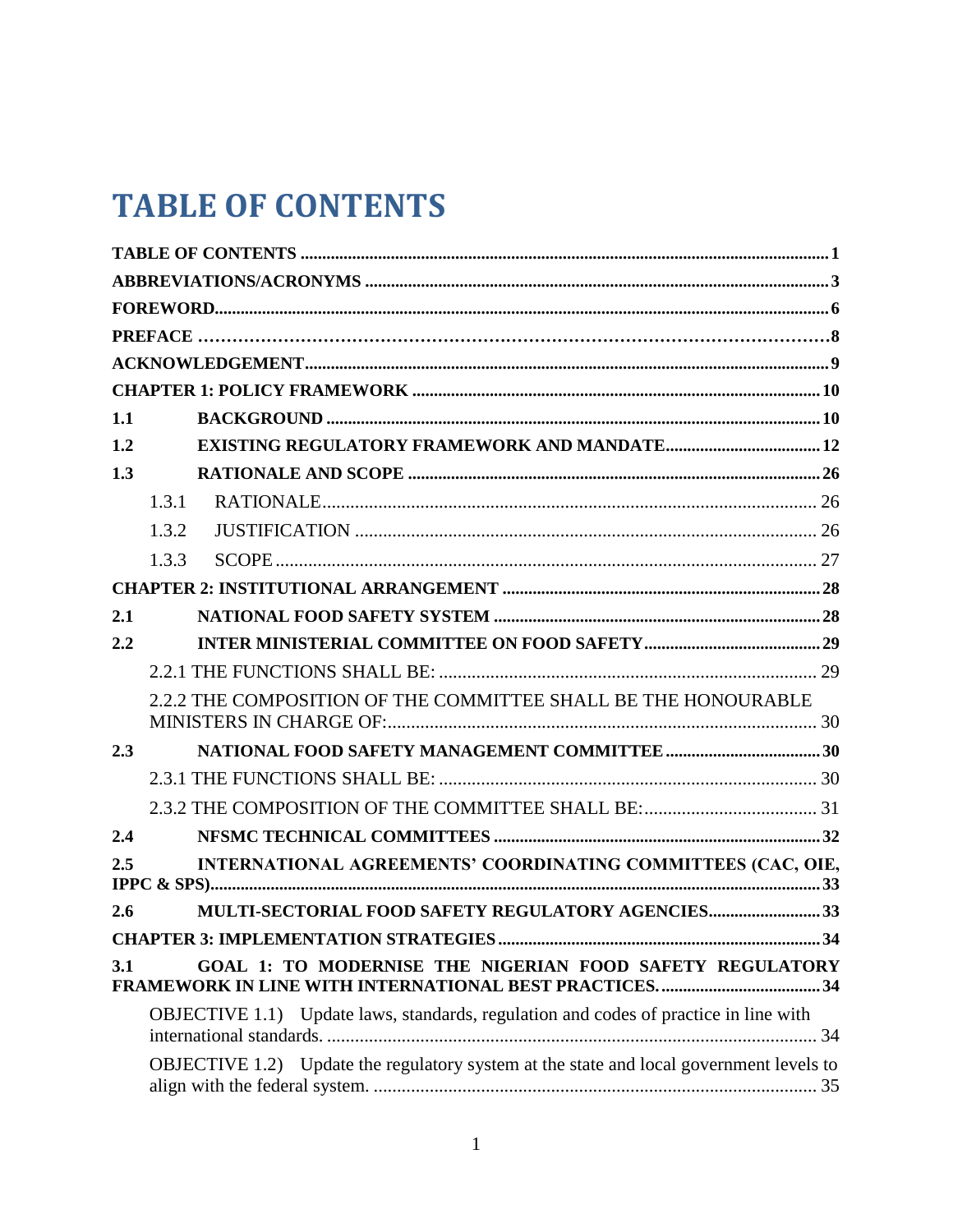| 3.2 |                       | <b>GOAL 2: MINIMISE THE INCIDENCE OF</b><br>RISKS ASSOCIATED WITH<br>PHYSICAL, CHEMICAL AND BIOLOGICAL HAZARDS IN FOODS AND WATER. 35 |  |  |  |  |
|-----|-----------------------|---------------------------------------------------------------------------------------------------------------------------------------|--|--|--|--|
|     | <b>OBJECTIVE 2.1)</b> | Identify high risk food and water borne disease sources 35                                                                            |  |  |  |  |
|     | <b>OBJECTIVE 2.2)</b> | Establish a mechanism to prevent food and water – borne hazards 36                                                                    |  |  |  |  |
|     | <b>OBJECTIVE 2.3)</b> |                                                                                                                                       |  |  |  |  |
|     | <b>OBJECTIVE 2.4)</b> | Improve inspections, compliance and enforcement systems 38                                                                            |  |  |  |  |
| 3.3 |                       | <b>GOAL 3: STRENGTHEN INSTITUTIONAL CAPACITY FOR FOOD SAFETY  39</b>                                                                  |  |  |  |  |
|     | chain.                | <b>OBJECTIVE 3.1)</b> Develop Human Capacity in Food Safety system along the food supply                                              |  |  |  |  |
|     |                       | <b>OBJECTIVE 3.2)</b> Provide suitable infrastructure for monitoring and evaluation of the                                            |  |  |  |  |
|     |                       | OBJECTIVE 3.3) Provide sustainable and adequate funding for Food Safety Programmes.                                                   |  |  |  |  |
| 3.4 |                       | <b>GOAL 4: ESTABLISH AN EFFECTIVE INFORMATION AND COMMUNICATION</b>                                                                   |  |  |  |  |
|     |                       | OBJECTIVE 4.1) Promote the attitude of communication, cooperation, transparency and                                                   |  |  |  |  |
|     |                       | <b>OBJECTIVE 4.2)</b> Create public awareness on food safety practices, its effect on public                                          |  |  |  |  |
| 3.5 |                       |                                                                                                                                       |  |  |  |  |
|     |                       |                                                                                                                                       |  |  |  |  |
|     |                       |                                                                                                                                       |  |  |  |  |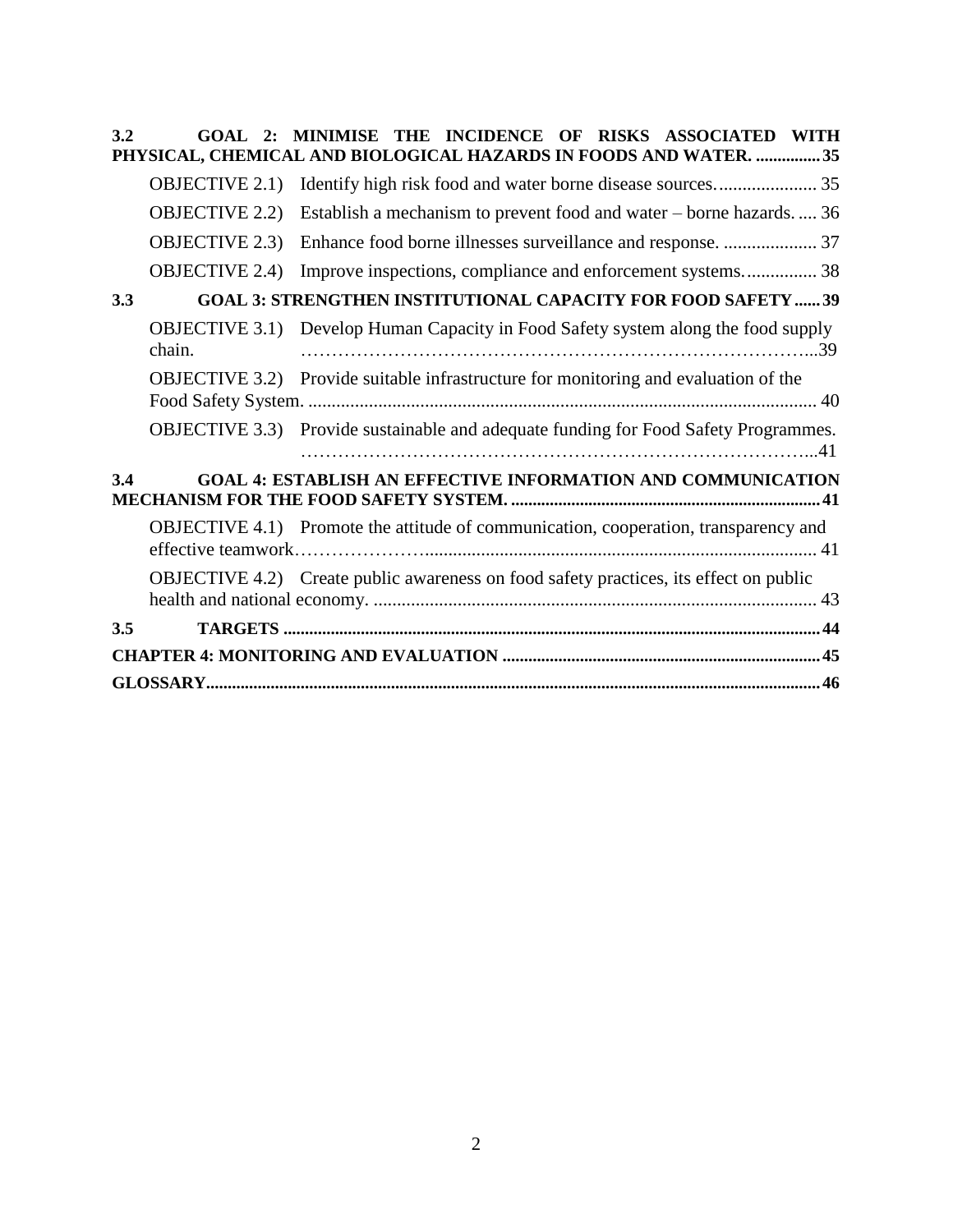# <span id="page-3-0"></span>**ABBREVIATIONS/ACRONYMS**

| <b>AFAN</b>   | All Farmers Association of Nigeria                                     |
|---------------|------------------------------------------------------------------------|
| <b>AFBTE</b>  | Association of Food Beverage & Tobacco Employers                       |
| AfDB          | <b>African Development Bank</b>                                        |
| <b>AFFCON</b> | Association of Fast Food Confectioners of Nigeria                      |
| <b>AFVN</b>   | Association of Food Vendors in Nigeria                                 |
| <b>ANCOPS</b> | All Nigeria Confederation of Principals of Secondary Schools           |
| <b>BOA</b>    | <b>Bank of Agriculture</b>                                             |
| <b>BOI</b>    | <b>Bank of Industry</b>                                                |
| <b>CAC</b>    | <b>Codex Alimentarius Commission</b>                                   |
| CBOs          | <b>Community Based Organisations</b>                                   |
| <b>CDC</b>    | <b>Centre for Disease Control</b>                                      |
| <b>CPC</b>    | <b>Consumer Protection Council</b>                                     |
| CSOs          | Civil Society Organisations                                            |
| <b>DNA</b>    | Deoxyribonucleic Acid                                                  |
| <b>DFID</b>   | Department for International Development                               |
| <b>ECOWAS</b> | Economic Community of West African States                              |
| <b>EHO</b>    | <b>Environmental Health Officers</b>                                   |
|               | EHORECON Environmental Health Officers Registration Council of Nigeria |
| EU            | European Union                                                         |
| <b>FBD</b>    | Food-borne Disease                                                     |
| <b>FCT</b>    | <b>Federal Capital Territory</b>                                       |
| <b>FDA</b>    | <b>Federal Department of Agriculture</b>                               |
| <b>FDF</b>    | Federal Department of Fisheries                                        |
| <b>FDL</b>    | Federal Department of Livestock                                        |
| <b>FEC</b>    | <b>Federal Executive Council</b>                                       |
| <b>FMARD</b>  | Federal Ministry of Agriculture and Rural Development                  |
| FMEnv         | <b>Federal Ministry of Environment</b>                                 |
| <b>FMITI</b>  | Federal Ministry of Industry, Trade and Investment                     |
| <b>FMOE</b>   | Federal Ministry of Education                                          |
| <b>FMOH</b>   | Federal Ministry of Health                                             |
| <b>FMST</b>   | Federal Ministry of Science and Technology                             |
| <b>FMWASD</b> | Federal Ministry of Women Affairs and Social Development               |
| GAP           | <b>Good Agricultural Practices</b>                                     |
| <b>GEP</b>    | <b>Good Environment Practices</b>                                      |
| <b>GHP</b>    | <b>Good Hygienic Practices</b>                                         |
| <b>GMF</b>    | <b>Genetically Modified Food</b>                                       |
| <b>GMO</b>    | <b>Genetically Modified Organisms</b>                                  |
| <b>GMP</b>    | <b>Good Manufacturing Practices</b>                                    |
| <b>GSP</b>    | <b>Good Storage Practices</b>                                          |
| <b>HACCP</b>  | Hazard Analysis and Critical Control Point                             |
| <b>HMH</b>    | Honourable Minister of Health                                          |
| <b>ICCON</b>  | Institute of Chattered Chemist of Nigeria                              |
| <b>IDB</b>    | <b>Islamic Development Banks</b>                                       |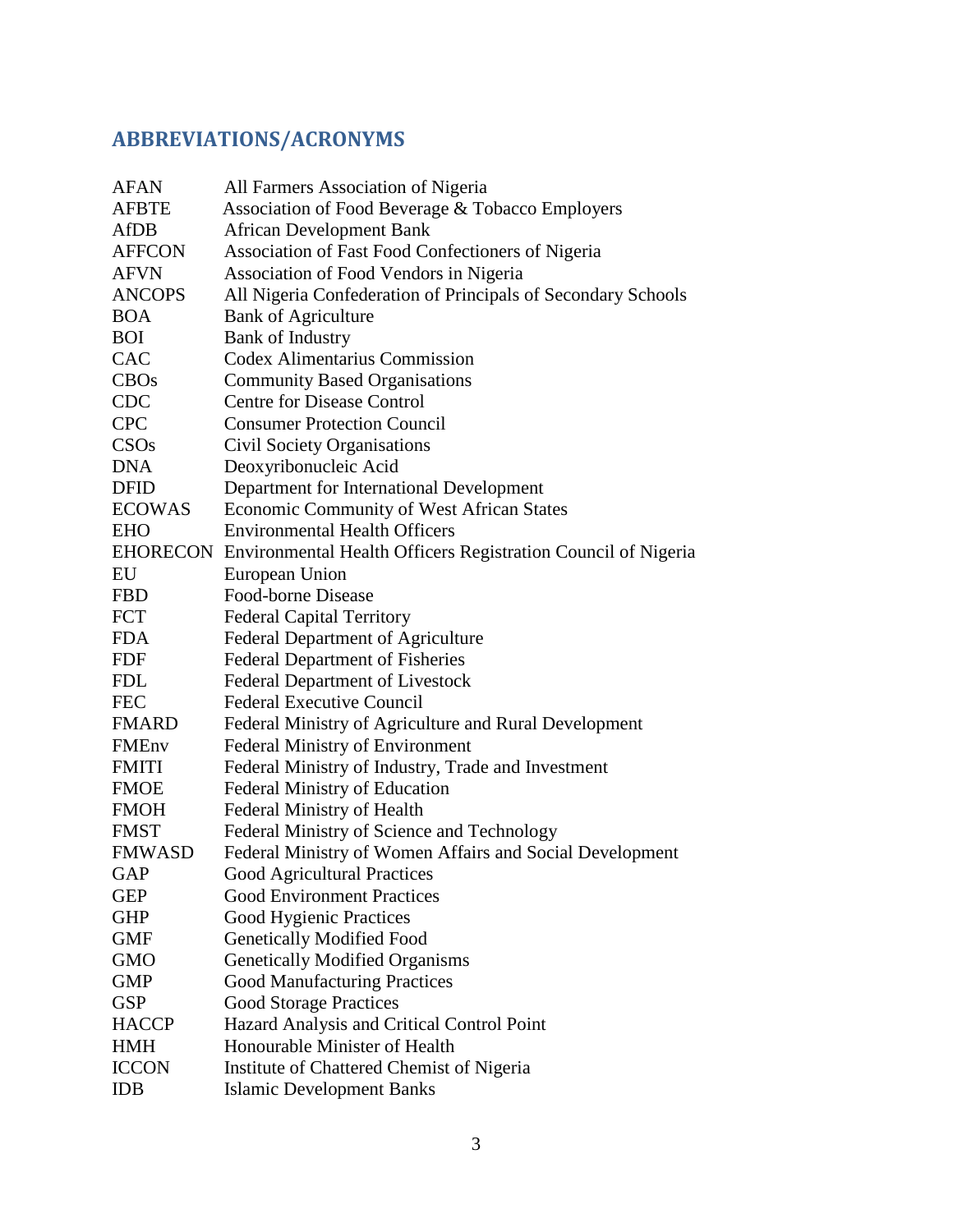| <b>IDSR</b>    | <b>Integrated Disease Surveillance Response</b>                               |
|----------------|-------------------------------------------------------------------------------|
| <b>IEC</b>     | <b>Information Education and Communication</b>                                |
| <b>IMNFSC</b>  | <b>Inter-Ministerial National Food Safety Committee</b>                       |
| <b>IPAN</b>    | Institute of Public Analysts of Nigerian                                      |
| <b>IPPC</b>    | <b>International Plant Protection Convention</b>                              |
| <b>ISO</b>     | International Organisation for Standardisation                                |
| <b>LGA</b>     | <b>Local Government Authority</b>                                             |
| <b>LGAC</b>    | <b>Local Government Area Council</b>                                          |
| LGAs           | <b>Local Government Areas</b>                                                 |
| <b>MAN</b>     | Manufacturers Association of Nigeria                                          |
| <b>MDAs</b>    | Ministries, Departments and Agencies                                          |
| <b>MLSCN</b>   | Medical Laboratory Science Council of Nigeria                                 |
| <b>MSMEs</b>   | Micro, Small and Medium Enterprises                                           |
| <b>NABDA</b>   | <b>National Biotechnology Development Agency</b>                              |
| <b>NACCIMA</b> | National Association of Chambers of Commerce, Industry, Mines and Agriculture |
| <b>NAFDAC</b>  | National Agency for Food and Drug Administration and Control                  |
| <b>NASME</b>   | Nigeria Association of Small & Medium Enterprises                             |
| <b>NASC</b>    | National Agricultural Seeds Council                                           |
| <b>NASS</b>    | <b>National Assembly</b>                                                      |
| <b>NASSI</b>   | National Association of Small Scale Industrialist                             |
| <b>NAQS</b>    | Nigeria Agricultural Quarantine Services                                      |
| <b>NBS</b>     | <b>National Bureau of Statistics</b>                                          |
| <b>NBTE</b>    | National Board of Technical Education                                         |
| <b>NCCE</b>    | National Commission for Colleges of Education                                 |
| <b>NCFN</b>    | National Committee for Food and Nutrition                                     |
| <b>NCH</b>     | National Council of Health                                                    |
| <b>NCS</b>     |                                                                               |
| <b>NDE</b>     | Nigeria Customs Service                                                       |
| <b>NEPC</b>    | National Directorate of Employment                                            |
| <b>NESREA</b>  | National Export Promotion Council                                             |
|                | National Environmental Standards and Regulations Enforcement Agency           |
| <b>NFSMC</b>   | National Food Safety Management Committee                                     |
| <b>NFSS</b>    | <b>National Food Safety System</b>                                            |
| <b>NGOs</b>    | Non-Governmental Organisations                                                |
| <b>NHMIS</b>   | National Health Management Information System                                 |
| <b>NIFST</b>   | Nigerian Institute of Food Science and Technology                             |
| <b>NIMR</b>    | Nigerian Institute of Medical Research                                        |
| <b>NIPC</b>    | Nigeria Investment Promotion Commission                                       |
| <b>NLC</b>     | Nigeria Labour Congress                                                       |
| <b>NOA</b>     | <b>National Orientation Agency</b>                                            |
| <b>NOTAP</b>   | National Office for Technology Acquisition and Promotion                      |
| <b>NPC</b>     | <b>National Planning Commission</b>                                           |
| <b>NPF</b>     | Nigeria Police Force                                                          |
| <b>NPFSIS</b>  | National Policy on Food Safety and Implementation Strategy                    |
| <b>NPHCDA</b>  | National Primary Health Care Development Agency                               |
| <b>NTI</b>     | Nigeria Teachers Institute                                                    |
| <b>NUC</b>     | <b>National Universities Commission</b>                                       |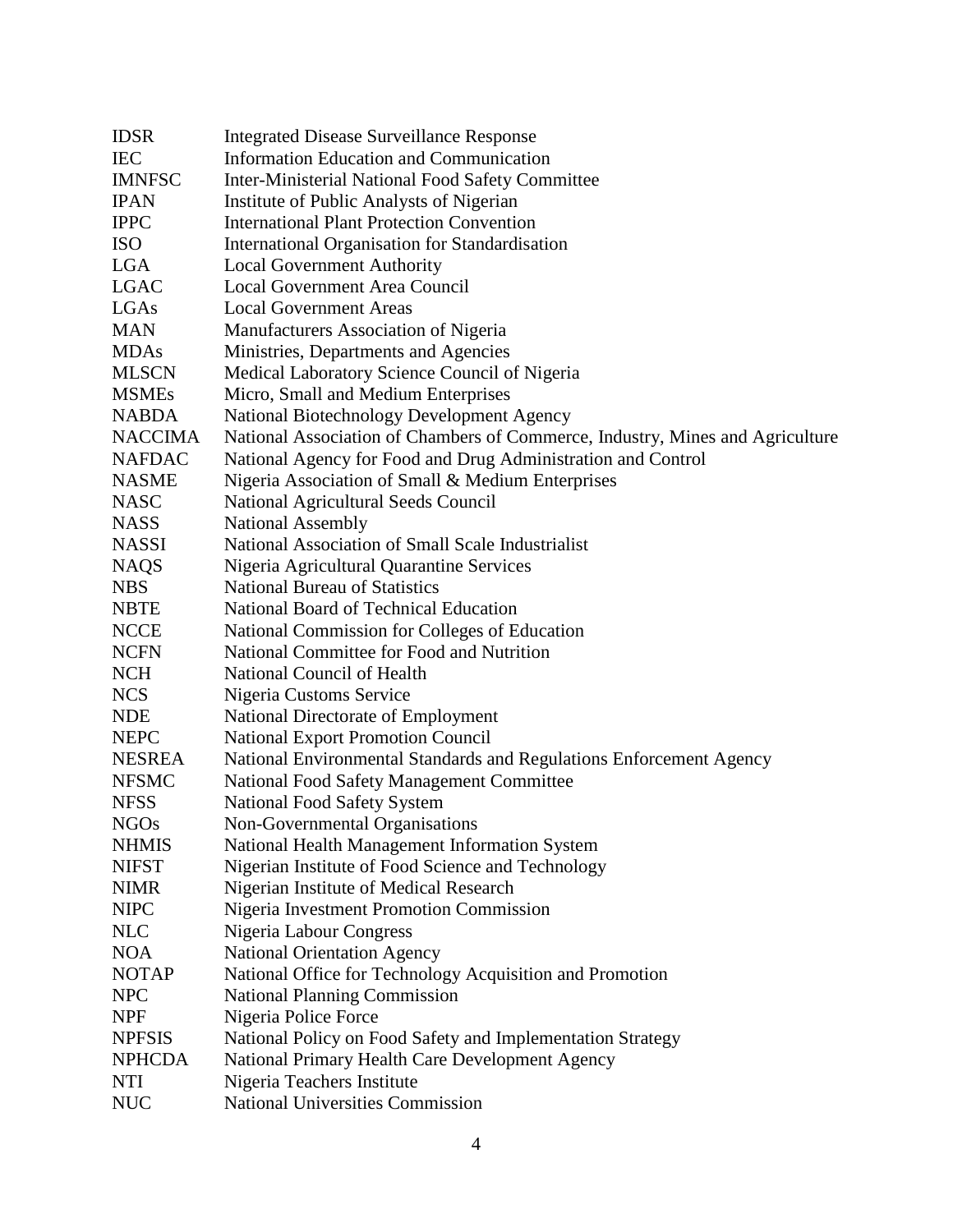| <b>NUT</b>    | Nigeria Union of Teachers                                                  |
|---------------|----------------------------------------------------------------------------|
| <b>OIE</b>    | Office International des Epizooties (World Organisation for Animal Health) |
| <b>OPS</b>    | <b>Organised Private Sector</b>                                            |
| QA            | <b>Quality Assurance</b>                                                   |
| <b>SMOH</b>   | <b>State Ministries of Health</b>                                          |
| <b>SEMs</b>   | <b>Small and Medium Enterprises</b>                                        |
| <b>SMEDAN</b> | Small and Medium Enterprises Development Agency of Nigeria                 |
| <b>SON</b>    | Standards Organisation of Nigeria                                          |
| <b>SOP</b>    | <b>Standard Operating Procedure</b>                                        |
| <b>SPS</b>    | Sanitary and Phyto-Sanitary                                                |
| <b>STDF</b>   | <b>Standards and Trade Development Fund</b>                                |
| <b>SUBEB</b>  | <b>State Universal Educational Board</b>                                   |
| <b>USAID</b>  | United States Agency for International Development                         |
| <b>UNIDO</b>  | United Nations Industrial Development Organisation                         |
| <b>VCN</b>    | Veterinary Council of Nigeria                                              |
| <b>WB</b>     | World Bank                                                                 |
| <b>WHO</b>    | World Health Organisation                                                  |
| <b>WTO</b>    | <b>World Trade Organisation</b>                                            |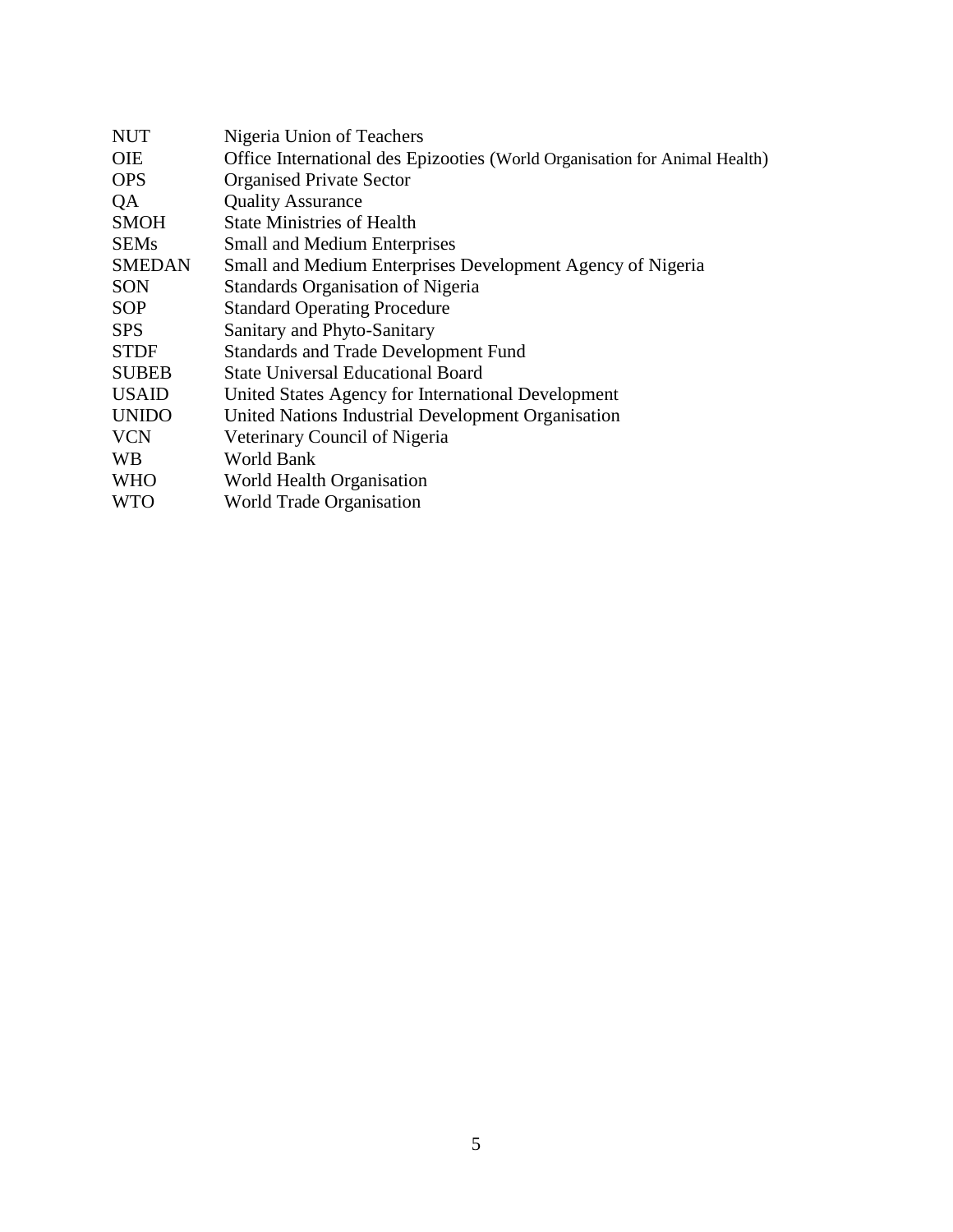### <span id="page-6-0"></span>**FOREWORD**

Globalisation and its impact on food safety has become a dominant factor in governance due to its effects on public health, agriculture, trade and investment, poverty, hunger and tourism. Food-borne illness is a global phenomenon affecting billions of people who suffer from diseases caused by contaminated and poorly cultivated, handled, processed or prepared foods along the supply chain. It also reduces economic activity and increases national poverty.

In Nigeria, the food supply chain (Farm-to-Table) is undergoing considerable transformation as Government intensifies its efforts to improve safety by reviewing and updating key components of the national food safety control system. Similarly the agriculture and food industries are stepping up their food safety practices but the overall food safety situation is far from satisfactory. In 2010, as part of technical assistance from its development partners, the Federal Ministry of Health (FMOH) conducted an assessment of Nigeria Food Safety system and a survey of the status of the industry. Both studies revealed an outdated Food Safety System and an industry willing to work with the government to improve it.

The key challenges facing the enhancement of food safety in the country include: lack of awareness of the socio-economic importance of food safety, paucity of data and information on incidence of food-borne disease outbreaks, lack of understanding of food safety and quality standards as outlined in international agreements, inability to enforce compliance with international standards and global best practices, inadequate infrastructure and resources to support scientific risk analysis<sup>1</sup> and upgrading of food safety regulatory systems, inefficient food supply chain and poor traceability system. There is therefore an urgent need to strengthen the existing Food Safety System at each enterprise level at the Federal, State and LGAs platforms to develop a safe and reliable food supply chain from Farm-to-Table.

It is in this regard that National Council of Health at its  $40<sup>th</sup>$  meeting in November, 1995 directed that a National Policy on Food Safety be put in place. The policy was formulated and finally approved by the National Council on Health at its  $44<sup>th</sup>$  meeting in 1999 at Uyo. The implementation of the National Policy on Food Hygiene and Safety met with considerable challenges because its plan of action was not developed and wider

 $\overline{a}$ <sup>1</sup>The Codex Alimentarius Commission defines risk analysis as a process composed of three components: risk assessment, risk management and risk communication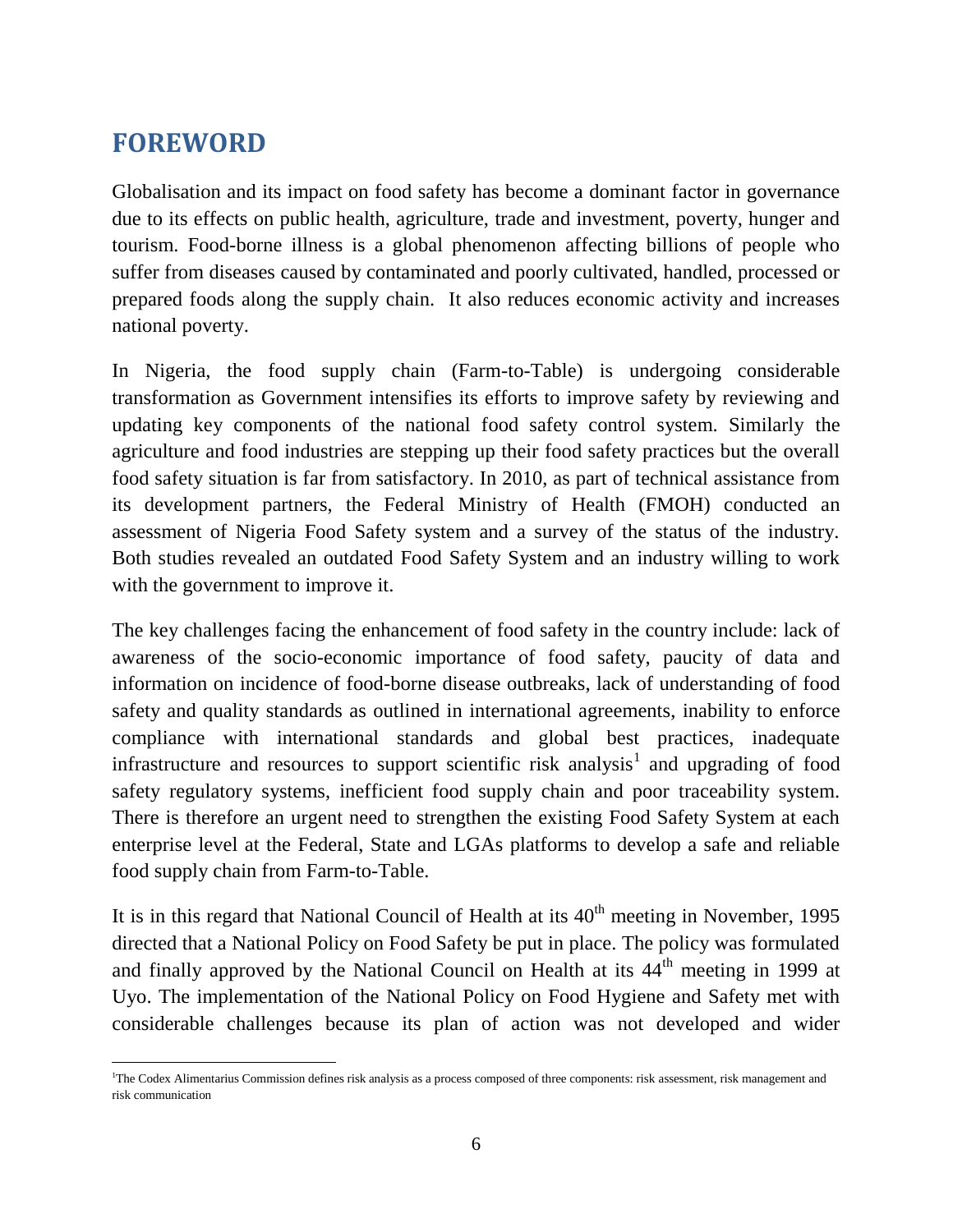stakeholders were not consulted during its development. I hope that the implementation of this revised National Policy on Food Safety and Implementation Strategy (NPFSIS) will engender the adoption of International best practices in the food sector thereby enhancing consumer protection against fraudulent practices and supply of unwholesome and sub-standard foods. This policy will focus on building the capacity of both the public and private sectors, to strengthen the activities of the Food Safety Control Agencies, taking into account recent developments at national and international levels. This will also lead to strengthening of the current National Food Safety Management Committee (NFSMC), meet the specific needs of Agriculture, Food industries especially those of the food service establishments and Micro, Small and Medium Enterprises (MSMEs) which are emerging as a significant portion of the industry. The Government will develop and implement mechanisms for training relevant stakeholders in the skills, tools and techniques for effective management of food safety at every point of the Farm-to-Table continuum.

In addition to the key considerations of protecting human health, agricultural resources and ecology, the new global environment for trade in food and agricultural products requires countries to base their control systems on international standards and risk-based measures. The Food Safety System proposed in this policy would give the government the tools necessary to protect public health and improve trade while meeting international expectations.

In line with Director General of WHO, Dr. Margaret Chan's statement that *"governments need to give food safety just as much attention as they devote to quality and safety of pharmaceutical products; not everyone needs to take medicine every day but all people need food, each and every day"*. It is my pleasure to present the National Policy on Food Safety and its implementation Strategy to all governments, national, international, nongovernmental agencies, healthcare providers and the general public. I appeal to all relevant stakeholders to work together in the successful implementation of this policy in Nigeria.

**Prof. C. O. Onyebuchi Chukwu** Honourable Minister of Health Nigeria.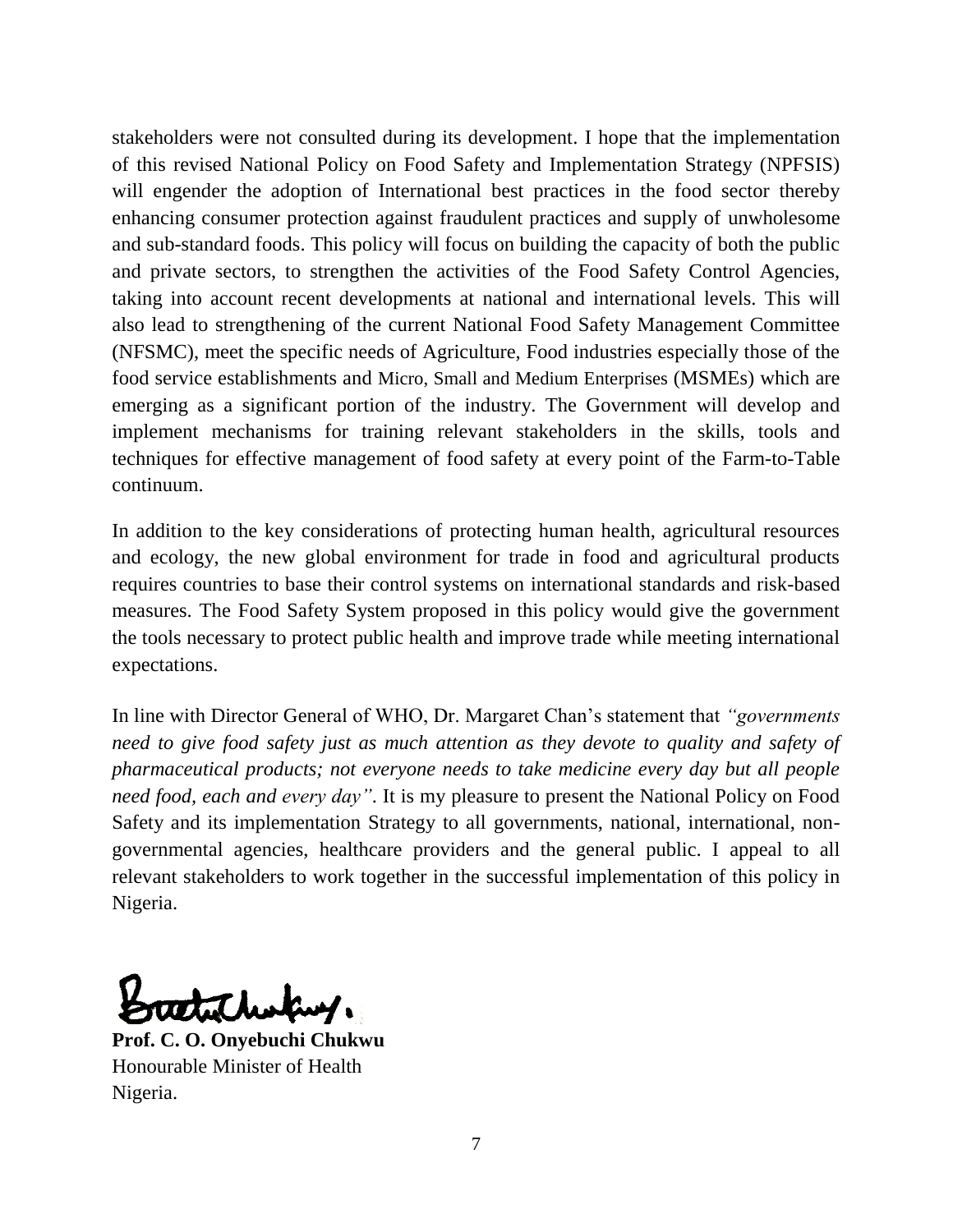# <span id="page-8-0"></span>**PREFACE**

According to FAO/WHO, food safety<sup>2</sup> is a scientific discipline describing handling, preparation, and storage of food in ways that prevent food-borne illnesses. The food safety practices in Nigeria fall below the recommended global standard resulting in high incidence of outbreaks of food-borne illnesses, low international patronage of our food commodities and tourism. This situation may have arisen from the existing multisectorial legislation, multiple jurisdictions, and weakness in surveillance, monitoring and enforcement, culture, lifestyles, poor agricultural practices, mode of food production, handling, storage, preparation, transportation and poor eating habits.

This National Policy on Food Safety and Implementation Strategy (NPFSIS) is developed to meet the needs of the country in adopting and implementing a modern and effective National Food Safety System. The development of the policy had been quite tasking, involving several stakeholders' meetings to incorporate their inputs, comments, and adopt all articulated views.

The policy document is outlined in four chapters and glossary:

Chapter one describes the policy framework which includes the background, food safety overview, the existing regulatory framework, and public establishments and their mandates. It also covers the scope and rationale for the policy.

Chapter two addresses the institutional arrangement needed for the efficient implementation of the National Policy on Food Safety and its implementation Strategy. It also describes the structure, roles and responsibilities of NFSMC.

Chapter three describes the implementation strategies of the policy which includes the Goals, Objectives, Strategies and Activities.

Chapter four describes the framework for the effective monitoring and evaluation of food safety along the food chain (Farm-to-Table).

The glossary provides the definitions of the terms used in this policy document.

<sup>&</sup>lt;sup>2</sup>WHO/FAO defines Food safety as all measures taken to protect health from harm when food is prepared and eaten according to its intended use.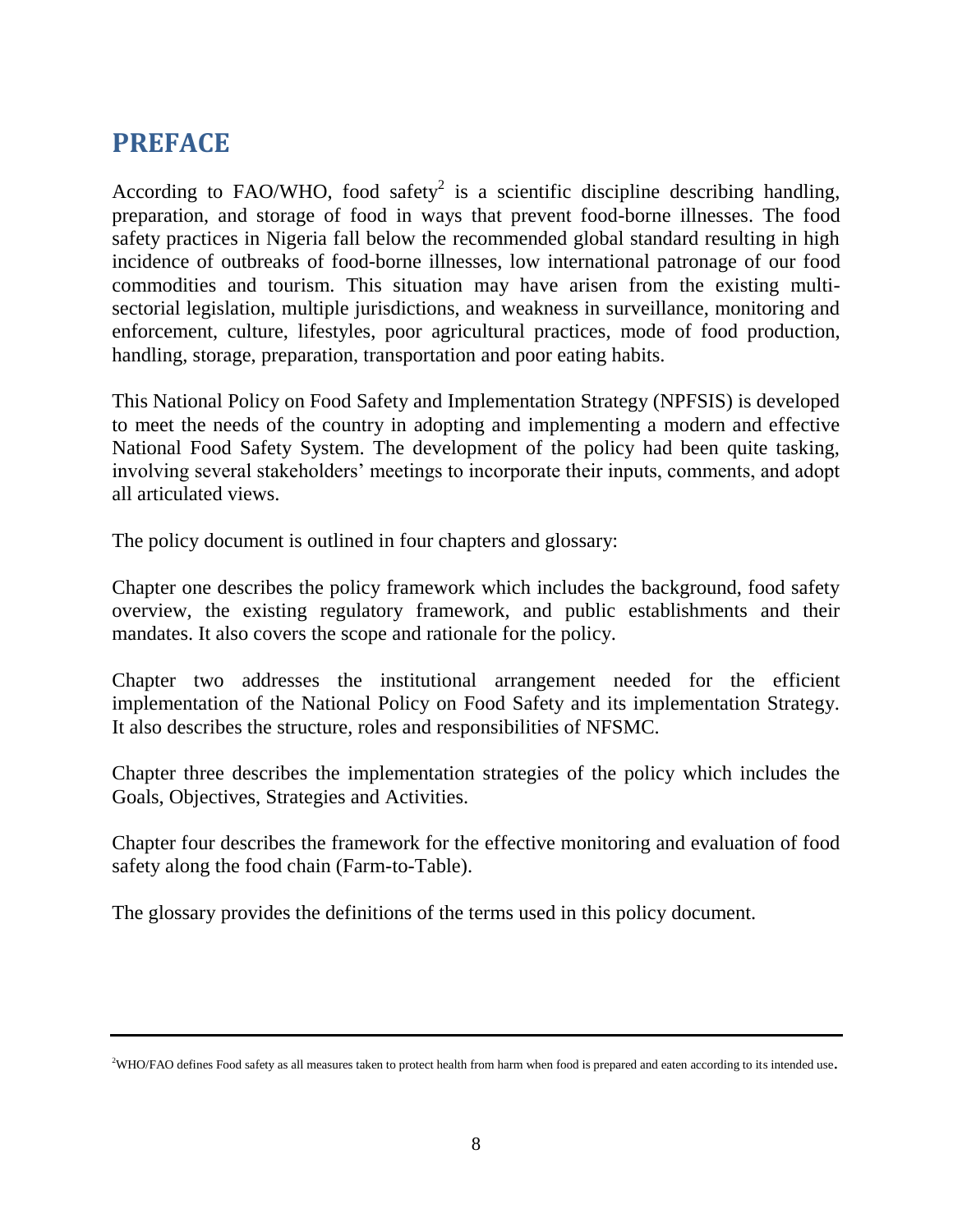## <span id="page-9-0"></span>**ACKNOWLEDGEMENT**

The Contributions of the representatives of the under-listed organisations to the development of National Policy on Food Safety and Implementation Strategy (NPFSIS) in Nigeria are immensely acknowledged and appreciated.

Honourable Minister of Health Ministry of Agriculture and Rural Development (FMARD) Ministry of Industry, Trade and Investment (FMITI) Ministry of Environment (FMEnv) Ministry of Science and Technology (FMST) Permanent Secretary, Federal Ministry of Health Agricultural Research Council of Nigeria (ARCN) Association of Food Beverage & Tobacco Employers (AFBTE) Central Bank of Nigeria (CBN) Civil Society Organisation of Nigeria (CSO) Consumer Protection Council (CPC) Enhancing Nigerian Advocacy for a Better Business Environment (ENABLE) Food Agricultural Organization (FAO) Institute of Public Analyst of Nigeria (IPAN) Manufacturers Association of Nigeria (MAN) National Agency for Food and Drug Administration and Control (NAFDAC) National Biotechnology Development Agency (NABDA) National Environmental Standards and Regulations Enforcement Agency (NESREA) National Planning Commission (NPC) National Primary Health Care Development Agency (NPHCDA) Nigeria Agricultural Quarantine Service (NAQS) Nigeria Association of Small & Medium Enterprises (NASME) Nigerian Expanded Trade and Transport (NEXTT) Nigerian Institute of Food Science and Technology (NIFST) Non-Governmental Organisations (NGOs) in Food Safety Organised Private Sector (OPS) State Ministries of Health (SMOH) The Academia The Standards Organisation of Nigeria (SON) United Nations for Industrial Development Organisation (UNIDO) United States Agency for International Development (USAID) United States Department of Agriculture (USDA)

World Health Organisation (WHO)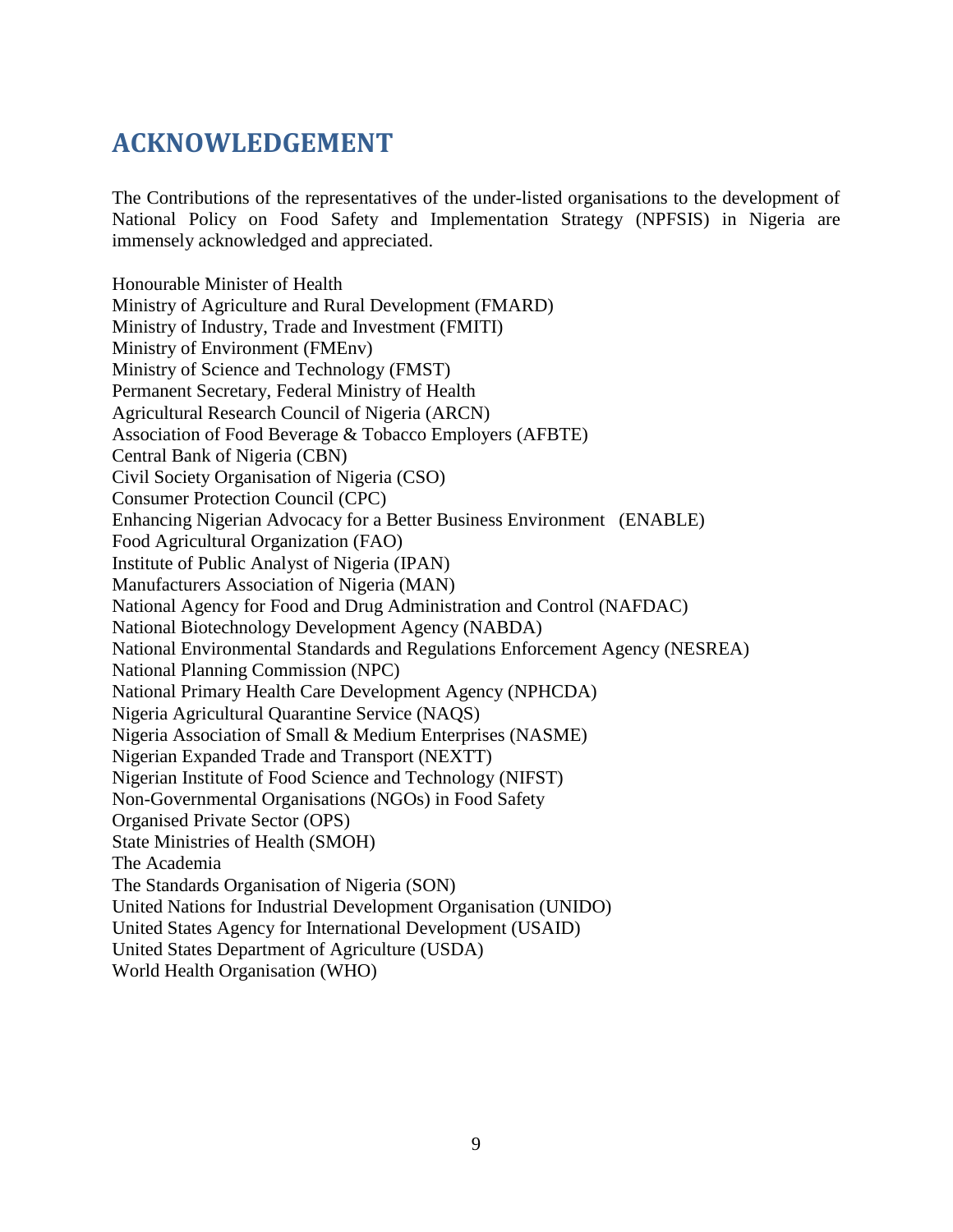# <span id="page-10-1"></span><span id="page-10-0"></span>**CHAPTER 1: POLICY FRAMEWORK**

#### 1.1 BACKGROUND

The population of Nigeria was estimated to be about 170 million people by the end of 2013<sup>3</sup>, up from the general census figure of 105m (1997), 108m (1998), 112m (1999), 115m (2000) and 140m (2006). This rapidly increasing national population and the corresponding increase in demand for food makes Nigeria a big market for both locally produced and imported foods. There is therefore enormous responsibility on the food and agro-allied industries, food safety regulatory agencies and other stakeholders in the food supply chain (Farm-to-Table) to ensure the public consumes safe, wholesome and nutritious foods at affordable prices. Food is a very vital and basic necessity of life as it is not only a biological need but also a global socio-economic and political commodity. In Nigeria, the custom of eating out which was once limited to special occasions has now become embedded in our eating habits as a result of increasing urbanisation.

Recent developments in the economy of the country have led to a phenomenal increase in the number of Micro, Small and Medium Enterprises (MSMEs) and proliferation of eateries. Our changing lifestyles have encouraged food outlets and food vendors in our cities and villages, so much so that on an average daily basis, at least a meal is consumed away from home. Most of those involved in these emerging food businesses do not observe or are not aware of food hygiene and other best practices to ensure food safety and the environmental requirements in which these foods are produced or vended. The widespread practice of open display and exposure of ready-to-eat foods and the inadequacies of the existing food safety systems portend great dangers to public health and impact negatively on the efforts to meet national and international standards, making our food products non-competitive in the International market. The NPFSIS is expected to provide the framework for identification of National food safety objectives and formulation of suitable laws, regulations and guidelines for relevant sectors of the food supply chain needed to improve public health and trade.

<sup>&</sup>lt;sup>3</sup>Nigeria Bureau of Statistics (NBS)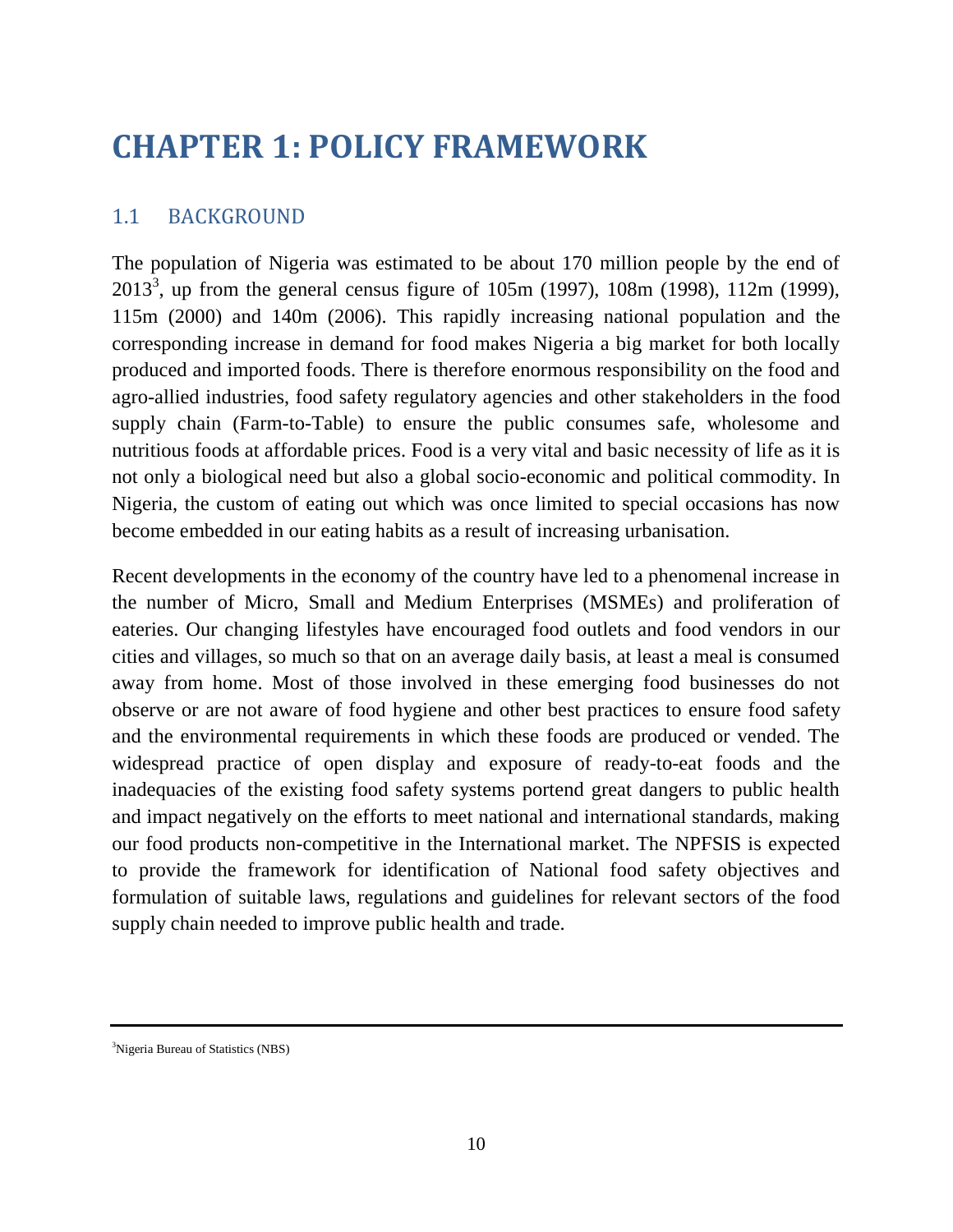Food safety according to World Health Organization (WHO) has to do with all measures taken to protect human health from harm, arising from the consumption of food when it is prepared and/or eaten according to its intended use. Therefore, food-borne illnesses may result from ingestion of foods containing significant amounts of pathogenic microorganisms, biological or chemical poisons arising from poor or careless food handling practices at any stage in the food supply chain.

The symptoms and severity of food-borne illnesses vary depending on the causative agent(s) and can vary from mild disturbances to death of victim. The prevalence and severity of food-borne illnesses in Nigeria are often grossly underestimated because not every victim visits the hospital. Even when this is done, hospital records of cases are not readily available. Food-borne illnesses are a major public health concern as it impacts negatively on the health of individuals giving rise to reduced economic productivity. Table 1 is a report of the incidences of Food-Borne related disease in Nigeria in 2012.

|                |                        | <b>Cases</b> |             | <b>Deaths</b> |             | <b>Total</b> |               |
|----------------|------------------------|--------------|-------------|---------------|-------------|--------------|---------------|
| No.            | <b>Disease Type</b>    | $< 5$ years  | $>$ 5 years | $< 5$ years   | $>$ 5 years | <b>Cases</b> | <b>Deaths</b> |
|                | Cholera                | 458          | 1,012       | 15            | 30          | 1,470        | 45            |
|                | Diarrhoea (Watery      |              |             |               |             |              |               |
| $\overline{2}$ | without blood)         | 642,024      | 25,579      | 951           | 8           | 667,603      | 959           |
| 3              | Diarrhoea (with blood) | 127,620      | 99,904      | 222           | 178         | 227,524      | 400           |
| $\overline{4}$ | <b>Typhoid Fever</b>   | 50,227       | 375,664     | 288           | 474         | 425,891      | 762           |
|                | Lassa fever (Viral     |              |             |               |             |              |               |
|                | hemorrhagic fever)     | 307          | 1,697       | 3             | 56          | 2,004        | 59            |

**Table 1: Food-Borne Disease-Related Cases & Deaths in Nigeria, Jan-Dec 2012<sup>4</sup>**

Agriculture is a traditional engine of growth for our economy. It contributes about 42- 45% of the Gross Domestic Product (GDP) and employing about 70% of the population. The agriculture community has important economic reasons to be concerned and informed about food safety requirements. Agricultural products need to meet food safety standards and maintain a safety level that inspires continued consumer confidence. Sources of food contamination are almost as numerous and varied as the contaminants themselves. Bacteria and other infectious organisms are pervasive in the environment. For example, *Salmonella enteritidis* in poultry and poultry products, aflatoxin in cereals, pulses, nuts, animal feeds etc.

<sup>&</sup>lt;sup>4</sup>Integrated Disease Surveillance and Response (IDSR)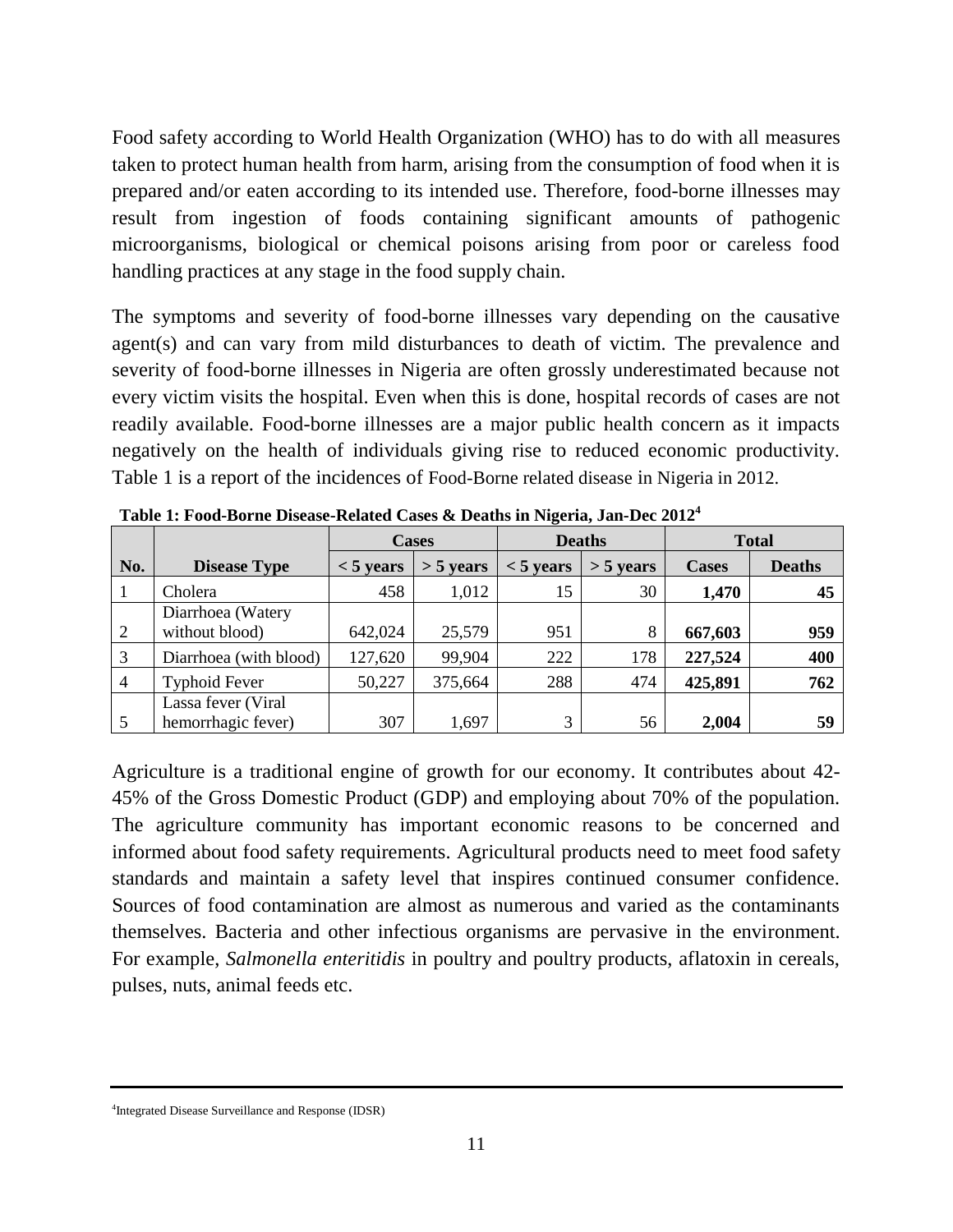Food safety effects on public health and trade particularly international trade cannot be overemphasised. The poor cultivation and handling practices of some agricultural produce have particularly resulted in the international market rejecting Nigeria products such as melon (*egusi*) seeds, melon seed products, groundnuts and shea fruits products due to their aflatoxin contamination and pesticide residue. While the hidden effects of morbidity and mortality on our people who may not even be aware of such dangers is only better imagined.

Nigeria currently operates a multiple agency food safety control system which is mostly sectorial. Enactment and implementation of food safety legislation is also fragmented between the three tiers of Government. Therefore, there is the need for improved communication, collaboration and cooperation among the MDAs. Nigeria is a member of the United Nations and a signatory to all Conventions and Declarations on Health, Agriculture, Environment and Trade issues. Hence, this reviewed policy document has taken into consideration the roles and mandates of all the relevant sectors.

#### <span id="page-12-0"></span>1.2 EXISTING REGULATORY FRAMEWORK AND MANDATE

The Institutions that have mandate for food safety in Nigeria are Federal Ministry of Health (FMOH), Federal Ministry of Agriculture and Rural Development (FMARD), Federal Ministry of Environment (FMEnv), Federal Ministry of Science and Technology (FMST), Federal Ministry of Industry, Trade and Investment (FMITI), their state ministries and relevant Departments at the LGAs. As far back as 1917, the Nigerian Government had promulgated laws and regulations to ensure the safety and wholesomeness of the nation's food supply (Table 2).

#### **1.2.1 FEDERAL MINISTRY OF HEALTH**

The Federal Ministry of Health (FMOH) has a strong legal mandate (Table 3) in the area of food safety under the Public Health Services Act 1958 (Cap 165), the Food and Drug Act (Cap 50). The ministry carries out this Act, through design of policies, programmes and strategies on food safety at all stages of food supply chain. Presently the Ministry chairs the National Codex Committee. National Agency for Food and Drug Administration and Control (NAFDAC) and National Primary Health Care Development Agency (NPHCDA) are the regulatory/implementation arms of the ministry on food safety. NAFDAC was restructured in April 2013, leading to the creation of the Directorate of Food Safety & Applied Nutrition to further strengthen the capacity for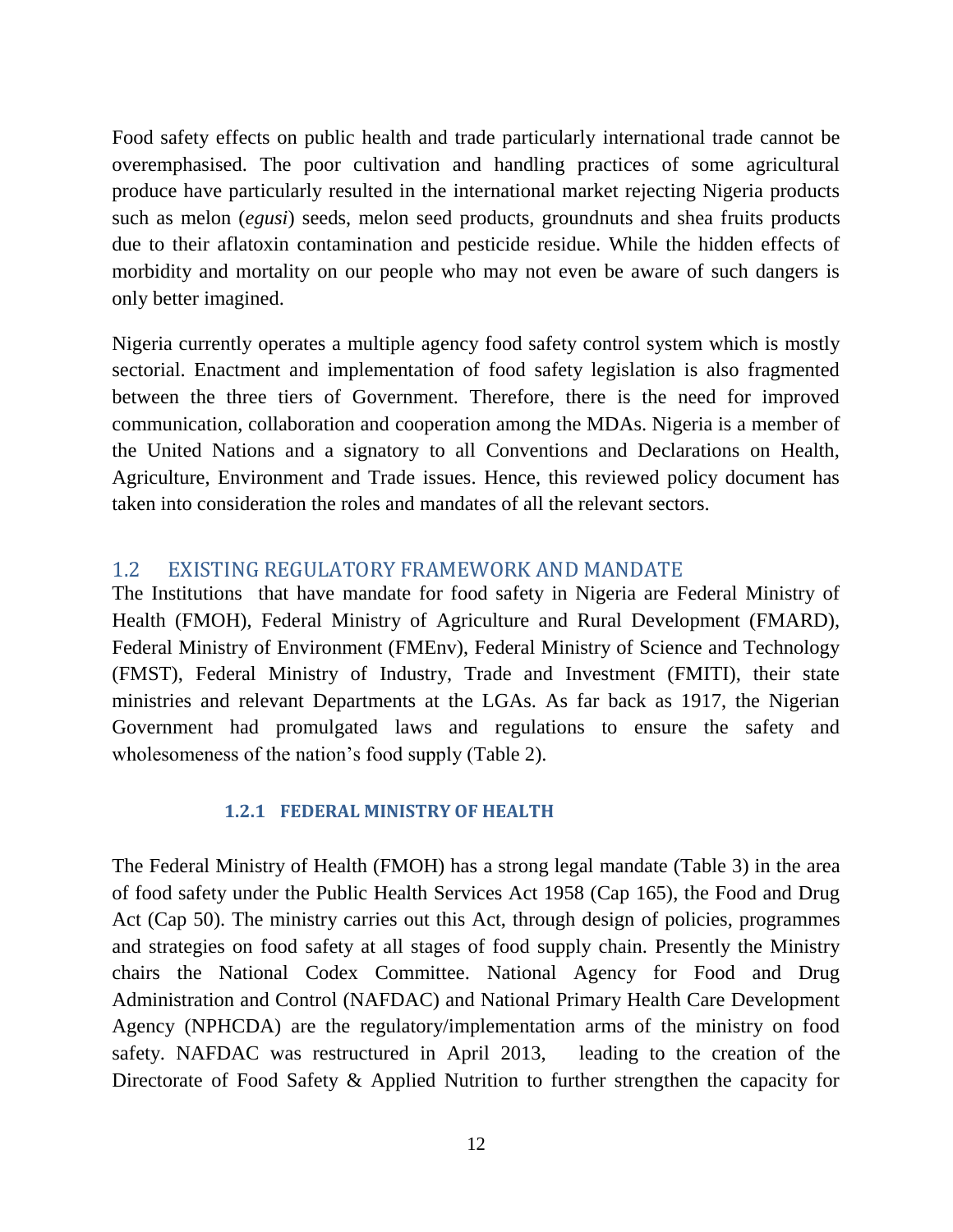food control activities and enhanced professionalism. The Ministry is also responsible for water and chemical safety.

#### **Table 2**

#### **Food Safety enabling Act Health**

| S/N            | <b>Description of Legislation</b>                                                                                                                                                                    | <b>Year Enacted</b>                       | <b>MDA's</b> involved<br>in<br><b>Enforcement</b><br>and<br><b>Monitoring</b> |
|----------------|------------------------------------------------------------------------------------------------------------------------------------------------------------------------------------------------------|-------------------------------------------|-------------------------------------------------------------------------------|
| 1              | Public Health Ordinance Cap 165 of<br>1958                                                                                                                                                           | First enacted 1917 but<br>revised in 1958 | FMOH, FMOE, SMOH,<br>LGAs                                                     |
| $\overline{2}$ | Food and Drug Act 35 of 1974 as<br>amended by Act 21 of 1999 now<br>known as Act Cap F32 laws of the<br>Federal Republic of Nigeria                                                                  | 1974 amended 1990 NAFDAC<br>and 1999      |                                                                               |
| 3              | Marketing of breast milk substitute<br>Act No.41 of 1990 now Act M5 LFN<br>2004                                                                                                                      | 1990                                      | <b>NAFDAC</b>                                                                 |
| 4              | The National Agency for food and<br>Drug Administration and Control<br>(NAFDAC) Act 15 of 1993 as<br>amended by Act 19 of 1999 now<br>known as Act Cap N1 Laws of the<br>Federation of Nigeria 2004. | 1993, amended 1999                        | <b>NAFDAC</b>                                                                 |
| 5              | Counterfeit and Fake drugs and<br>Unwholesome Processed Foods<br>(Miscellaneous Provisions) Act 25 of<br>1999 now as Act C34 LFN 2004.                                                               | 1999                                      | <b>NAFDAC</b>                                                                 |
| $\tau$         | Food and Drug & Related products<br>(Registration etc.) Act pg. of 1993<br>now known as Act Cap F33 LFN<br>2004                                                                                      | 2004                                      | <b>NAFDAC</b>                                                                 |
| 8              | Regulation of<br>analysis<br>and<br>registration of analytical laboratories<br>LFN CAP 16, 2004                                                                                                      | 2004                                      | <b>IPAN</b>                                                                   |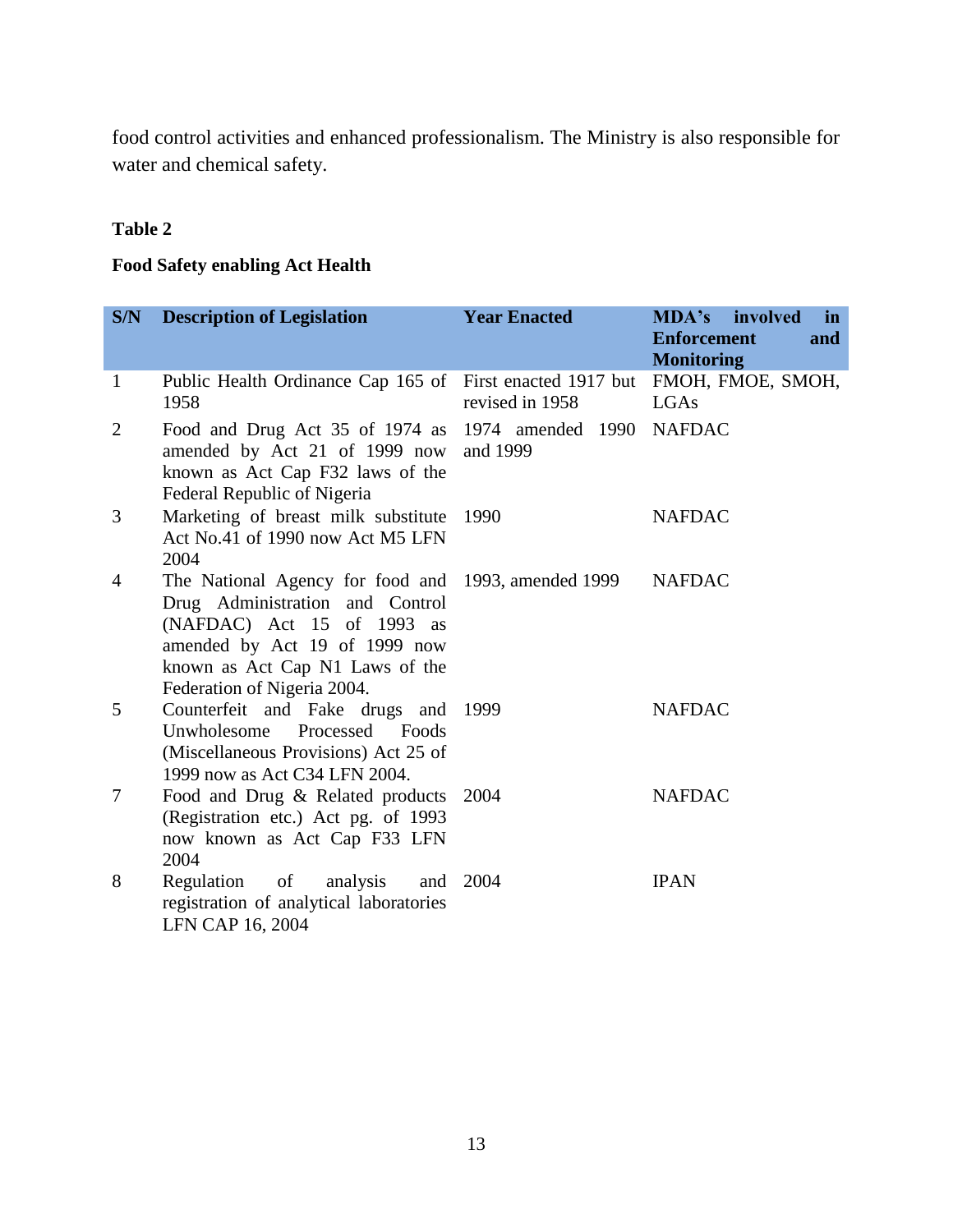#### **Table 3 Mandates of the Ministry of Health**

| S/N | <b>INSTITUTIONS</b>                                         |       | <b>MANDATE</b>                                                                                                                                                                                   |  |  |
|-----|-------------------------------------------------------------|-------|--------------------------------------------------------------------------------------------------------------------------------------------------------------------------------------------------|--|--|
| 1   | The Federal Ministry of Health (FMOH)                       |       | The ministry is responsible for the:                                                                                                                                                             |  |  |
|     |                                                             | i.    | Formulation<br>of national<br>policies<br>and<br>implementation guidelines on food safety;                                                                                                       |  |  |
|     |                                                             | ii.   | Monitoring of its implementation;                                                                                                                                                                |  |  |
|     |                                                             | iii.  | Nutritive value of food, prevention and<br>control of food-borne diseases, the safety of<br>portable water;                                                                                      |  |  |
|     |                                                             | iv.   | All national and<br>international<br>matters<br>relating to food.                                                                                                                                |  |  |
| 2   | National<br>Health<br>Primary<br>Care<br>Development Agency | i.    | Education on variety of safe food to meet<br>dietary needs, active and healthy lives                                                                                                             |  |  |
|     |                                                             | ii.   | Education on correct methods of food<br>handling,<br>preparation,<br>consumption,<br>importance of food security and proper<br>nutrition                                                         |  |  |
|     |                                                             | iii.  | Train health workers to improve<br>their<br>nutrition<br>education<br>knowledge<br>and<br>counselling skills                                                                                     |  |  |
|     |                                                             | iv.   | Mobilise Ward Development Committees<br>(WDC) for nutrition activities such as food<br>production,<br>(community)<br>school<br>and<br>gardens),<br>processing,<br>storage<br>and<br>distribution |  |  |
|     |                                                             | V.    | Distribution of essential food supplements<br>such as Vitamin A, Iron Fesolate, Zinc<br>ORS, and micronutrient powder                                                                            |  |  |
|     |                                                             | vi.   | Food demonstration classes in health centres                                                                                                                                                     |  |  |
|     |                                                             | vii.  | Assess food situation and safety through the<br><b>WDC</b>                                                                                                                                       |  |  |
|     |                                                             | viii. | Train local food vendors on proper food<br>handling in the wards                                                                                                                                 |  |  |
|     |                                                             | ix.   | Sensitise shop owners and marketers                                                                                                                                                              |  |  |
|     |                                                             | X.    | Environmental<br>Engage<br>officers<br>on<br>community food safety activities                                                                                                                    |  |  |
|     |                                                             | xi.   | Monitor the activities of local food vendors<br>in the wards                                                                                                                                     |  |  |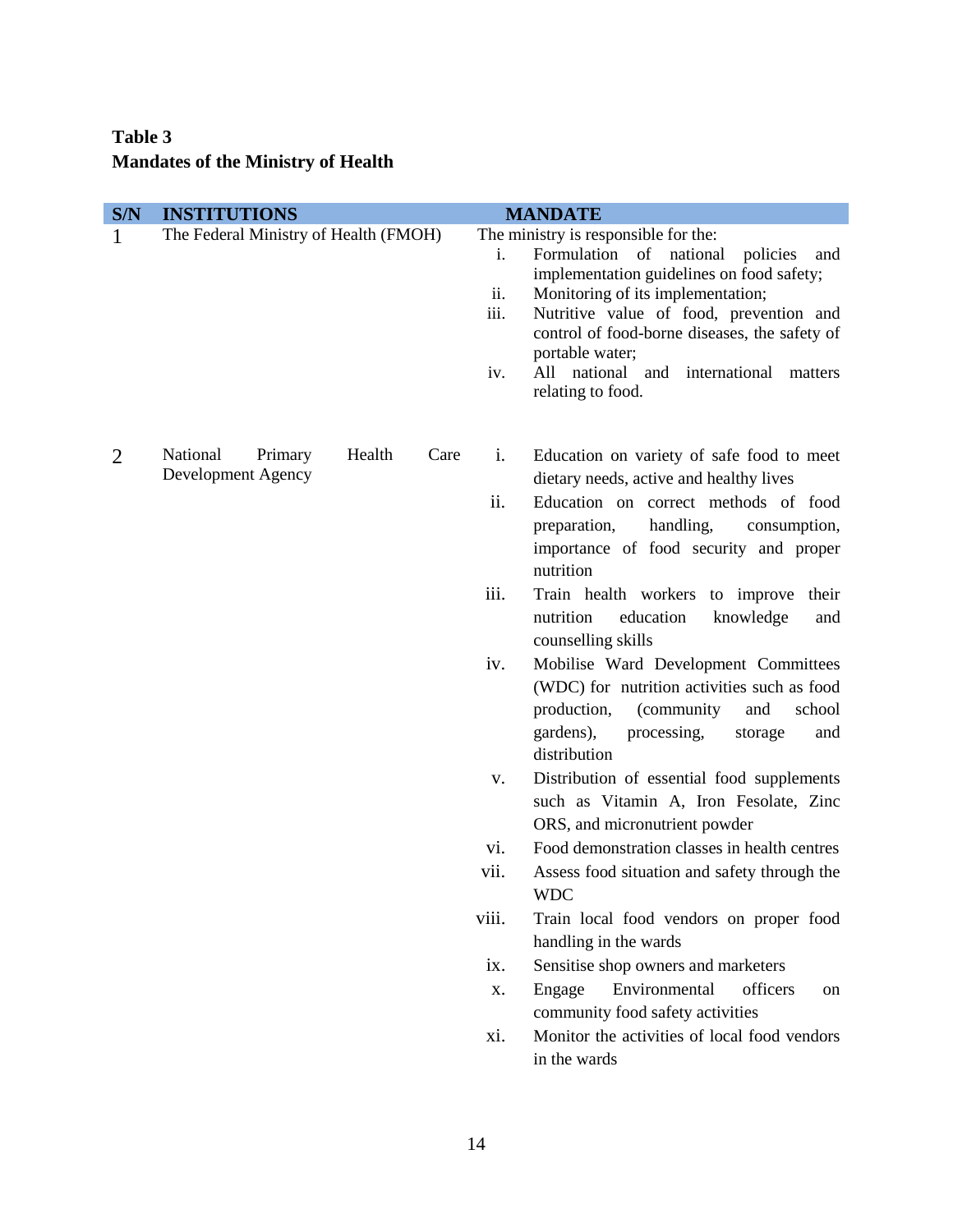| S/N | <b>INSTITUTIONS</b>                   |       | <b>MANDATE</b>                                                                                       |
|-----|---------------------------------------|-------|------------------------------------------------------------------------------------------------------|
| 3   | The National Agency For Food And Drug | i.    | Regulate and control the importation,                                                                |
|     | Administration And Control (NAFDAC)   |       | exportation,<br>manufacture, advertisement,                                                          |
|     |                                       |       | distribution, sale and use of food, drugs,                                                           |
|     |                                       |       | medical devices, bottled water, cosmetics                                                            |
|     |                                       |       | and chemicals (also known as regulated                                                               |
|     |                                       |       | products.)                                                                                           |
|     |                                       | ii.   | Conduct appropriate<br>tests<br>and<br>ensure<br>compliance with standard specifications.            |
|     |                                       | iii.  | Undertake appropriate investigation of the<br>production premises and raw materials of               |
|     |                                       |       | regulated products                                                                                   |
|     |                                       | iv.   | Compile standard specifications, regulations<br>guidelines<br>for<br>and<br>the<br>production,       |
|     |                                       |       | importation,<br>exportation,<br>sale<br>and<br>distribution of regulated products.                   |
|     |                                       | V.    | Control the exportation and issue quality<br>certification of regulated products intended            |
|     |                                       |       | for export.                                                                                          |
|     |                                       | vi.   | Establish and maintain relevant laboratories<br>for the performance of its functions.                |
|     |                                       | vii.  | Undertake the registration of regulated<br>products                                                  |
|     |                                       | viii. | Undertake the inspection of imported<br>regulated products.                                          |
|     |                                       | ix.   | Pronounce on the quality and safety of<br>regulated<br>products<br>after<br>appropriate<br>analysis. |
| 4   | <b>States Ministry of Health</b>      | i.    | Transform food hygiene and safety policies                                                           |
|     |                                       |       | into<br>programmes<br>of<br>activities<br>for<br>implementation in the States;                       |
|     |                                       | ii.   | Co-ordinate and supervise all activities on                                                          |
|     |                                       |       | food hygiene and safety within the LGA(s)                                                            |
|     |                                       |       | and other sectors in the State;                                                                      |
|     |                                       | iii.  | Provide technical support to the $LGA(s)$ in<br>the development and implementation of                |
|     |                                       |       | food hygiene and safety programmes;                                                                  |
|     |                                       |       | Inspect and register all food premises                                                               |
|     |                                       |       | and hospitality establishments within the                                                            |
|     |                                       |       | State;                                                                                               |
|     |                                       |       |                                                                                                      |

iv. Act as liaison between the federal and local government on food hygiene and safety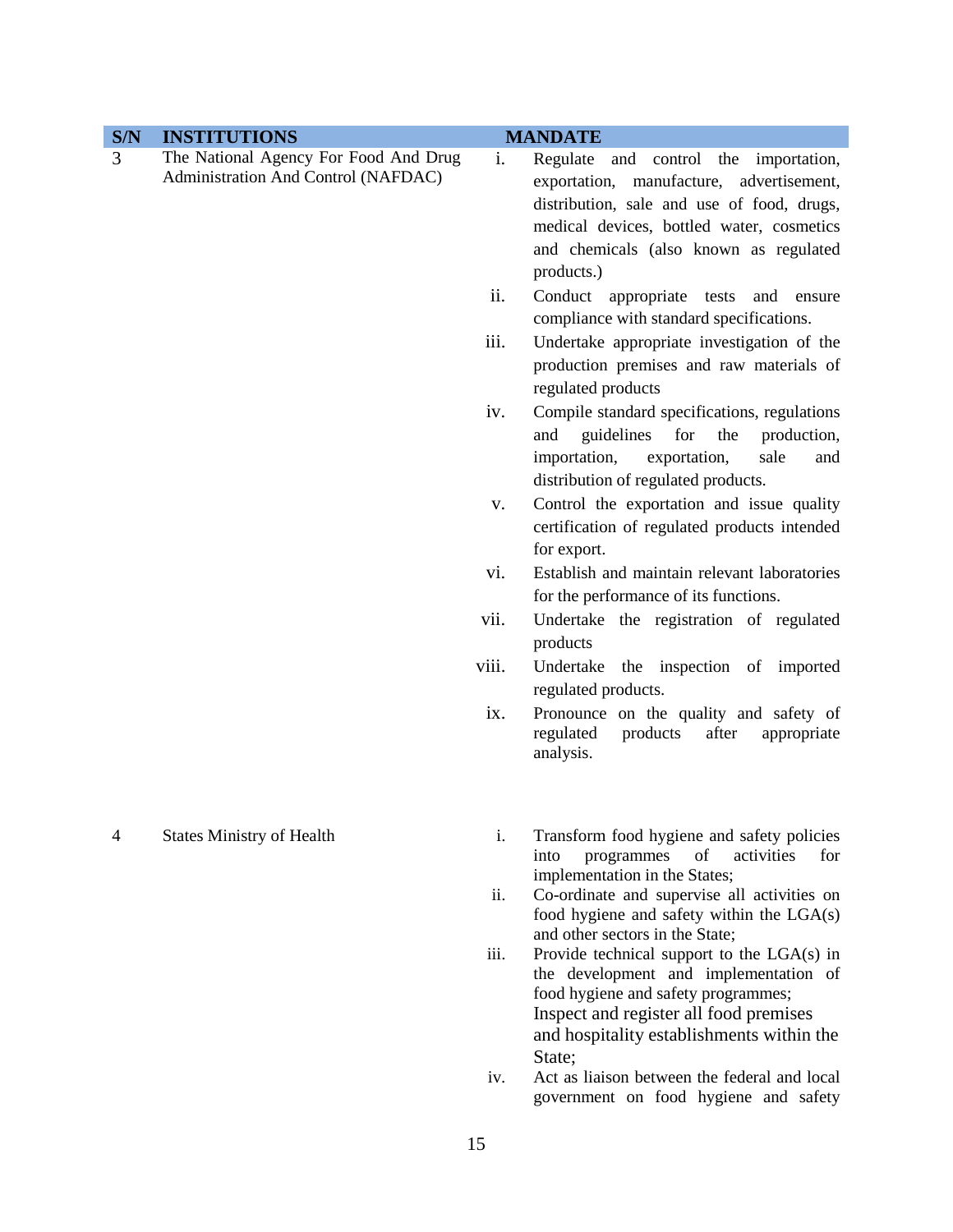**S/N INSTITUTIONS MANDATE** surveillance reporting and information system; v. Conduct public health surveillance on the food premises under their jurisdiction; vi. Investigate food hygiene and safety complaints in food establishments; vii. Conduct bi-annual medical examination of food handlers and issue medical certificate of fitness accordingly.

#### **1.2.2 FEDERAL MINISTRY OF AGRICULTURE AND RURAL DEVELOPMENT**

Within the Agricultural sector, each sub-sector has separate food safety regulating protocols, i.e. livestock, crops and fisheries (Tables 4 and 5). The National Agricultural Seeds Council (NASC) regulate the national seed system which covers such areas as varietal development, registration, release and certification of seeds, seed quality control, production and marketing, import and export of seeds. The Nigeria Agricultural Quarantine Service (NAQS) is to ensure implementation or execution of these laws to facilitate food safety efforts by ensuring risk assessments to prevent the introduction and spread of exotic pests and diseases of plants, animals, and aquatic resources origin and their products.

In the agricultural sector, food safety begins with the suppliers of agricultural inputs to farmers and those involved in food production, since materials such as pesticides, fertilizers and veterinary drugs pose different risks at unacceptable levels and therefore require specific attention. Animal feeding stuffs containing pathogens, including bacteria or toxic chemicals, may also pose specific risks. In the same vein, special attention is required during transportation, slaughtering and handling of animals at abattoirs or when milk is produced on farms, as these foods may serve as vehicles of transmission of health hazards.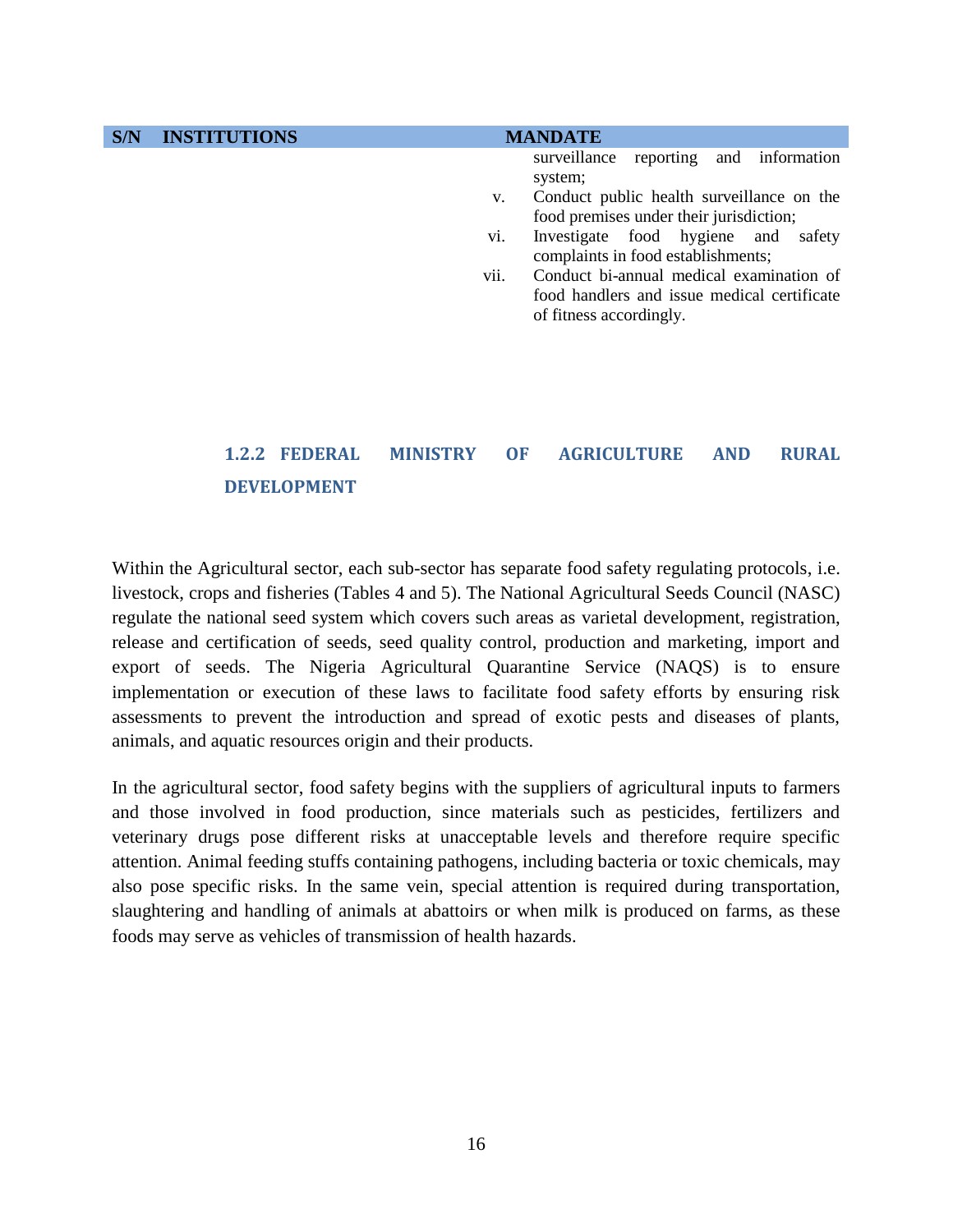#### **Table 4 Food Safety Enabling Acts Agriculture**

| S/N | <b>Description of Legislation</b>                                                                                                                                                  | <b>Year Enacted</b> | MDA's<br>involved<br><b>Enforcement</b> | in<br>and |
|-----|------------------------------------------------------------------------------------------------------------------------------------------------------------------------------------|---------------------|-----------------------------------------|-----------|
|     |                                                                                                                                                                                    |                     | <b>Monitoring</b>                       |           |
| 3   | The Agriculture (Control of Importation)<br>Act No28 of 1959;                                                                                                                      | 1959                | <b>FMARD</b>                            |           |
| 4   | Meat Law of Kaduna State.                                                                                                                                                          | 1968                | <b>FMARD</b>                            |           |
| 7   | Meat inspection Law of Anambra State<br>(adopted in Imo, Ebonyi, Abia and Enugu<br>States);<br>Meat Law and Regulations of Lagos State.                                            | 1973                | <b>FMARD</b>                            |           |
| 9   | Inland Fisheries Act 108 of 1978<br>Exclusive Economic zone Regulations No.<br>38 of 1978;<br>Meat Law of Oyo & Osun State;<br>Meat (Inspection and Sales) Law of Rivers<br>State. | 1978                | <b>FMARD</b>                            |           |
| 10  | Meat Law of Akwa-Ibom& Cross-River<br><b>State</b>                                                                                                                                 | 1985                | <b>FMARD</b>                            |           |
| 11  | Animal Disease Control 10 of 1988.                                                                                                                                                 | 1988                | <b>FMARD</b>                            |           |
| 14  | Sea Fisheries Act No. 71 of 1992;<br>Inland fisheries Act 108 of 1992;<br>Sea Fisheries Act (licensing) Regulations<br>1992;                                                       | 1992                | <b>FMARD</b>                            |           |
|     | Sea Fisheries Act (fishing) Regulations<br>1992;                                                                                                                                   |                     |                                         |           |
| 18  | National Agricultural Seeds Act 1992.<br>Inland Fisheries (Fish Quality Assurance)<br>Regulation 1995.                                                                             | 1995                | <b>FMARD</b>                            |           |
| 19  | Turtle Excluder Device Regulations of<br>1996.                                                                                                                                     | 1996                | <b>FMARD</b>                            |           |
| 23  | Hides and Skins Act Cap H3, Vol. 7, Laws<br>of the Federal Republic of Nigeria (2004);<br>Hides and Skins Law Cap H4 Laws of Edo<br>State;                                         | 2004                | <b>FMARD</b>                            |           |
|     | Hides and Skins Law Cap 59 Laws of Lagos<br>State;                                                                                                                                 |                     |                                         |           |
|     | Hides and Skins Law Cap 54 Laws of<br>Akwa-Ibom State;                                                                                                                             |                     |                                         |           |
|     | Hides and Skins Law Cap 61 Laws of Rivers<br>State;                                                                                                                                |                     |                                         |           |
|     | Hides and Skins Law Cap 54 Laws of Oyo<br>State;                                                                                                                                   |                     |                                         |           |
|     | Hides and Skins Law Cap 49 Laws of Osun<br>State;                                                                                                                                  |                     |                                         |           |
|     | Hides and Skins Law Cap 56 Laws of Kano                                                                                                                                            |                     |                                         |           |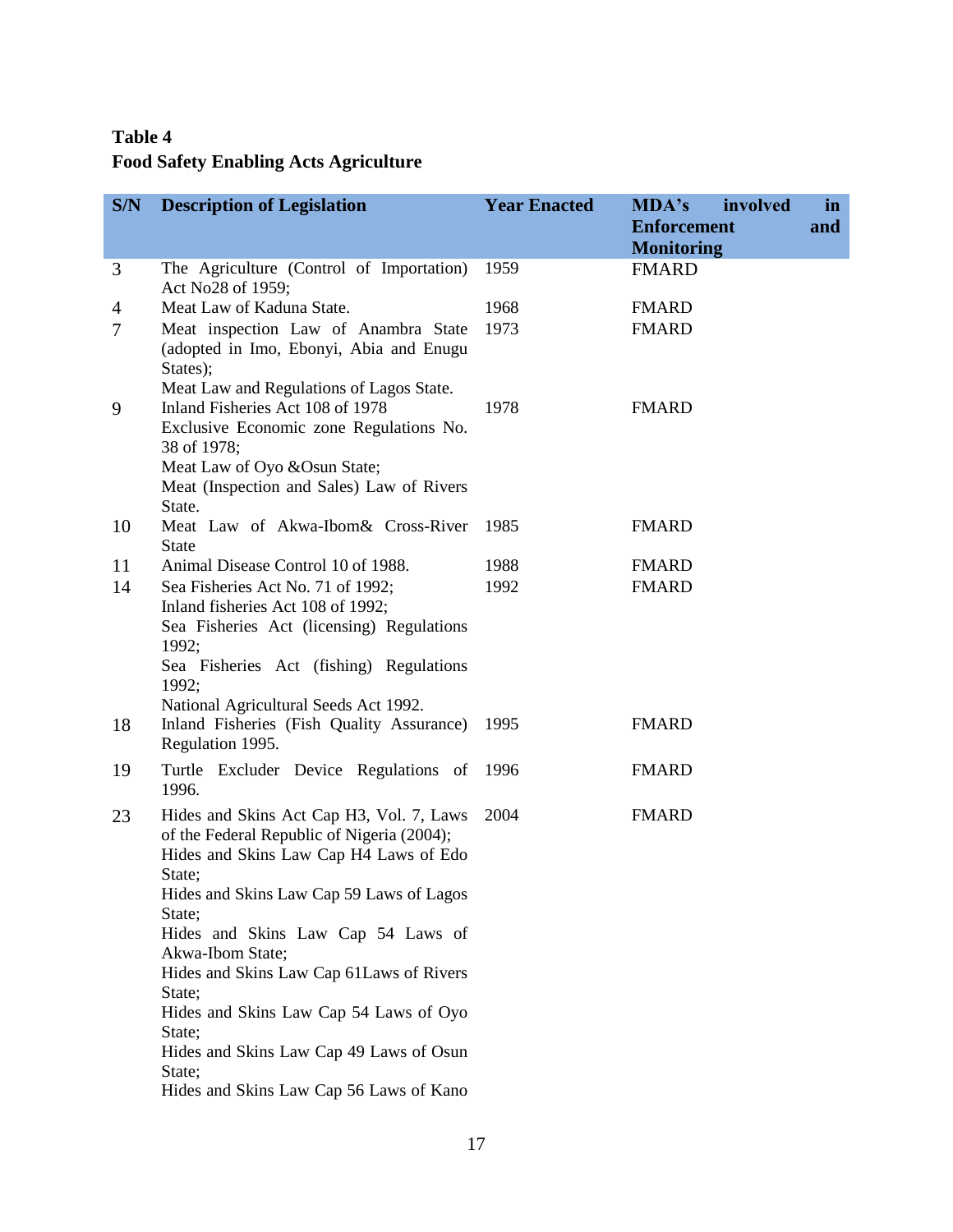| S/N | <b>Description of Legislation</b> | <b>Year Enacted</b> | MDA's<br><b>Enforcement</b><br><b>Monitoring</b> | involved | $\mathbf{m}$<br>and |
|-----|-----------------------------------|---------------------|--------------------------------------------------|----------|---------------------|
|     | & Jigawa States;                  |                     |                                                  |          |                     |

Hides and Skins Law Cap 62 Laws of Yobe & Borno State.

#### **Table 5 Mandates of the Ministry of Agriculture**

| S/N            | <b>INSTITUTIONS</b>                                        |                | <b>MANDATE</b>                                                                                                                                                                                                                                                                    |
|----------------|------------------------------------------------------------|----------------|-----------------------------------------------------------------------------------------------------------------------------------------------------------------------------------------------------------------------------------------------------------------------------------|
| $\mathbf{1}$   | The Federal Ministry of<br>Agriculture (FMARD)             |                | To be a significant net provider of food to the global<br>community through the:                                                                                                                                                                                                  |
|                |                                                            | i.             | promotion of agricultural development and management of                                                                                                                                                                                                                           |
|                |                                                            |                | national resources in a value chain approach to achieve<br>sustainable foods security, enhance farm income and reduce<br>poverty                                                                                                                                                  |
|                |                                                            | ii.            | Attainment of self sufficiency in basic food commodities                                                                                                                                                                                                                          |
|                |                                                            |                | with particular reference to import dependent commodities                                                                                                                                                                                                                         |
|                |                                                            |                | by increasing production of agricultural raw materials to meet                                                                                                                                                                                                                    |
|                |                                                            |                | the growing needs of an expanding industrial sector                                                                                                                                                                                                                               |
|                |                                                            | iii.           | Increase in production and processing of export crops                                                                                                                                                                                                                             |
|                |                                                            | iv.            | Modernisation of<br>agricultural production, processing,<br>storage and distribution                                                                                                                                                                                              |
|                |                                                            | V.             | Creation of increased rural employment opportunities by<br>provision of improved infrastructural facilities.                                                                                                                                                                      |
| $\overline{2}$ | Nigeria<br>Agricultural<br>Service<br>Quarantine<br>(NAQS) | $\mathbf{i}$ . | To<br>that<br>all<br>plants,<br>animals<br>and<br>aquatic<br>ensure<br>produce/products leaving the shores of the country meet<br><b>International Standards</b>                                                                                                                  |
|                |                                                            | ii.            | To prevent the introduction, establishment and spread of<br>exotic pests and diseases of all agricultural products in the<br>international trade.                                                                                                                                 |
|                |                                                            | iii.           | Set out to provide effective science-based regulatory service<br>for quality assurances of agricultural products through<br>consistent enforcement of sanitary and phytosanitary<br>measures for promoting a secured<br>and sustainable<br>agricultural and economic development. |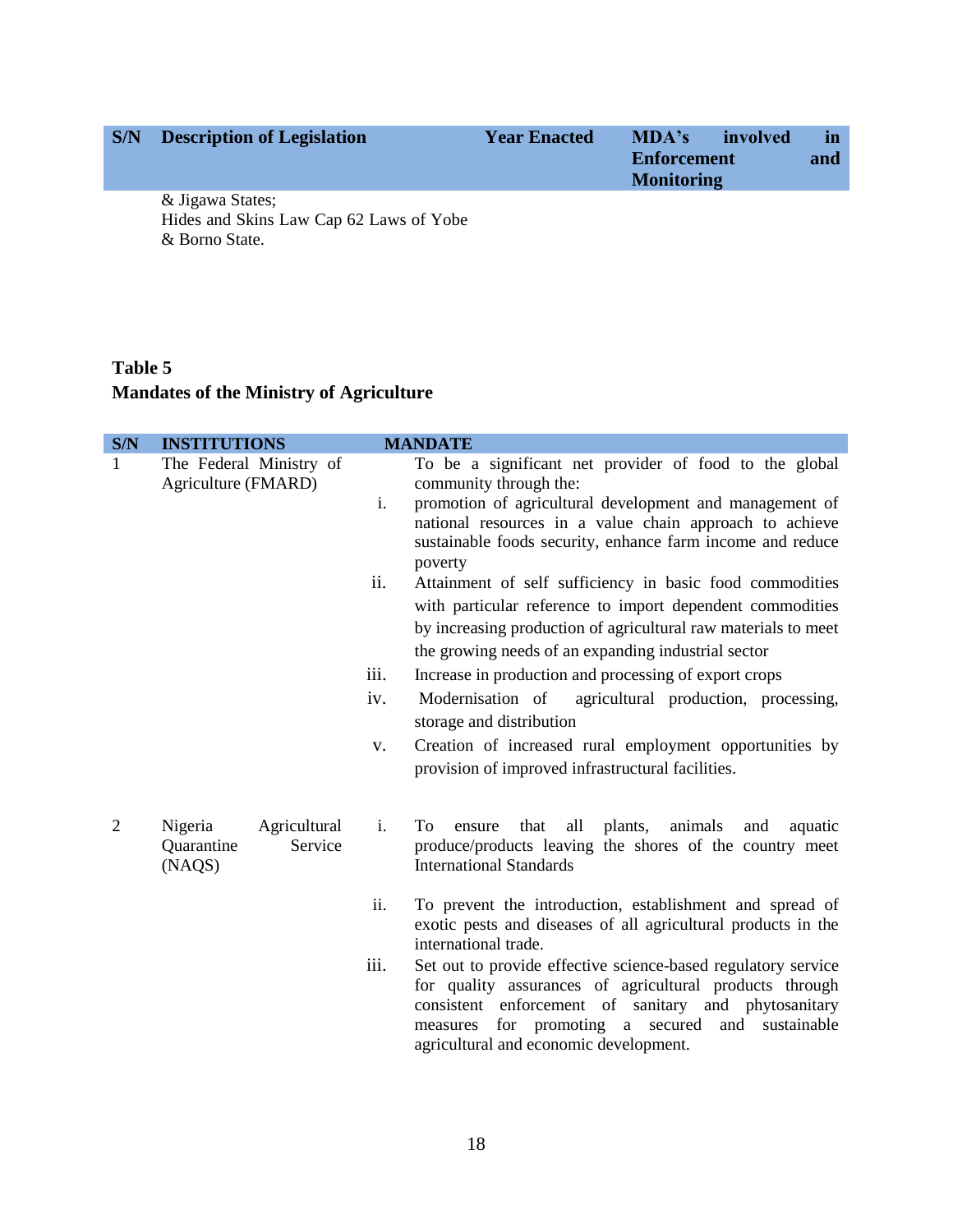#### **1.2.3 FEDERAL MINISTRY OF INDUSTRY TRADE AND INVESTMENT (FMITI)**

The statutory responsibility of the Federal Ministry of Industry, Trade and Investment is derived from Federal Government Gazette Nos. 42 (Vol. 73) and 15 (Vol. 76) of August, 1989 and charge the Ministry with the responsibility for promotion of trade, investment and industrial development with a view to transforming Nigeria into an industrialised nation (Tables 6 and 7). The Ministry is also to design policies, programmes and strategies for an efficient, competitive and diversified private sector-led industrialisation process and promote trade and investment with special emphasis on increased production and export of non-oil products that will lead to wealth and job creation, poverty reduction and ensure enhanced service delivery and the country's integration into the global market.

Nigeria is a member of the World Trade Organization (WTO). The Ministry is the focal point on WTO issues in Nigeria and in this regard Sanitary and Phyto-sanitary measures (SPS). The SPS measures are to be applied only to the extent of protecting human, animal and plant health. Sanitary and Phyto-sanitary Standards (SPS) are preventive control measures necessary to protect the life and health of persons, animals and plants. In order for Nigeria to become fully integrated into the global market economies, she needs to satisfy international standards requirements for agricultural and food products especially for export. Nigeria has developed several standards and technical regulations to protect human, environment, animal and plant health.

Standards Organisation of Nigeria (SON) is the regulatory body under the FMITI and it is the CODEX contact point in Nigeria. SON organises tests to ensure compliance with standards designated and approved by the council. The agency compiles inventories of products requiring standardisation and sets Nigeria's standards specification. SON also fosters interest in the recommendation and maintenance of acceptable standards by industries and general public.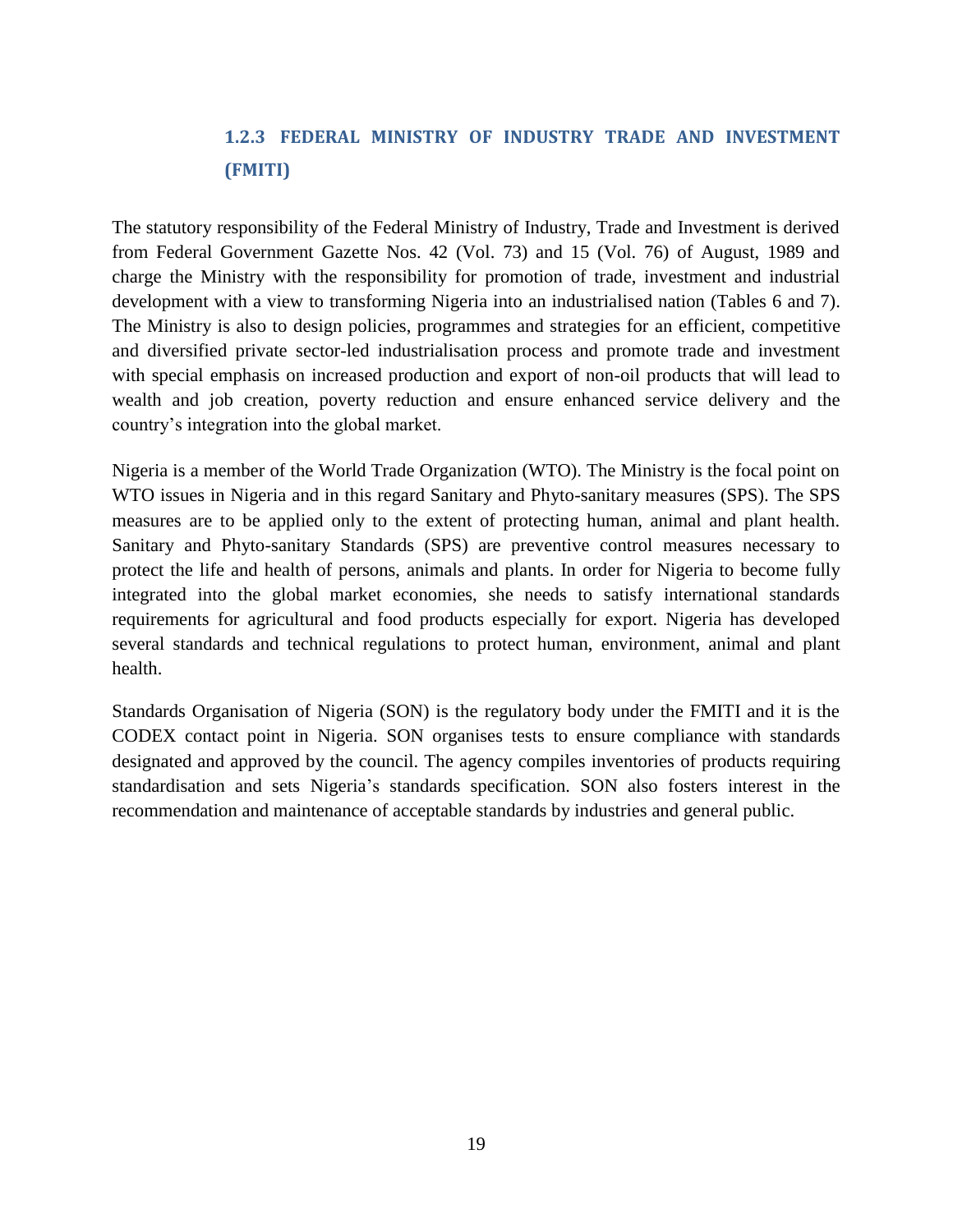#### **Table 6**

#### **Food Safety enabling Acts of Ministry of Industry, Trade & Investment**

| S/N            | <b>Description of Legislation</b>                                                                                                                                          | <b>Year Enacted</b> | <b>MDA's</b> involved<br>in<br><b>Enforcement</b><br>and<br><b>Monitoring</b> |
|----------------|----------------------------------------------------------------------------------------------------------------------------------------------------------------------------|---------------------|-------------------------------------------------------------------------------|
| -1             | The Standards Organisation of Nigeria 1971 amended in 1976,<br>Act No.56 Cap 412 Of 1971. 1990 Act 1984 and 1990<br>Cap 412 of the Laws of Federal Republic<br>of Nigeria. |                     | Standards Organisation of<br>Nigeria (SON)                                    |
| 2              | Consumer Protection Council Act no 66 1992 amended as 2004<br>of 1992 now amended as Act chapter<br>25C LFN 2004                                                           |                     | <b>CPC</b>                                                                    |
| 3              | Export of Nigeria Produce Act, Cap 119<br>LFN, 1990                                                                                                                        | 1990                | <b>FMITI</b>                                                                  |
| $\overline{4}$ | Export Produce (Federal Powers) Act, 1990<br>Cap 120, LFN 1990                                                                                                             |                     | <b>FMITI</b>                                                                  |
| 5              | Malpractices (Miscellaneous)<br>Trade<br>Offences) Act No. 67, 1992                                                                                                        | 1992                | <b>FMITI</b>                                                                  |
| 6              | Industrial Inspectorate Act, Cap 180<br><b>LFN 1990</b>                                                                                                                    | 1990                | <b>FMITI</b>                                                                  |
| 7              | Weight and Measures Act, Cap 467, 2004<br>W3LFN,2004                                                                                                                       |                     | <b>FMITI</b>                                                                  |
| 8              | Trade Marks Act, Cap 436, LFN, 1990                                                                                                                                        | 1990                | <b>FMITI</b>                                                                  |

#### **Table 7 Mandates of the Ministry of Industry, Trade and Investment**

| S/N | <b>INSTITUTIONS</b>                            | <b>MANDATE</b>                                                                                                                                                                                                                                                                                                                                                                              |
|-----|------------------------------------------------|---------------------------------------------------------------------------------------------------------------------------------------------------------------------------------------------------------------------------------------------------------------------------------------------------------------------------------------------------------------------------------------------|
|     | The Standards Organisation of Nigeria<br>(SON) | Preparation of standards<br>relating to<br>1.<br>products,<br>materials,<br>measurements,<br>processes and services amongst others and<br>their promotion at national and state levels;<br>ii.<br>Responsible for elaboration<br>and<br>enforcement of standards on both locally<br>produced and imported food and food<br>products;<br>iii.<br>Conduct certification of<br>products<br>and |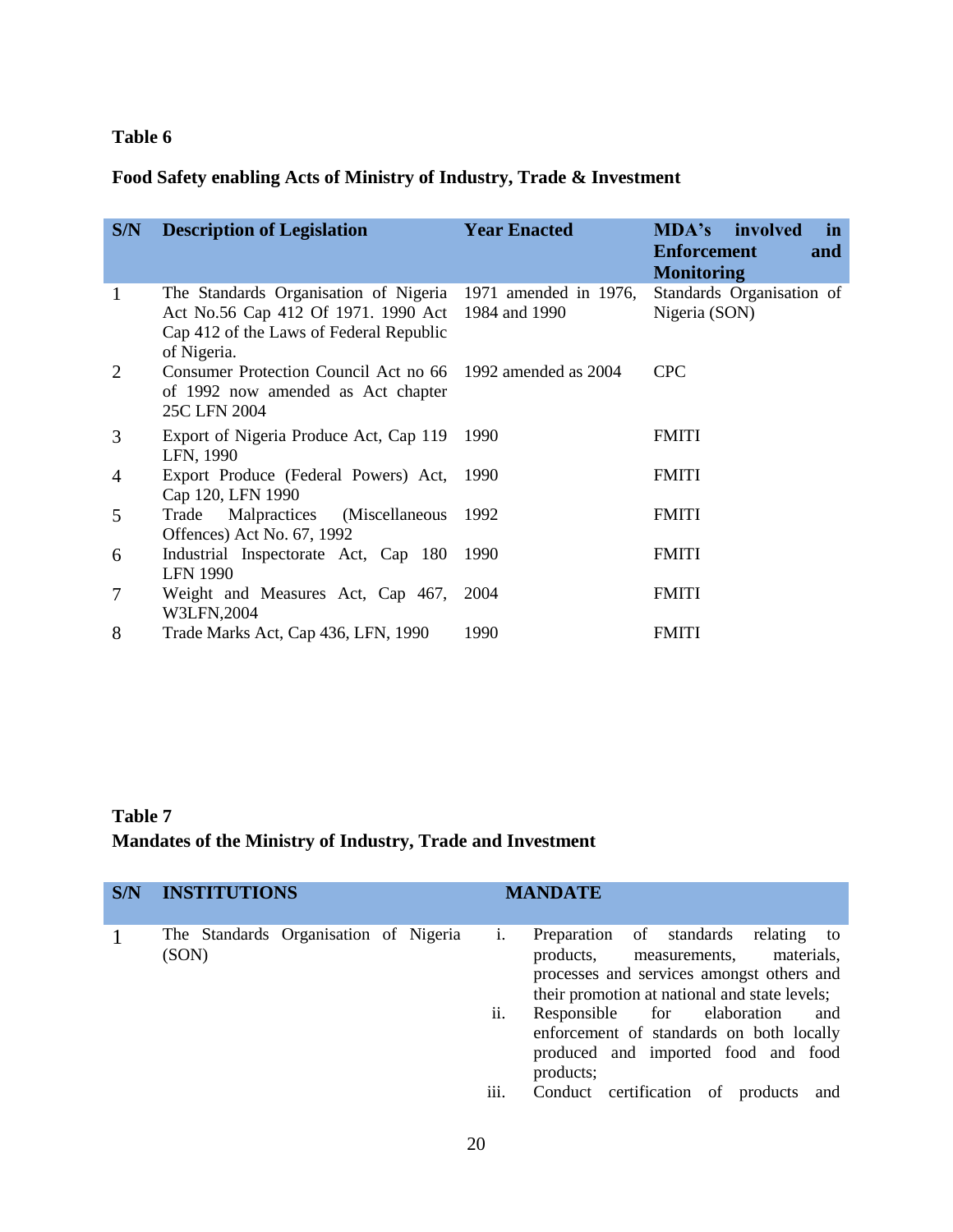| S/N | <b>INSTITUTIONS</b>                                   | <b>MANDATE</b>                                                                        |                                                                                                                                                                                                  |
|-----|-------------------------------------------------------|---------------------------------------------------------------------------------------|--------------------------------------------------------------------------------------------------------------------------------------------------------------------------------------------------|
|     |                                                       | Safety Management System;<br>Conduct<br>training<br>iv.                               | system/process to ISO22000:2005 Food<br>Food<br>on<br>Safety                                                                                                                                     |
|     | Consumer Protection Council(CPC)                      | Management System ISO 22000: 2005.<br>i.                                              | Provide speedy redress to consumers<br>complaints through negotiation, mediation                                                                                                                 |
|     |                                                       | and conciliation;<br>ii.<br>consumer awareness;                                       | Carry out all activities that will increase                                                                                                                                                      |
|     |                                                       | iii.<br>eliminating unsafe food from the markets;                                     | Seek ways and means of removing and                                                                                                                                                              |
|     |                                                       | iv.<br>practices;                                                                     | Ensure that consumers' interests receive due<br>considerations appropriately to provide<br>redress to obnoxious or unscrupulous                                                                  |
|     |                                                       | Cause necessary quality tests to<br>V.<br>conducted on consumer products<br>services; | be<br>and                                                                                                                                                                                        |
|     |                                                       | vi.<br>and health regulations among others;                                           | Ban the sale, distribution and advertisement<br>of products which do not comply with safety                                                                                                      |
|     |                                                       | vii.<br>consumer awareness.                                                           | Carry out all activities that will increase                                                                                                                                                      |
|     | Federal Ministry of Industry, Trade and<br>Investment | The Ministry is responsible for the:<br>i.<br>standards for export;                   | Inspection and quality control of all<br>agricultural produce to ensure compliance<br>with international prescribed grade and                                                                    |
|     |                                                       | ii.<br>fumigation or prior to local processing;                                       | Pest Control produce through pre-shipment                                                                                                                                                        |
|     |                                                       | iii.<br>collection;                                                                   | Enforcement of Commodities export levy                                                                                                                                                           |
|     |                                                       | iv.<br>produce;                                                                       | Inspection of packaging to ensure proper<br>markings, sewing and sealing of graded                                                                                                               |
|     |                                                       | V.<br>produce in storage;                                                             | Identification and rejection of any poor<br>quality produce on arrival and deteriorated                                                                                                          |
|     |                                                       | Issuance<br>of Certificate<br>vi.<br>produce                                          | of inspection,<br>quality, fumigation, good packaging and<br>weight to facilitate repatriation of foreign<br>exchange on sale of exported produce and<br>generate data on export of agricultural |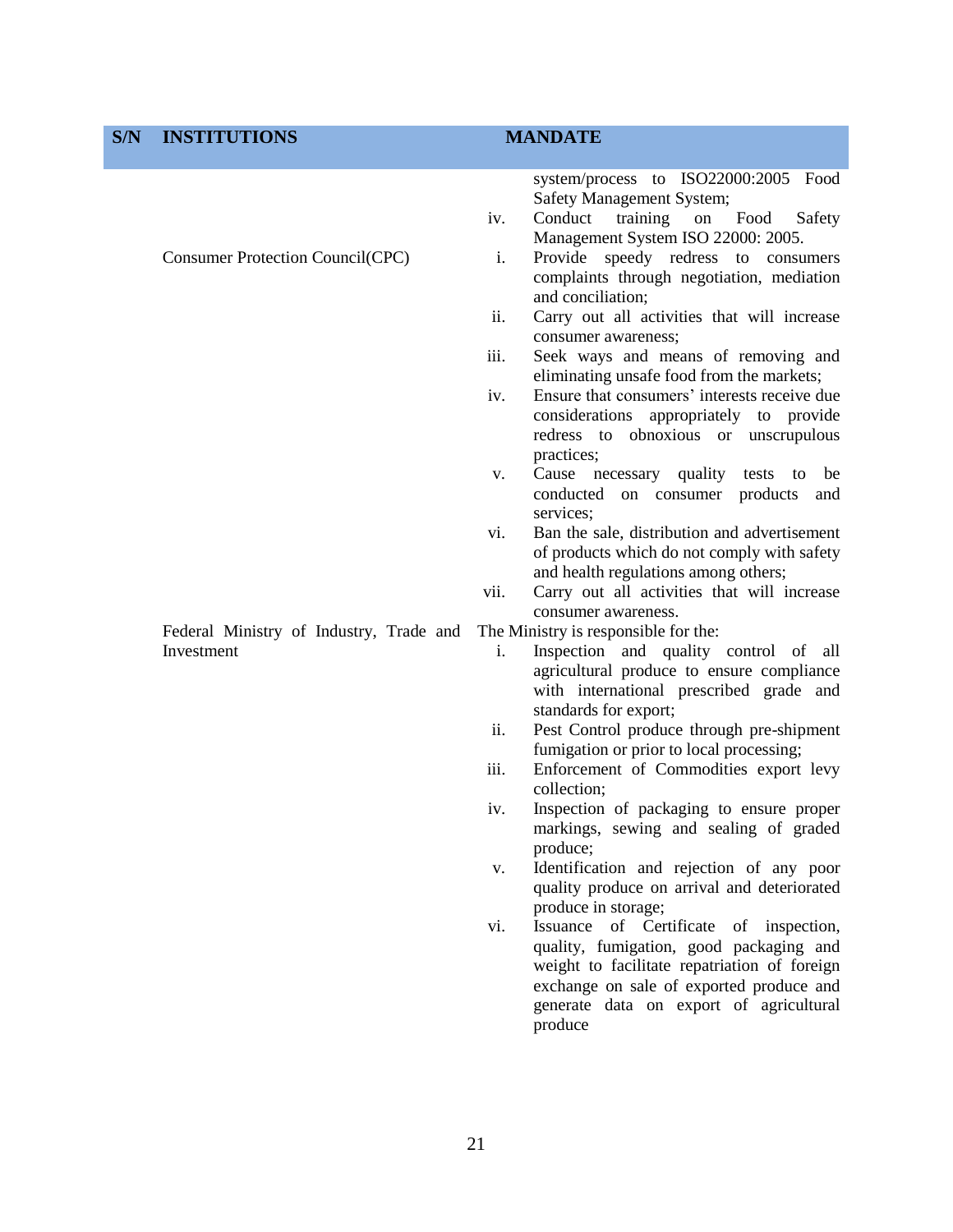| S/N | <b>INSTITUTIONS</b>          |  |            | <b>MANDATE</b> |     |                                                                                                                                                              |  |
|-----|------------------------------|--|------------|----------------|-----|--------------------------------------------------------------------------------------------------------------------------------------------------------------|--|
|     | Produce<br>Federal<br>(FPIS) |  | Inspection | Services       | 1.  | The FPIS is located at port of exit in Lagos,<br>Port Harcourt, Warri and Calabar were and<br>is responsible for the exports of agricultural<br>commodities. |  |
|     |                              |  |            |                | ii. | It assesses products on a standard 3%<br>sample for quality, weight, fumigation and<br>packaging (QWFP).                                                     |  |

#### **1.2.4 FEDERAL MINISTRY OF ENVIRONMENT**

The Federal Ministry of Environment (FMEnv) was established in June 1999 to ensure effective coordination of all environmental matters which were hitherto fragmented in different line Ministries. The creation was intended to ensure that the environmental matters are adequately mainstreamed into all development activities. FMEnv is also focused on the evolving innovations with emphasis on the use of environmental re-engineering as a tool for ensuring food security as a way of sustainable economic development for Nigerians. The relevant agencies for food safety are National Environmental Standards and Regulation Enforcement Agency (NESREA) and Environmental Health Officers Registration Council of Nigeria (EHORECON).

#### **Table 8**

#### **Food Safety enabling Acts of Ministry of Environment**

| S/N | <b>Description of Legislation</b>                                                           | <b>Year Enacted</b> | MDA's involved<br>in<br><b>Enforcement</b><br>and<br><b>Monitoring</b> |
|-----|---------------------------------------------------------------------------------------------|---------------------|------------------------------------------------------------------------|
|     | Public Health Ordinance Cap 165 of First enacted 1917 but<br>1958                           | revised in 1958     | FMOH, FMOE, SMOH,<br>LGAs                                              |
| 2   | 1999<br>Federal<br>Executive<br>Council<br>Conclusion                                       | - 1999              | <b>FMEnv</b>                                                           |
| 3   | National Environmental Standards and 2007<br>Regulations Enforcement Agency Act<br>(NESREA) |                     | <b>NESREA</b>                                                          |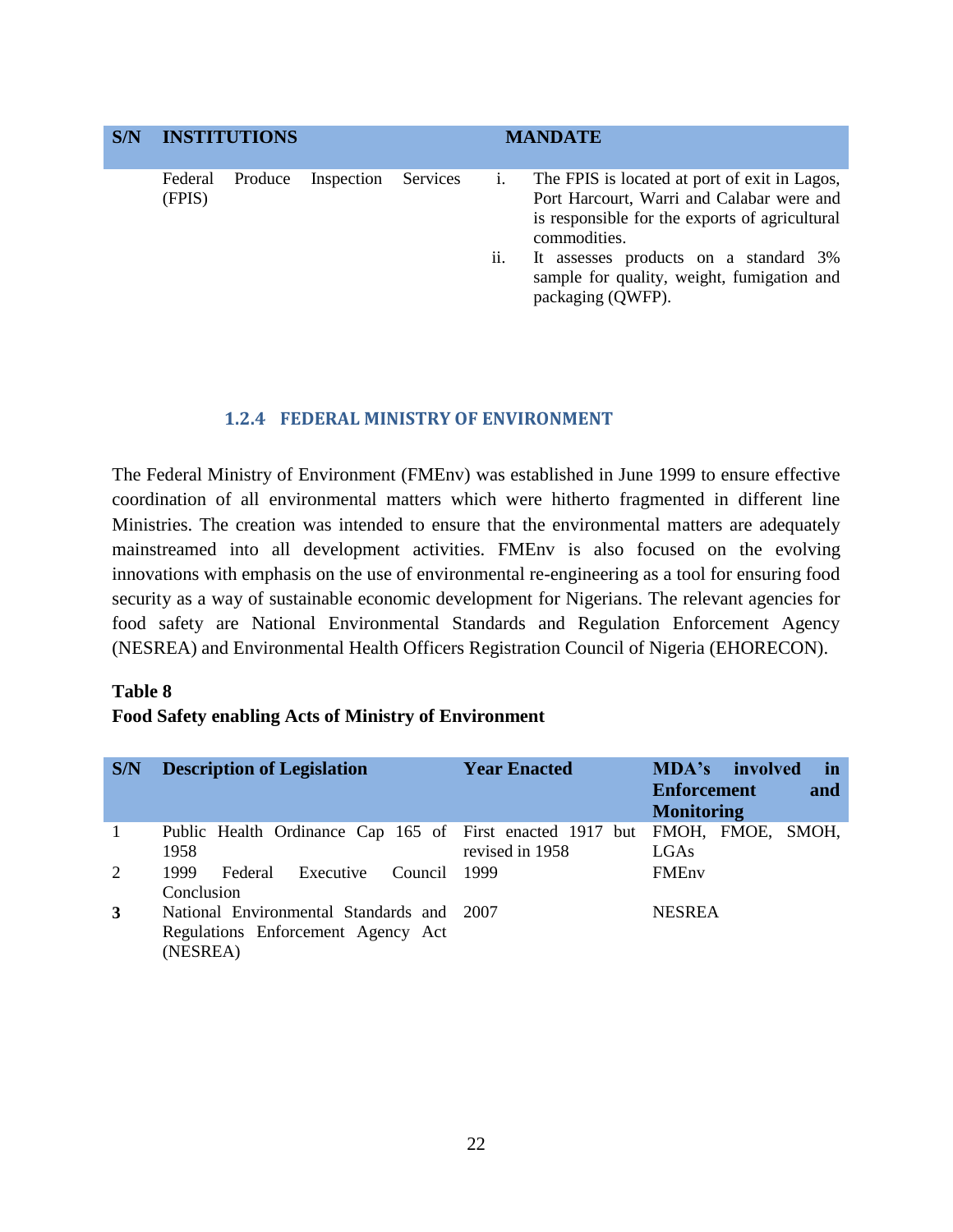#### **Table 9 Mandates of the Ministry of Environment**

| S/N | <b>INSTITUTIONS</b>                                                                      |                | <b>MANDATE</b>                                                                                                                                                                                                                                                                                                                                                                                                                             |
|-----|------------------------------------------------------------------------------------------|----------------|--------------------------------------------------------------------------------------------------------------------------------------------------------------------------------------------------------------------------------------------------------------------------------------------------------------------------------------------------------------------------------------------------------------------------------------------|
| 1   | <b>Federal Ministry of Environment</b>                                                   | i.             | To provide quality environment that is<br>adequate for good health and well-being of<br>all Nigerians                                                                                                                                                                                                                                                                                                                                      |
|     |                                                                                          | ii.            | Prescribe<br>standards for<br>make<br>and<br>regulations on water quality, effluent<br>limitations, air quality, noise control as well<br>as the removal and control of hazardous<br>enforce<br>monitor<br>and<br>substances,<br>environmental protection measures.                                                                                                                                                                        |
|     | National Environmental Standards and<br>Regulations<br>Enforcement<br>Agency<br>(NESREA) | $\mathbf{i}$ . | Has responsibility for the protection and<br>development of<br>the<br>environment,<br>biodiversity conservation and sustainable<br>development of Nigeria's natural resources<br>in general and environmental technology<br>including coordination, and liaison with<br>relevant stakeholders within and outside<br>Nigeria on matters of enforcement of<br>environmental standards, regulations, rules,<br>laws, policies and guidelines. |

#### **1.2.5 FEDERAL MINISTRY OF SCIENCE AND TECHNOLOGY**

Federal Ministry of Science and Technology (FMST) is tasked with facilitating the development and deployment of science and technology to accelerate Nigeria's development. Within the ministry, the department of physical and life sciences coordinate and monitors research and development policies, programmes and linkages in agriculture and other critical sectors. Among the units that are active in some aspects of food safety are Federal Institute of Industrial Research Oshodi (FIIRO), National Biotechnology Development Agency (NABDA) and Sheda Science and Technology Complex (SHESTCO).

#### **Table 10**

#### **Food Safety enabling Acts of the Ministry of Science and Technology**

| S/N | <b>Description of Legislation</b> | <b>Year Enacted</b> | MDA's involved<br><b>Enforcement</b><br><b>Monitoring</b> | in.<br>and |
|-----|-----------------------------------|---------------------|-----------------------------------------------------------|------------|
|     | Biotechnology                     | 2001                | <b>NABDA</b>                                              |            |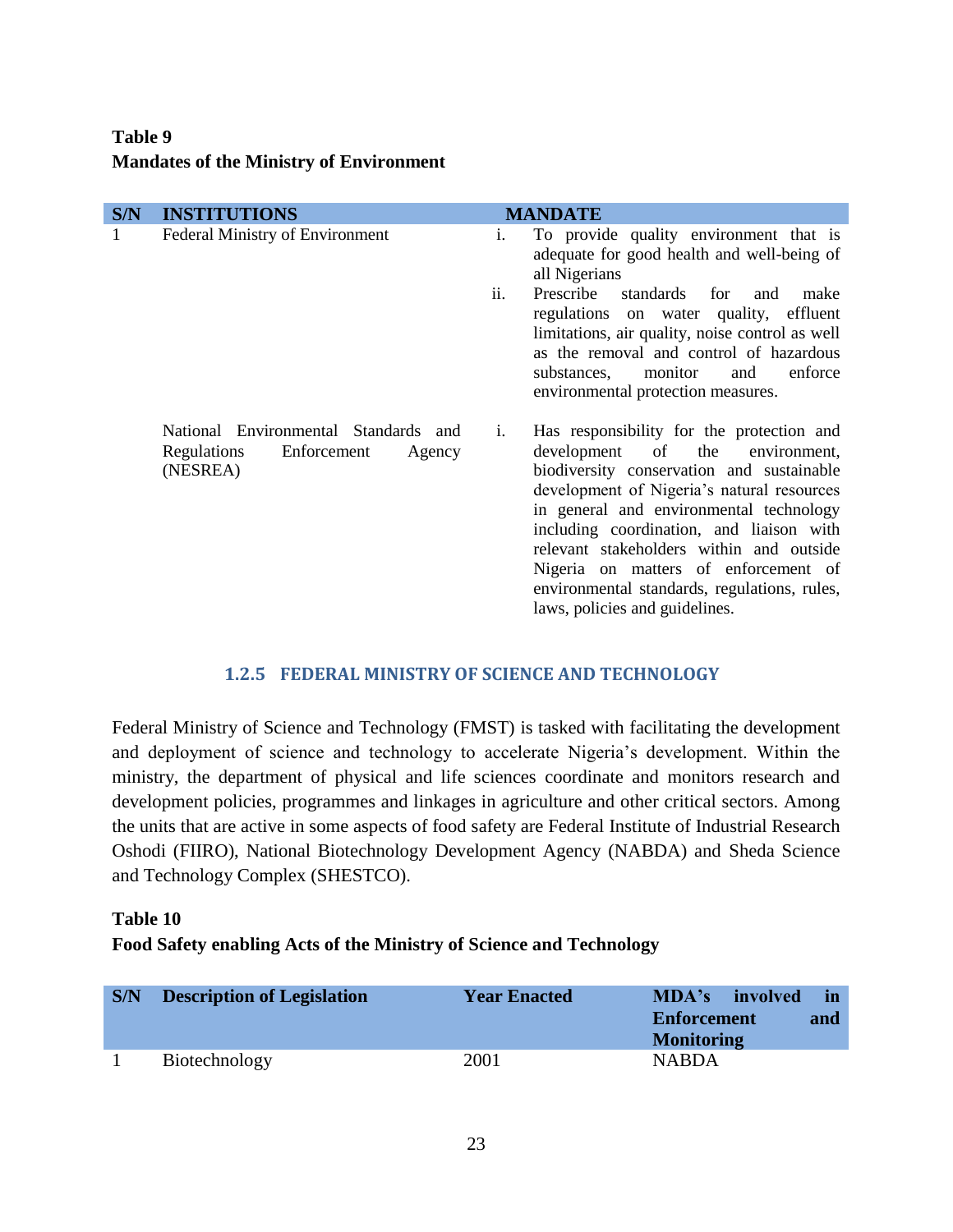#### **Table 11 Mandates of the Ministry of Science and Technology**

| S/N | <b>INSTITUTIONS</b> |                                    |    |         |     |                | <b>MANDATE</b>                                                                                                                                                                                                                                       |
|-----|---------------------|------------------------------------|----|---------|-----|----------------|------------------------------------------------------------------------------------------------------------------------------------------------------------------------------------------------------------------------------------------------------|
| 1   | Technology          | Federal Ministry                   | of | Science | and | $\mathbf{i}$ . | provide<br>scientific<br>To<br>research<br>and<br>developmental support to food safety policy<br>and programmes in the country;<br>Development of innovative technologies<br>food processing<br>enhance<br>and<br>to<br>handling.                    |
|     |                     | National Biotechnology Development |    |         |     | i.             | Develop sustainable exploitation of bio-                                                                                                                                                                                                             |
|     |                     | Agency (NABDA)                     |    |         |     |                | resources for our food and agriculture;                                                                                                                                                                                                              |
|     |                     |                                    |    |         |     | ii.            | Promote indigenous competence in the<br>development<br>and<br>application<br>of<br>biotechnology-based<br>products<br>and<br>services;                                                                                                               |
|     |                     |                                    |    |         |     | iii.           | Develop frame work for ethical and<br>profitable uses of biotechnology-based<br>products and services;                                                                                                                                               |
|     |                     |                                    |    |         |     | iv.            | Develop mechanism and activities to<br>support the emergence of biotechnology<br>enterprises for the commercialisation of<br>biotechnology products;                                                                                                 |
|     |                     |                                    |    |         |     | V.             | Develop<br>legislation,<br>appropriate<br>with<br>international<br>compatible<br>regulations, to promote bio-safety, social<br>and ethical use of biotechnology and to<br>protect intellectual property, industrial<br>property and farmers' rights. |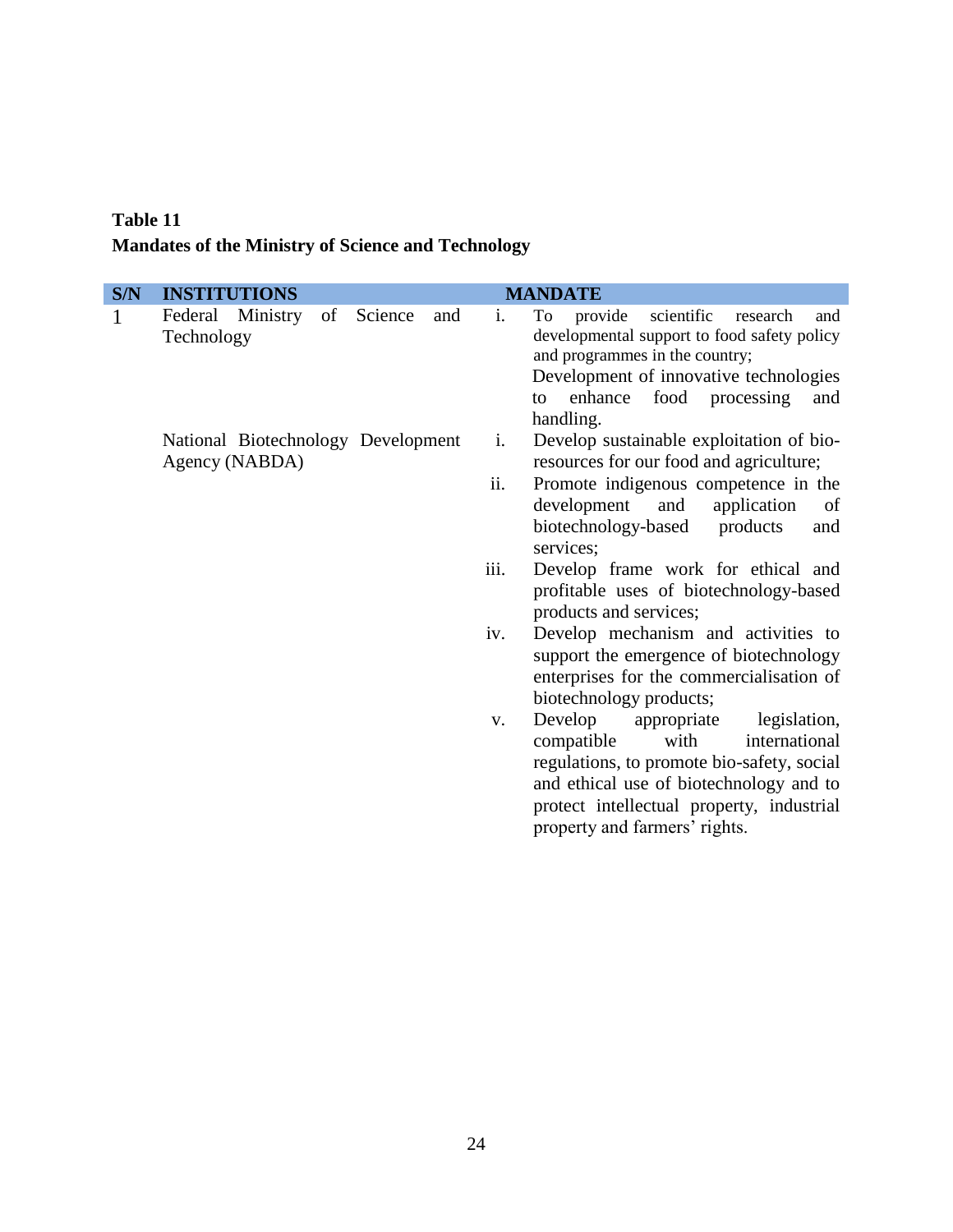#### **1.2.6 LOCAL GOVERNMENT AREA COUNCIL**

The Local Government Area Council (LGAC) (formerly known as Local Government Authority (LGA) in Nigeria is the third tier of Government representing the interest of the grassroot level. Each local government area is administered by a Local Government Council consisting of a chairman who is the chief executive of the local government area and other elected members who are referred to as Councillors. They have various functions one of which is the control and regulation of out-door advertising, movement and keeping of pets of all descriptions, shops and kiosks, restaurants and other places for sale of food to the public. Table 12 shows their mandate as related to food safety in Nigeria.

#### **Table 12 Mandate of the LGAC**

| S/N | <b>INSTITUTIONS</b>               | <b>MANDATE</b>                                                                                                                                        |
|-----|-----------------------------------|-------------------------------------------------------------------------------------------------------------------------------------------------------|
|     | The Local Government Area Council | They are responsible for the control of<br>street food vending/vendors, bukaterias,<br>catering establishments, abattoirs and<br>traditional markets. |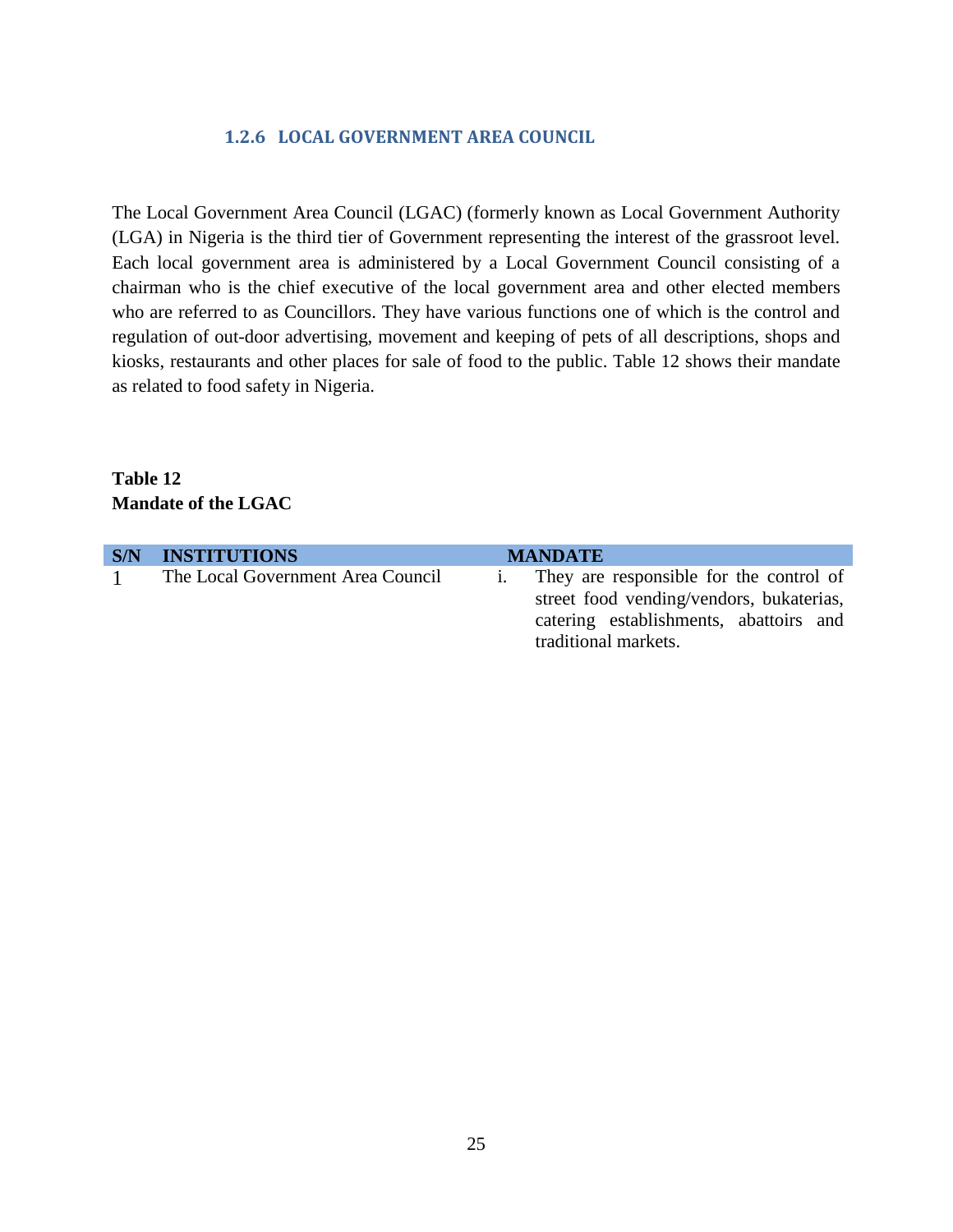#### <span id="page-26-0"></span>**1.3 RATIONALE AND SCOPE**

#### 1.3.1 RATIONALE

<span id="page-26-1"></span>The food supply chain in Nigeria faces a number of challenges such as diversities in culture, lifestyles, agricultural practices, mode of food production, handling, storage, preparation, transportation and eating habits. Reported cases of sporadic outbreaks of food-borne illnesses in the country are widespread**.** The current food safety system in Nigeria has inadequate capacity to identify, monitor, control and provide effective response to ensure food safety. There are also issues such as:

- a) Resource constraints (financial, human, and material) at all tiers of government limiting the ability of regulatory agencies to carryout regular inspection along the food supply chain.
- b) Inadequate knowledge of food safety among those involved in the food supply chain including consumers and other allied food operators contribute significantly to the threat posed by food-borne contaminants.
- c) Poor communication and coordination mechanisms as well as inter-agency cooperation for the enforcement of their laws and regulations. There is lack of proper definition of roles and responsibilities, which leads to overlap and implementation problems.

#### <span id="page-26-2"></span>1.3.2 JUSTIFICATION

The justification for this Policy is premised on the following:

- a) A constant and adequate supply of safe and nutritious food to the population is a major component of a nation's health policy. The NPFSIS, when properly established, monitored and evaluated, would help improve the wholesomeness of food, facilitate food trade, contribute to economic development and ensure a healthier population;
- b) Food is not only a biological need, but also an economic and political tool for all countries of the world. An effective national food safety system will not only improve food security but enhance the nation's economy through increased and sustainable import and export food trade;
- c) Improved food safety and sanitation standards will help to reduce the incidence of food-borne diseases. This will lower mortality and morbidity rate especially among vulnerable groups in the population. Public health maintenance costs will be reduced and sustainable expansion of the food and agro based industries will be enhanced leading to significant reduction in unemployment rate;
- d) In Nigeria, responsibilities for the food safety control are fragmented between different regulatory agencies within the different tiers of governments. Consequently implementation of food safety measures suffer a lot of challenges and set back due to poor overall communication, coordination, frequent confusion over jurisdiction of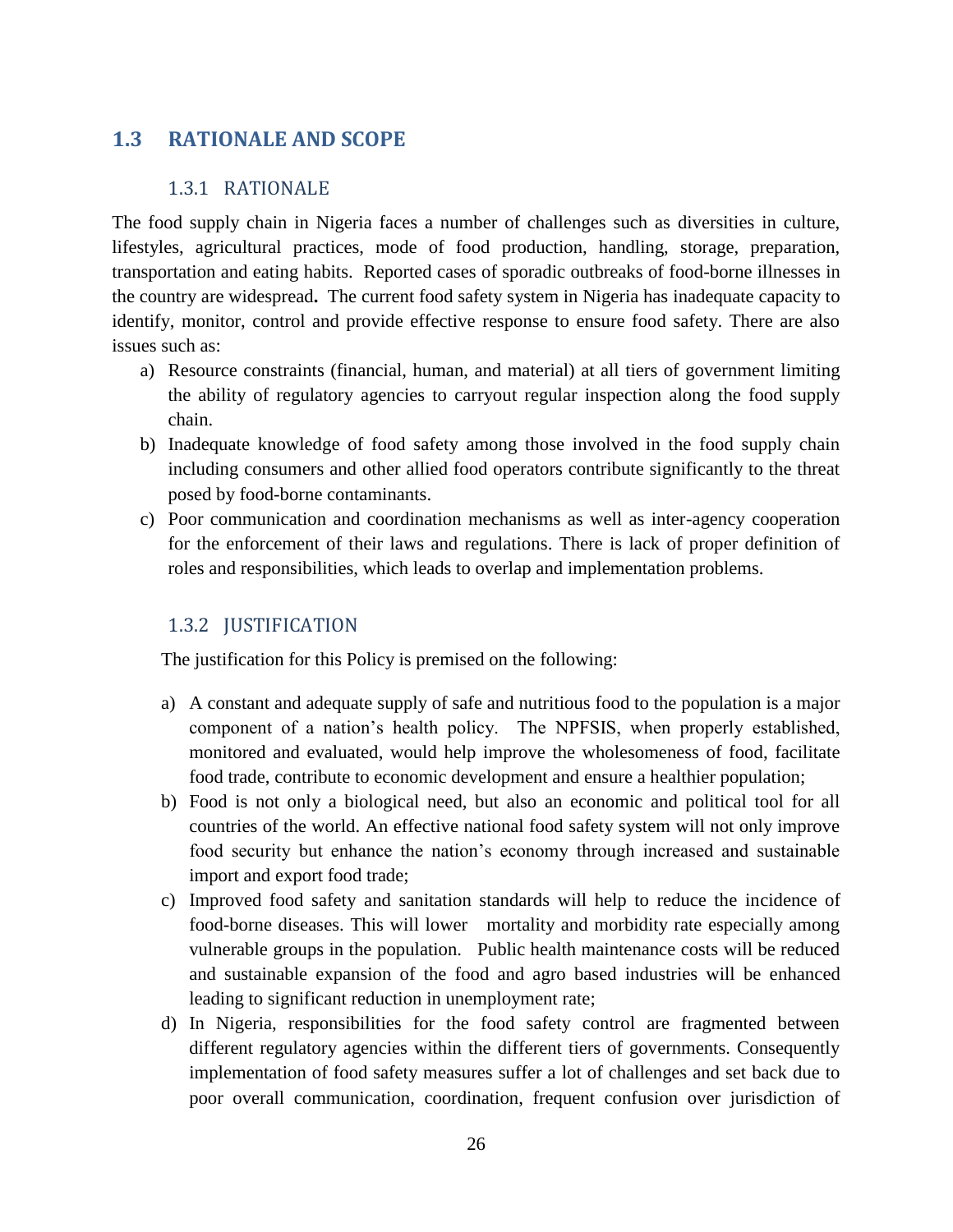agencies and poor performance. The new policy will leverage resources and correct these anomalies;

- e) The Micro Small and Medium Enterprises (MSMEs) food Processing subsector has great potential to create employment and wealth for the rural and urban poor. This potential can be harnessed with improved hygienic practices and adequate infrastructure. The food chain is characterised by poor agricultural handling and storage practices resulting in high level of contaminants in raw materials and processed food products. This affects tourism, foreign investment and trade. The proposed food safety control system will engage the private sector stakeholders to take responsibility for food safety and promote consumer confidence;
- f) The moral and legal responsibility of the governments at all tiers is to protect the public against disease, disability and death arising from the consumption of unwholesome food and contaminated water. The proposed food safety system will focus on the prevention of the sale and distribution of unwholesome foods and contaminated water. This policy will also promote food security and enhance tourism; and
- g) Food safety policies, standards and codes of practice for compliance and prevention, particularly the Codex Alimentarius Commission's codes of practice in implementing HACCP and its GAP guidelines, are generally accepted benchmarks by which food safety system is measured, due to the status given to Codex standards in the WTO-SPS Agreement. This food safety policy will enhance Nigeria's obligation to international agreements on food trade for which the country is a signatory and improve its local and fair international food trade practices.

#### <span id="page-27-0"></span>1.3.3 SCOPE

The NPFSIS is designed to provide the framework for the identification of national food safety objectives and the formulation of suitable laws, regulations and guidelines aimed at achieving international best practices in all sectors of the food supply chain. It is also intended to establish an effective early warning system that has the capacity to detect, trace and prevent outbreaks of food-borne illnesses before they spread.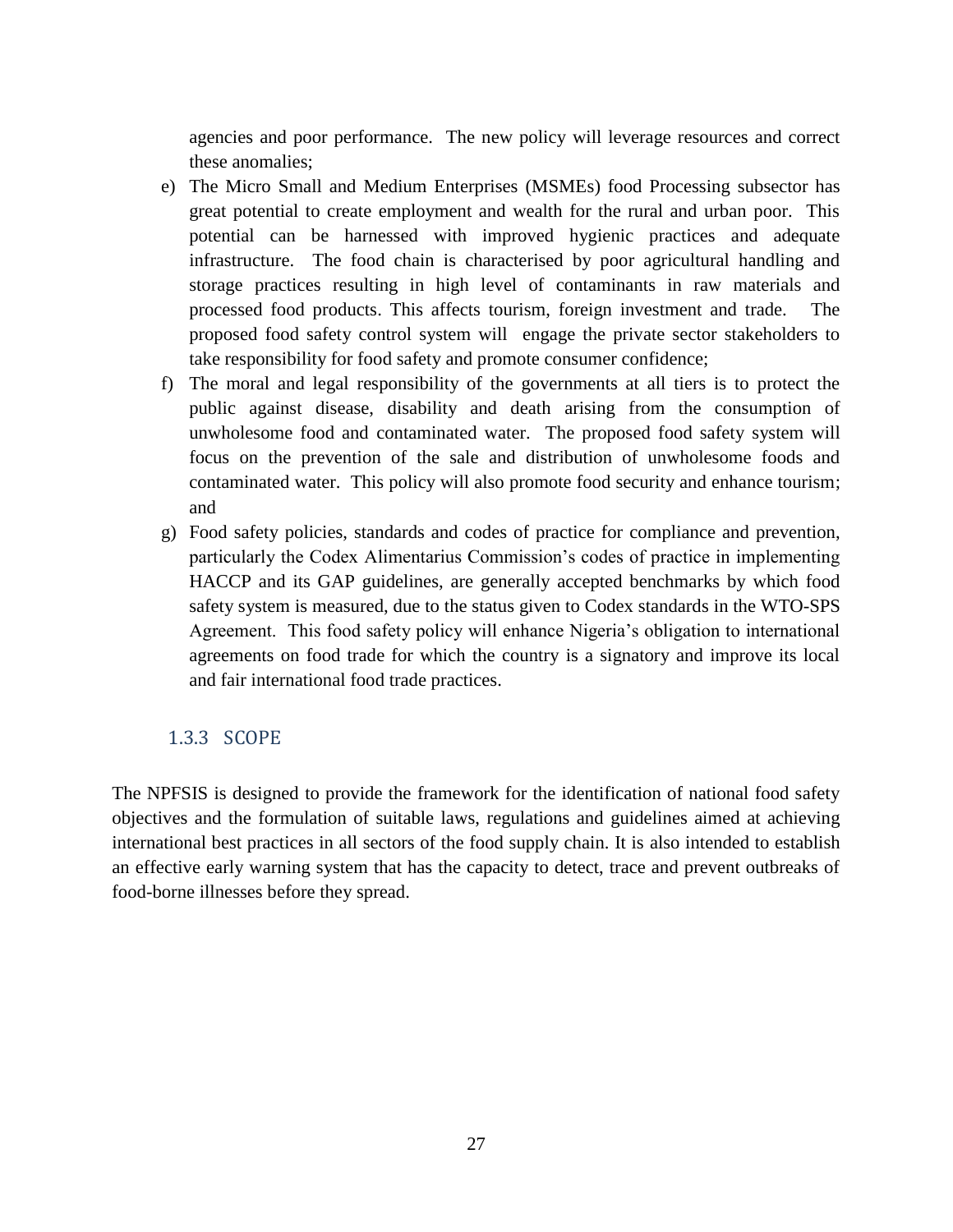# <span id="page-28-1"></span><span id="page-28-0"></span>**CHAPTER 2: INSTITUTIONAL ARRANGEMENT**

#### **2.1 NATIONAL FOOD SAFETY SYSTEM**

The National Food Safety System (NFSS) requires an institutional arrangement that will ensure an effective, result-oriented programme implementation. Previous implementation strategies have been mostly sectorial in nature, generally uncoordinated, inadequately funded and limited in scope and did not achieve the desired outcomes. The desire and determination of government in the National Policy on Food Safety and Implementation Strategy (NPFSIS) is to achieve comprehensive, effective collaboration and coordination of food safety practices from farm-totable nationwide, by adopting the Integrated Food Safety Management System approach. Towards this end, the NPFSIS proposed the establishment of the National Food Safety Management Committee (NFSMC) as the entity that will coordinate the NFSS (Fig. 1). The NFSMC with defined goals and objectives, will operate at the interface between the various tiers of government and several stakeholders in the food supply chain. The existing multi-sectorial agencies retain their corresponding day-to-day statutory roles and responsibilities with the view of re-examining the statutory functions of concerned MDAs so as to reduce to the barest minimum overlaps and duplications of functions to achieve synergy.

The institutional arrangement shall accomplish the following objectives:

- a) Improve public health in Nigeria by reducing food-borne illnesses and protect consumers from unwholesome, mislabelled or adulterated food;
- b) Leverage resources by ensuring proper coordination, cooperation and communication among those involved in the NFSS;
- c) Engage private sector stakeholders to take greater responsibility in food safety and agricultural health through development and implementation of programmes such as Good Agricultural Practices (GAPs), Good Manufacturing Practices (GMPs) and the Hazard Analysis and Critical Control Point (HACCP) system;
- d) Provide a forum for exchange of views and experiences among stakeholders involved in food safety activities, in order to strengthen their respective roles;
- e) Coordinate the activities of various inspection agencies and put in place effective mechanism for the monitoring and evaluation of food safety programmes nationwide;
- f) Support research and development;
- g) Contribute to economic development by improving consumer confidence in the food supply chain;
- h) Provide a sound regulatory foundation for expanding domestic and international food trade.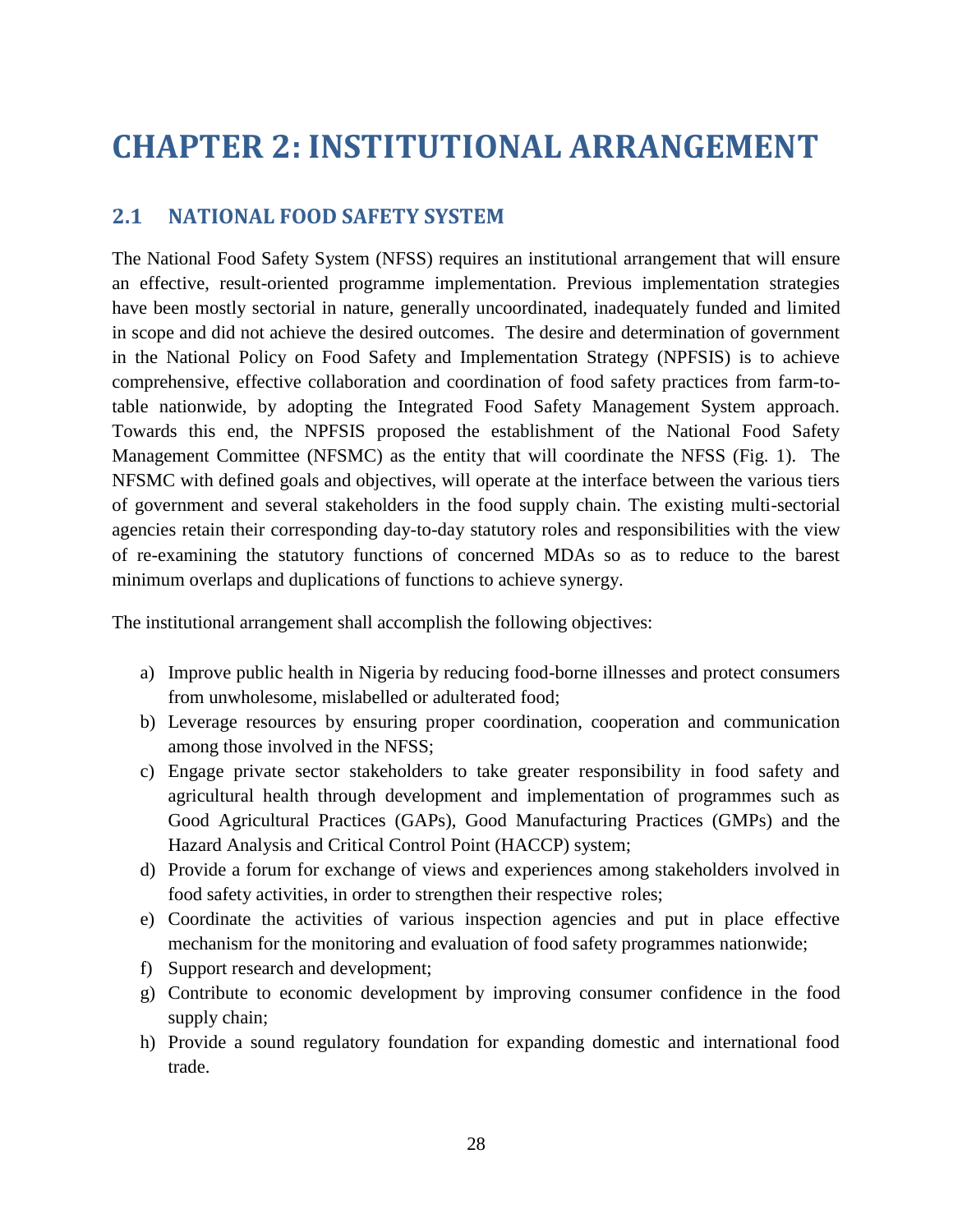#### **Fig. 1: NFSS Organisational Chart**



#### <span id="page-29-0"></span>**2.2 INTER MINISTERIAL COMMITTEE ON FOOD SAFETY**

The Inter Ministerial Committee on Food Safety (IMCFS) shall be established as the entity that oversees the National Food Safety Management Committee (NFSMC).

#### <span id="page-29-1"></span>2.2.1 THE FUNCTIONS SHALL BE:

- a) Approve recommendations on food safety matters from the National Food Safety Management Committee (NFSMC);
- b) Provide sustainable financial support for the Food Safety Management Committee and its programmes;
- c) Authorise the processes for collaboration, coordination and partnership between stakeholders that will assure food safety, address public health and barriers to trade;
- d) Provide financial and technical support to accomplish an effective food safety management system; Give other directives as may be necessary to advance effective Food Safety System in Nigeria;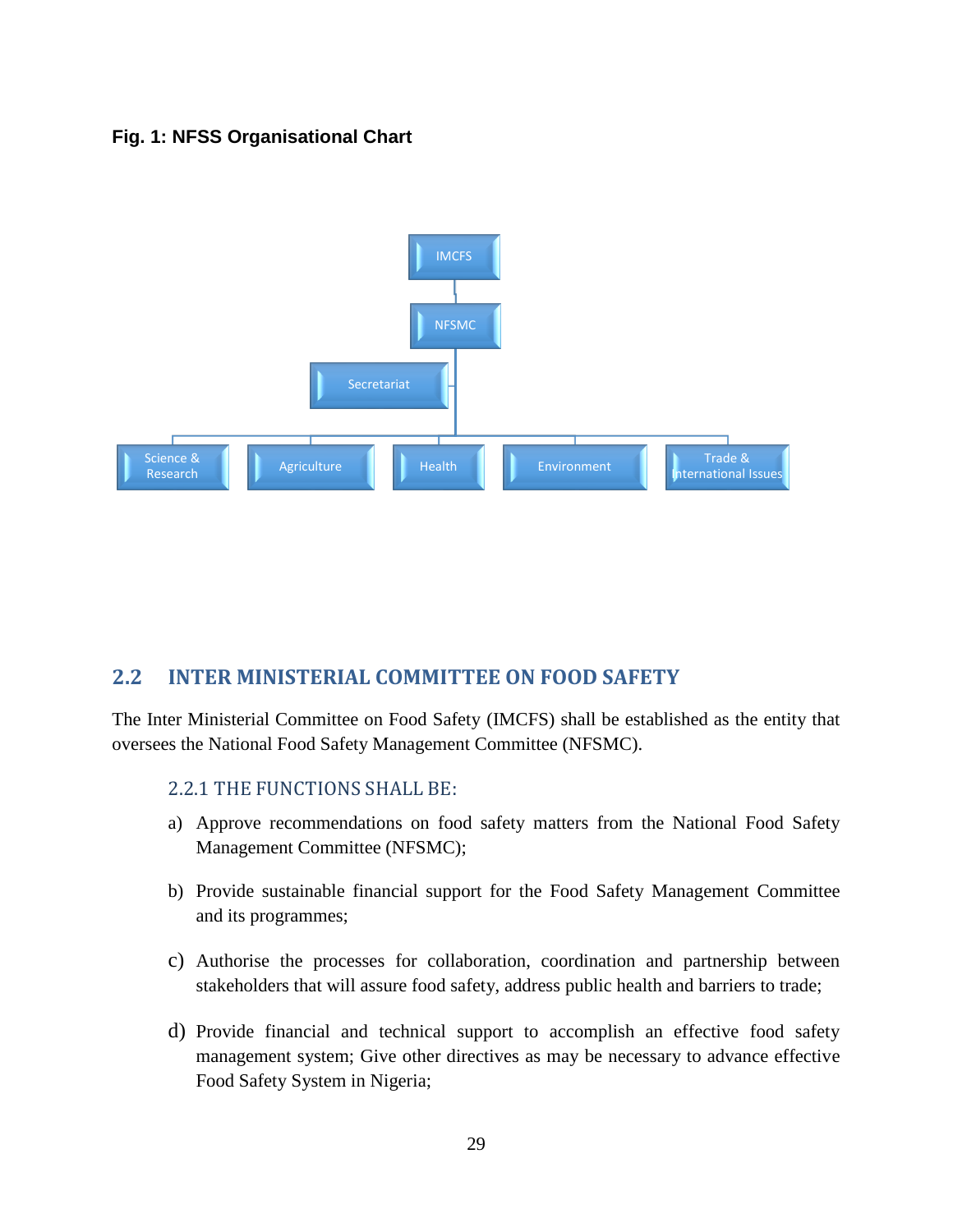- e) Appoint a chair and a co-chair for the NFSMC (either of whom should come from the public and private sector alternately). Both of these individuals should have track record of administrative and leadership qualities not below the level of a Director in the public service or its equivalent in the private sector. The tenure of the Chair and co-Chair shall be for a period of two years and may be renewed for another two years;
- f) To conduct a regular monitoring and evaluation of the implementation of the National Food Safety System.

#### <span id="page-30-0"></span>2.2.2 THE COMPOSITION OF THE COMMITTEE SHALL BE THE HONOURABLE MINISTERS IN CHARGE OF:

- (i) Health;
- (ii) Industry, Trade and Investment;
- (iii) Agriculture and Rural Development;
- (iv) Science and Technology;
- (v) Environment.

The Honourable Minister of Health shall be the Convener of the first meeting. The committee shall be free to co-opt any other member from among the stakeholders as deemed necessary. The Committee is expected to meet at least twice a year and serviced by the NFSMC secretariat.

#### <span id="page-30-1"></span>**2.3 NATIONAL FOOD SAFETY MANAGEMENT COMMITTEE**

A National Food Safety Management Committee (NFSMC) shall be established by the IMCFS to implement the NPFSIS and shall report to the Inter-Ministerial committee.

#### 2.3.1 THE FUNCTIONS SHALL BE:

- <span id="page-30-2"></span>a) Advise the IMCFS on matters related to food safety;
- b) Coordinate all programs related to food safety;
- c) Carry out strategic planning, monitor performance and periodically evaluate progress of NPFSIS;
- d) Facilitate the design, and coordinate training programmes for all stakeholders along the food supply chain;
- e) Coordinate risk assessment and management;
- f) Initiate and coordinate the drafting of the proposed food safety bill;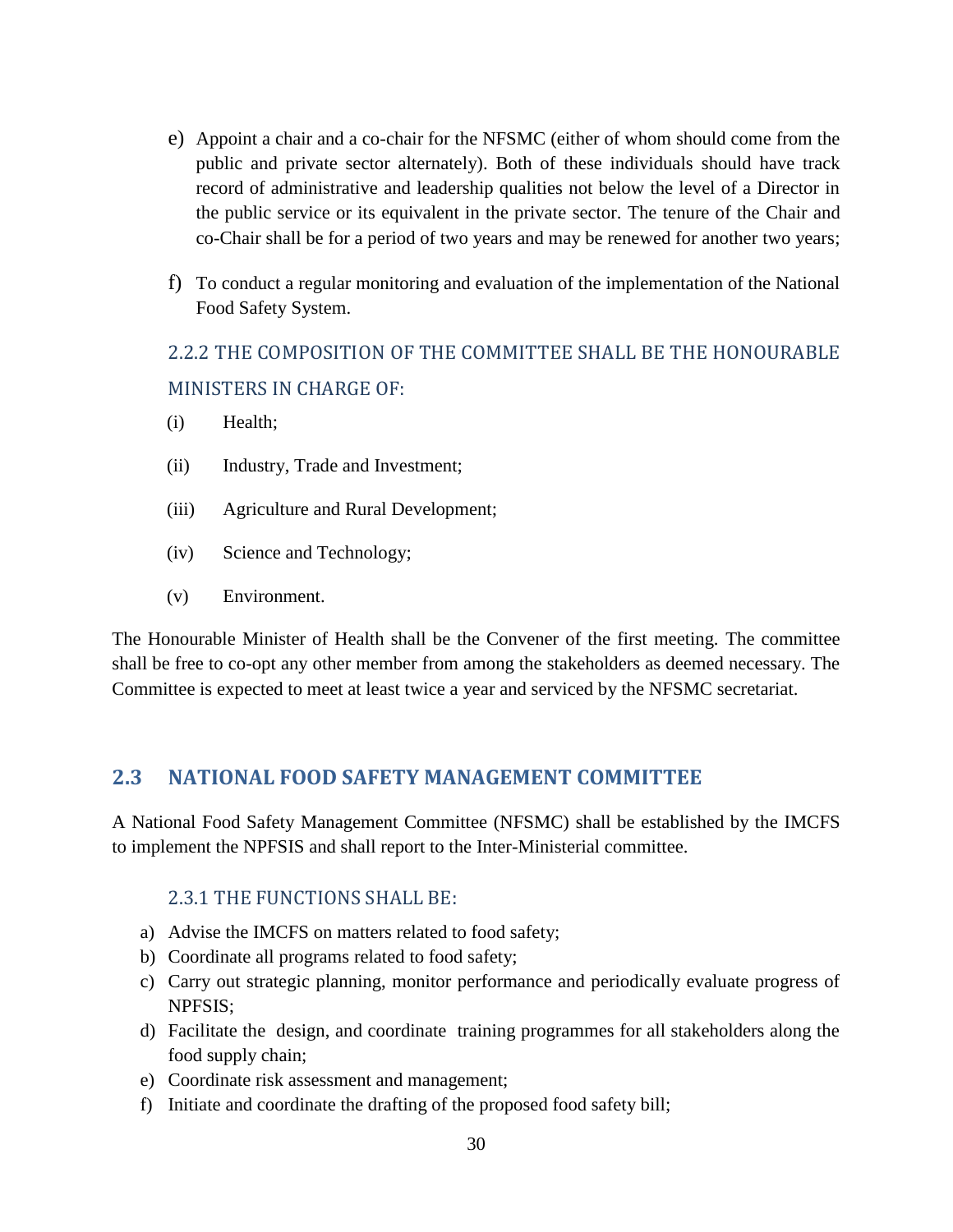- g) Facilitate the development and/or updating of standards, regulations, guidelines, code of practice, manuals, SOPs etc for public and private sectors;
- h) Inform the public and private sectors about current and emerging food safety issues;
- i) Coordinate programs and seek financial and technical assistance from donor agencies and development partners.

#### 2.3.2 THE COMPOSITION OF THE COMMITTEE SHALL BE:

<span id="page-31-0"></span>The membership of the NFSMC shall include one representative of the following:

- i. Federal Ministry of Health;
- ii. Federal Ministry of Industry Trade and Investment;
- iii. Federal Ministry of Agriculture and Rural Development;
- iv. Federal Department of Agriculture (FDA);
- v. Federal Department of Livestock;
- vi. Federal Department of Fisheries;
- vii. Nigeria Agricultural Quarantine Services (NAQS);
- viii. Agricultural Research Council of Nigeria;
- ix. Federal Ministry of Science and Technology;
- x. Federal Ministry of Environment;
- xi. Federal Ministry of Finance;
- xii. National Planning Commission;
- xiii. Federal Ministry of Justice;
- xiv. National Agency for Food and Drug Administration and Control;
- xv. Institute of Public Analysts of Nigerian;
- xvi. Standards Organisation of Nigeria;
- xvii. Consumers Protection Council;
- xviii. Nigeria Export Promotion Council;
- xix. Federal Produce Inspection Services;
- xx. Commodities Association of Nigeria;
- xxi. National Biotechnology Development Agency;
- xxii. National Environmental Standards and Regulations Enforcement Agency;
- xxiii. Environmental Health Officers Registration Council of Nigeria;
- xxiv. Mycotoxicology Society of Nigeria;
- xxv. National Planning Commission;
- xxvi. Nigerian Institute of Food Science and Technology;
- xxvii. Association of Food Beverage & Tobacco Employers;
- xxviii. National Association of Small Scale Industrialist;
- xxix. Manufacturers Association of Nigeria;
- xxx. Nutrition Society of Nigeria;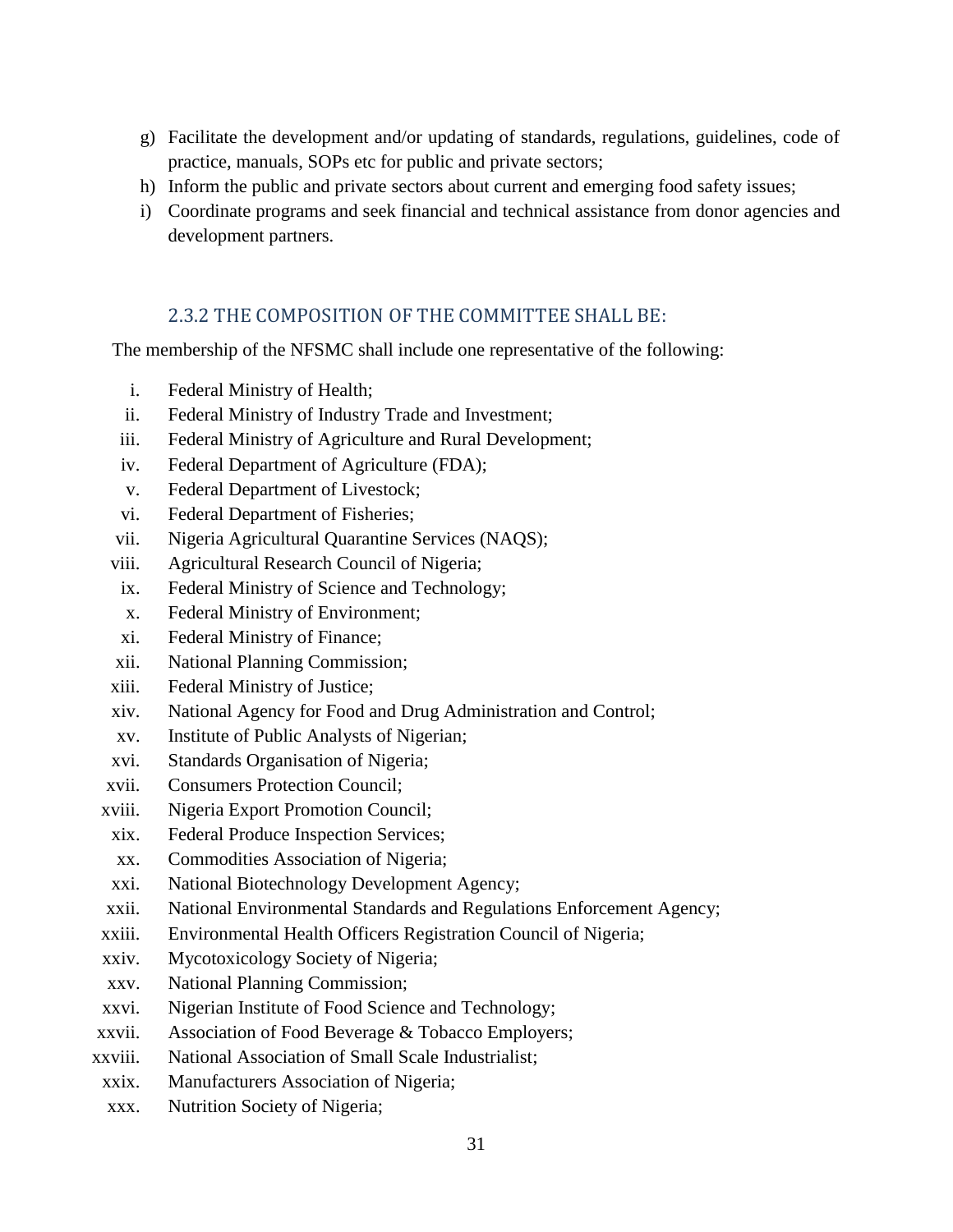xxxi. Raw Materials Research and Development Council;

When needed, the NFSMC will extend an invitation to other stakeholders including officials from the:

- i. Ministry of Foreign Affairs;
- ii. Nigeria Customs Services;
- iii. Federal Ministry of Information;
- iv. Federal Ministry of Water Resources;
- v. National University Commission;
- vi. National Board of Technical Education;
- vii. National Veterinary Research Institute;
- viii. Federal Ministry of Finance;
- ix. Federal Ministry of Education;
- x. Federal Ministry of Works and Transport;
- xi. Nigeria Teachers Institute;
- xii. All Farmers Association of Nigeria; Others, as deemed necessary.

The NFSMC shall hold quarterly meetings and its secretariat shall be domiciled in NAFDAC.

#### <span id="page-32-0"></span>**2.4 NFSMC TECHNICAL COMMITTEES**

There shall be at least five Technical Committees as listed below:

- Agriculture
- Health
- Trade
- Environment
- Science and Research

Technical Committee members will be appointed by the Chair of the NFSMC in consultation with the appropriate ministry. The membership will be made up of qualified individuals of the public and private sector, including consumers recognised for their technical and management expertise. Each technical committee can also have sub committees with defined roles and responsibilities.

Membership of sub committees shall be appointed by NFSMC with their specific roles and activities provided.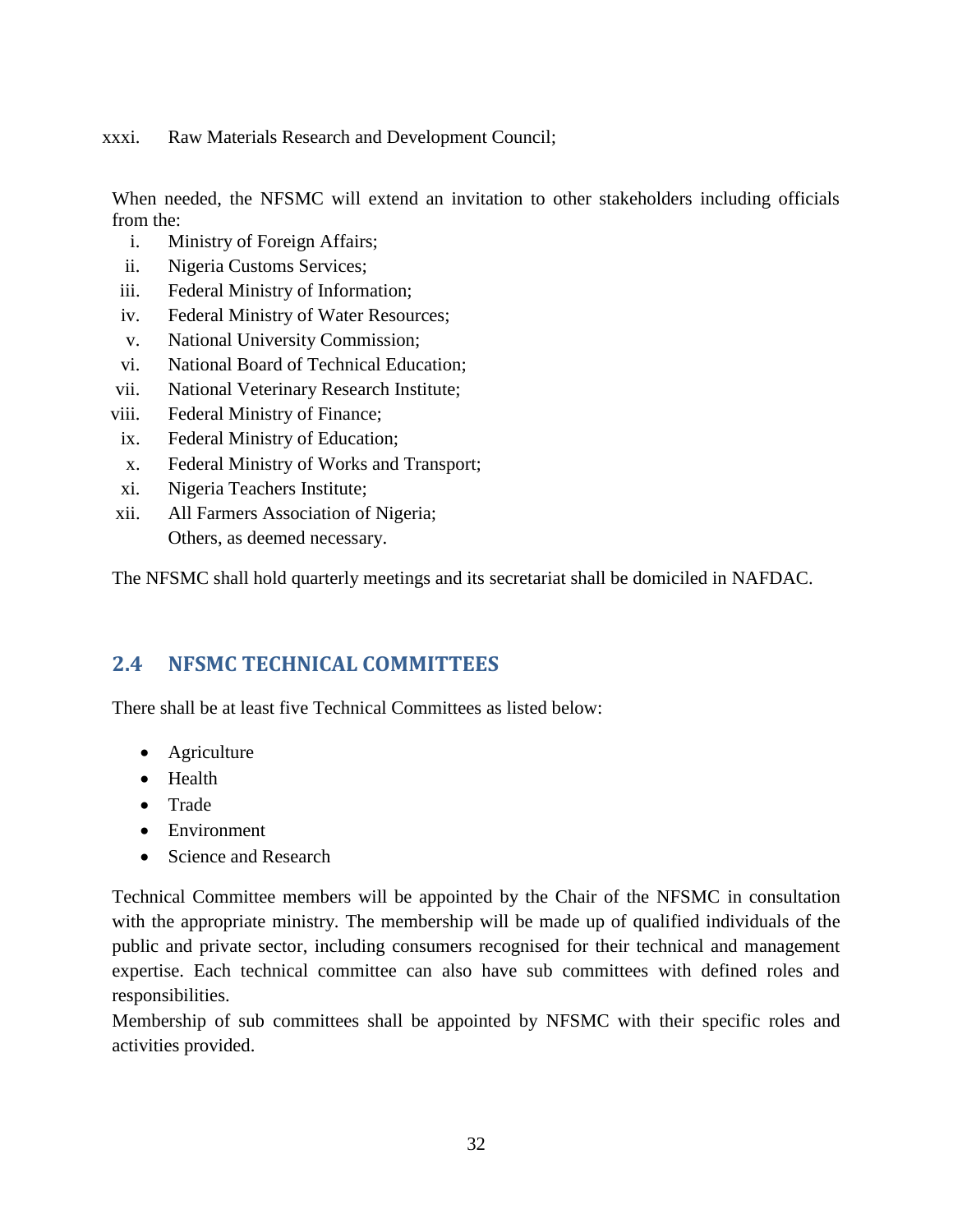The sub committees shall be chaired by officers from the directorate cadre or its equivalent in the private sector.

#### <span id="page-33-0"></span>**2.5 INTERNATIONAL AGREEMENTS' COORDINATING COMMITTEES (CAC, OIE, IPPC & SPS)**

The existing relationship between the international committees and the national regulatory agencies will continue to subsist. These committees will continue with their mandates, preparation of national delegations and production of country position on CAC, OIE, IPPC and SPS matters.

#### <span id="page-33-1"></span>**2.6 MULTI-SECTORIAL FOOD SAFETY REGULATORY AGENCIES**

The existing multi-sectorial approach to food safety where responsibilities for food safety control are shared by relevant MDAs, States and LGAs as described in Section 2.3 will still continue to perform their relevant statutory mandates under this policy. Each relevant Agency at the National, States and LGAs will continue to carry out their day-to-day responsibilities as prescribed by the statutory instruments that established them with the view of re-examining those statutory legislation/functions of the concerned MDAs to reduce to the barest minimum overlaps and duplications of functions.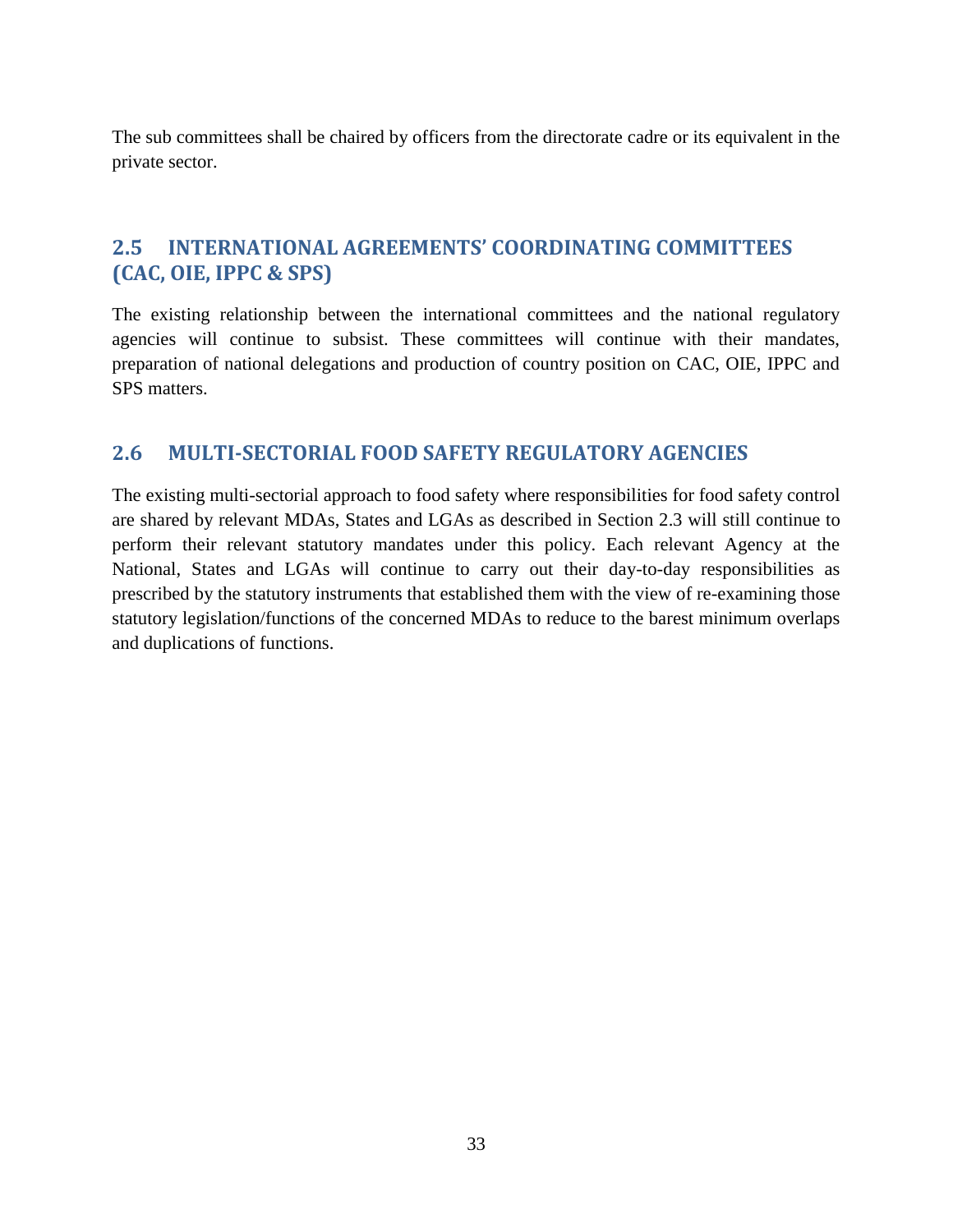# <span id="page-34-0"></span>**CHAPTER 3: IMPLEMENTATION STRATEGIES**

For the successful implementation of this policy the following goals have been identified. These goals have been further defined by their objectives, strategies and activities.

- 1. To modernise the Nigerian food safety regulatory framework in line with international best practices.
- 2. Minimise the incidence of risks associated with physical, chemical and biological hazards in foods and water.
- 3. Strengthen institutional capacity for food safety.
- 4. Improve information and communication systems for food safety.

#### <span id="page-34-1"></span>**3.1 GOAL 1: TO MODERNISE THE NIGERIAN FOOD SAFETY REGULATORY FRAMEWORK IN LINE WITH INTERNATIONAL BEST PRACTICES.**

<span id="page-34-2"></span>OBJECTIVE 1.1) Update laws, standards, regulation and codes of practice in line with international standards.

STRATEGY1.1.1) Adopt a National Integrated Food Safety Control System.

Activity 1.1.1.1) Adopt national policy on food safety.

Activity 1.1.1.2) Establish National Food Safety Management Committee.

Activity 1.1.1.3) Implement the strategy.

STRATEGY 1.1.2) Review all extant laws, regulations, guidelines, codes of Practices, SOPs and bye-laws in line with International requirements.

Activity 1.1.2.1) Develop and implement a plan for the inhouse review of extant laws by each ministries, departments and relevant agencies.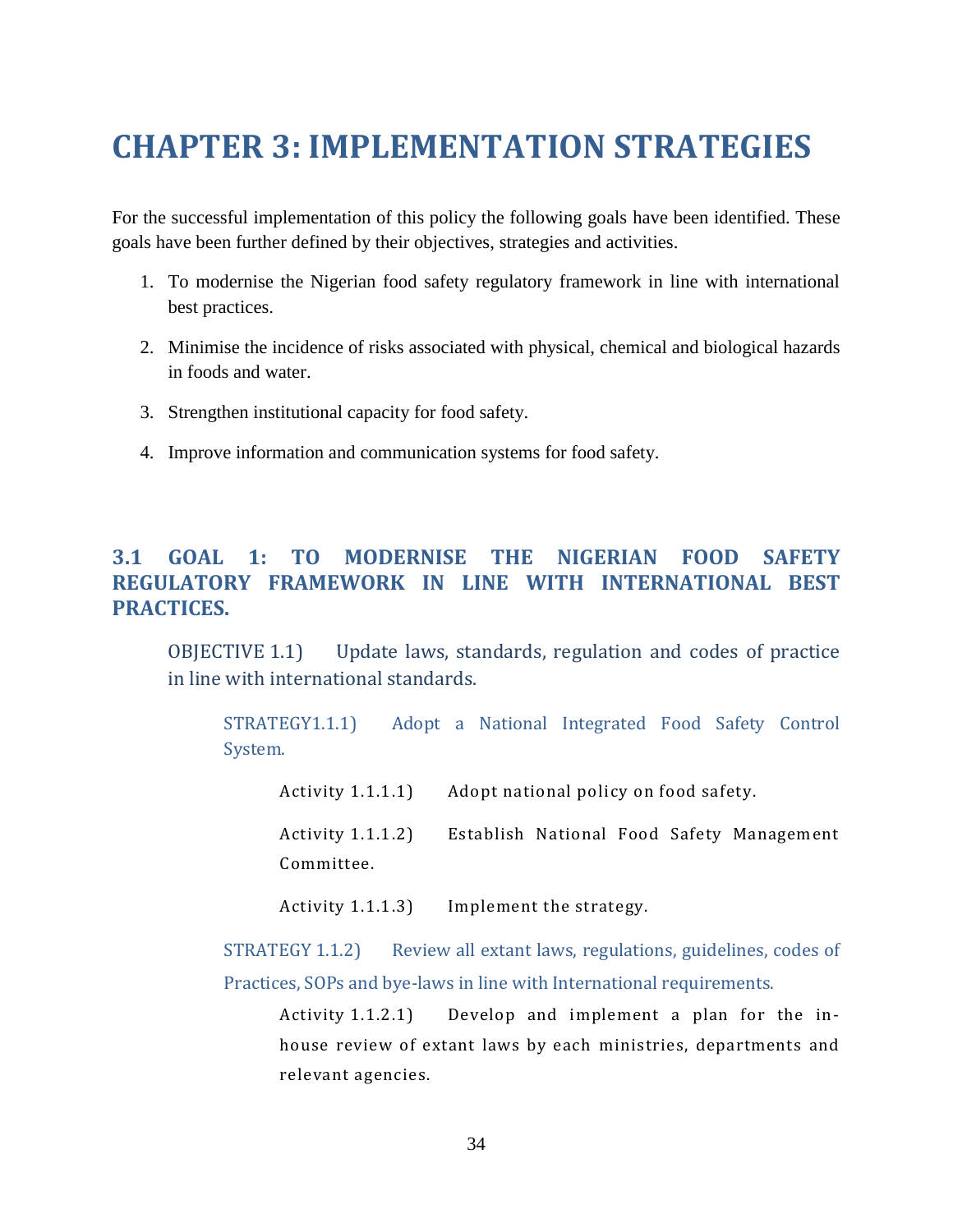| Activity 1.1.2.2) | Authorise the use of third party inspectors |
|-------------------|---------------------------------------------|
| and laboratories. |                                             |
| Activity 1.1.2.3) | Draft a National Food Safety Bill.          |
| Activity 1.1.2.4) | Enact a Food Safety Act.                    |

<span id="page-35-0"></span>OBJECTIVE 1.2) Update the regulatory system at the state and local government levels to align with the federal system.

STRATEGY 1.2.1) Develop a plan for the review of laws and legislations guiding the regulatory systems at the state and local government levels.

Activity 1.2.1.1) Assess the existing food safety system at the state and local government level.

Activity 1.2.1.2) Update the system to align with that of the Federal and define roles and responsibilities of the regulatory officers at the State and Local government levels.

#### <span id="page-35-1"></span>**3.2 GOAL 2: MINIMISE THE INCIDENCE OF RISKS ASSOCIATED WITH PHYSICAL, CHEMICAL AND BIOLOGICAL HAZARDS IN FOODS AND WATER.**

<span id="page-35-2"></span>OBJECTIVE 2.1) Identify high risk food and water borne disease sources.

STRATEGY 2.1.1) Conduct a workshop to identify top high risk foods in Nigeria.

Activity 2.1.1.1) Invite national and international experts and other stakeholders to the workshop.

Activity 2.1.1.2) Develop a plan to mitigate the identified risks.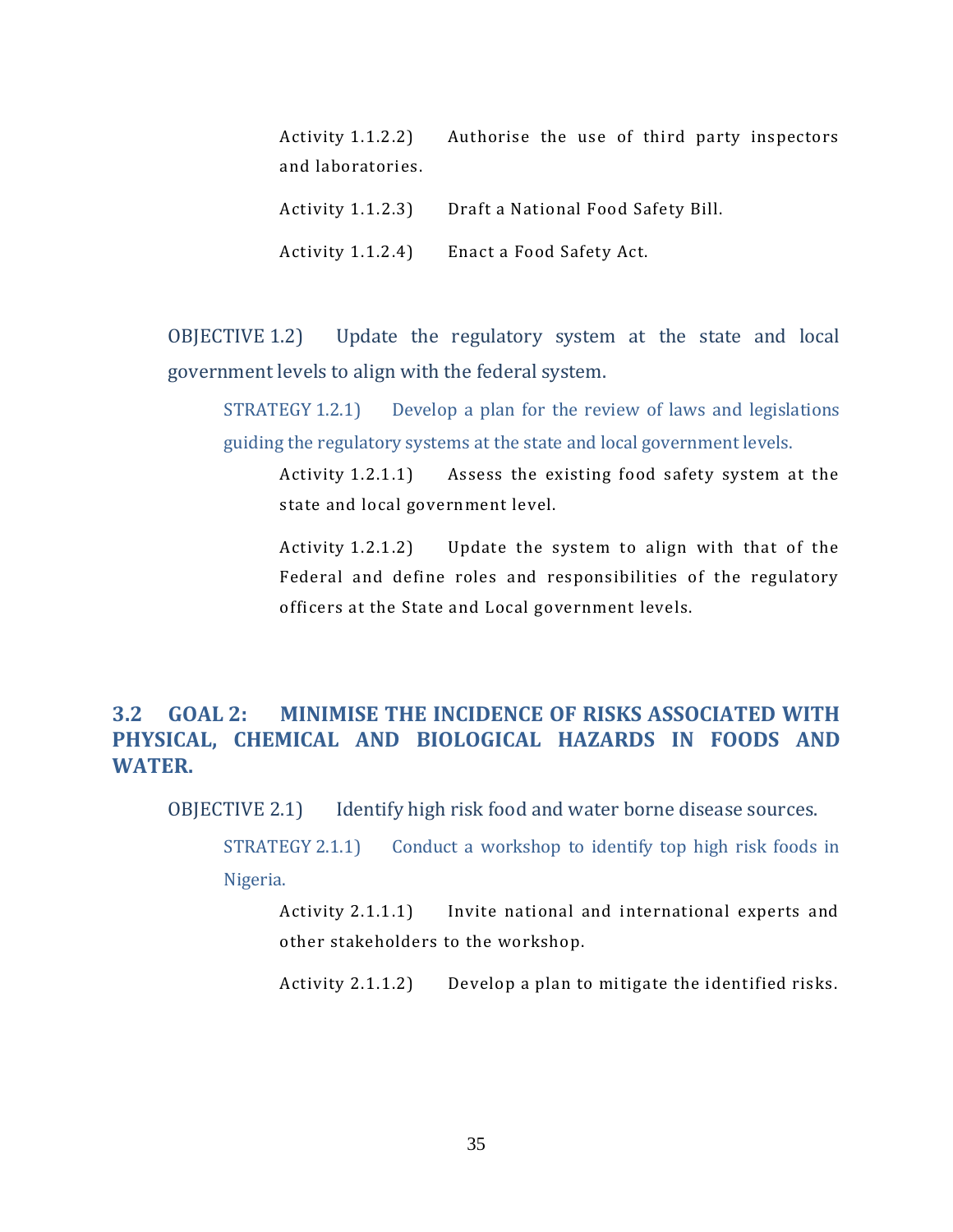<span id="page-36-0"></span>OBJECTIVE 2.2) Establish a mechanism to prevent food and water – borne hazards.

STRATEGY 2.2.1) Promote the adoption of appropriate protocols for the use and handling of food additives, processing aids, agro-chemicals, feeds and veterinary drugs in-line with international best practices.

Activity 2.2.1.1) Update and disseminate approved list and dosage of food additives, processing aids, agro-chemicals, feeds and veterinary drugs.

Activity 2.2.1.2) Register and license distributors and retailers of food additives, processing aids, agro-chemicals, feeds and veterinary drugs.

Activity 2.2.1.3) Facilitate the training of distributors and users on the proper methods of application.

Activity 2.2.1.4) Enforce proper storage of food additives, processing aids, agro-chemical, feeds and veterinary drugs as indicated by the manufacturers and supervised by a professional.

STRATEGY 2.2.2) Establish and implement food safety management control systems such as GAP, GHP, GMP, GEP, GSP, HACCP and ISO 22000, Codex Alimentarius Commission Guidelines by the respective regulatory bodies.

Activity 2.2.2.1) Review and update regulations, corresponding guidelines and codes of practice.

Activity 2.2.2.2) Develop and implement a HACCP plan for MSMEs

Activity 2.2.2.3) Facilitate the training of inspectors, industry and other stakeholders.

Activity 2.2.2.4) Facilitate the certification and accreditation of relevant operators and facilities by relevant bodies as appropriate.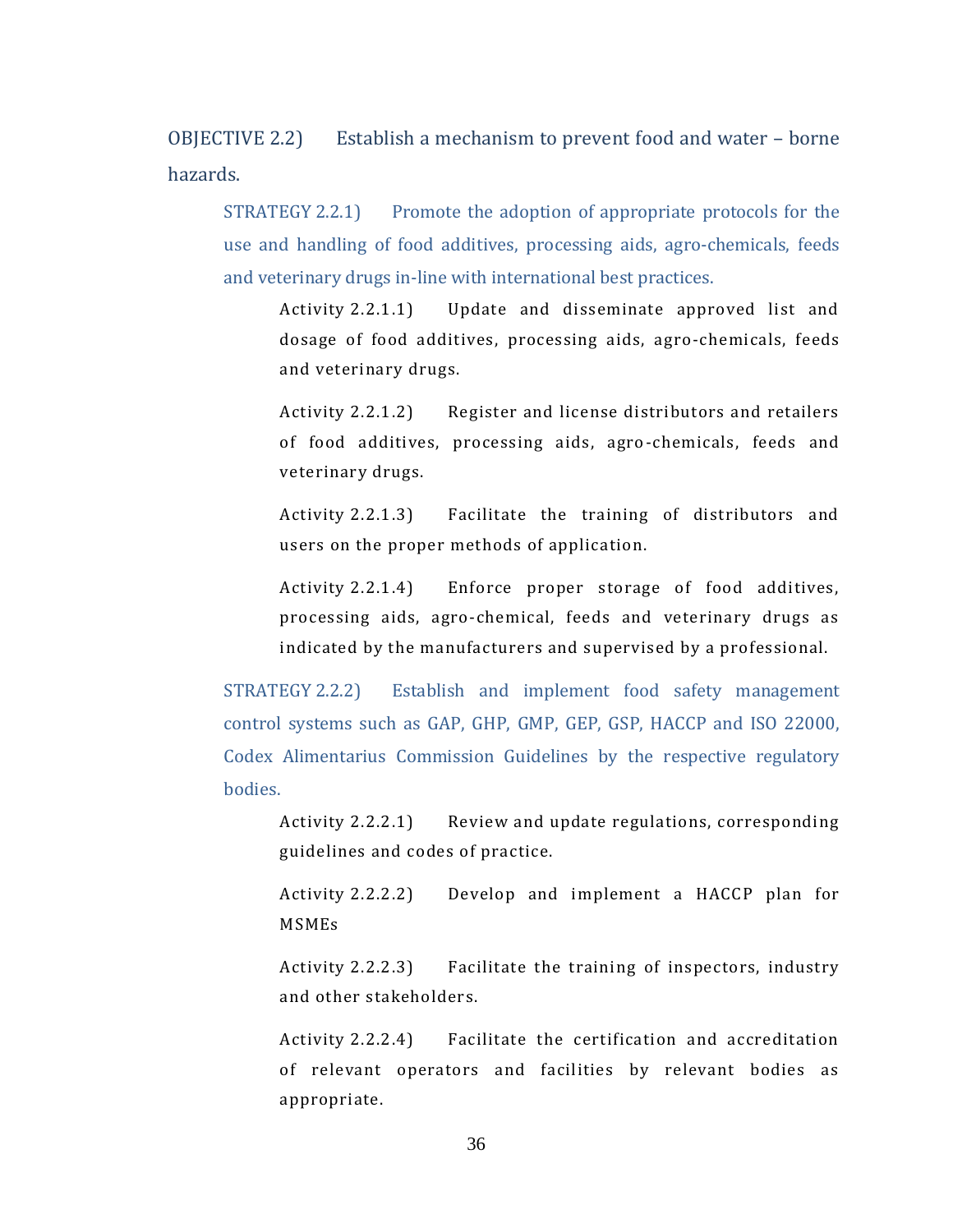STRATEGY 2.2.3) Ensure that all imported and exported food products are in compliance with WTO, SPS agreements and other international legislations.

Activity 2.2.3.1) Review, update and streamline existing import-export inspection system.

Activity 2.2.3.2) Establish a mechanism for the identification of countries and food products that are not in compliance with the appropriate Nigerian laws and regulations.

Activity 2.2.3.3) Establish a mechanism for the identification of countries and food products that are in compliance with the appropriate Nigerian laws and regulations for facilitated entry clearance.

Activity 2.2.3.4) Facilitate the training of inspectors, industry and other stakeholders.

Activity 2.2.3.5) Facilitate the certification and accreditation of relevant operators and facilities by relevant bodies as appropriate.

STRATEGY 2.2.4) Strengthen the National Food Defence System to avert food-borne illnesses and hazards.

Activity 2.2.4.1) Strengthen the existing food safety control systems.

Activity 2.2.4.2) Institute mechanisms for traceability and recall.

<span id="page-37-0"></span>OBJECTIVE 2.3) Enhance food borne illnesses surveillance and response.

STRATEGY 2.3.1) Strengthen sentinel sites at each of the states and the FCT with up-to-date facilities to investigate food-borne illnesses, identify causative agents and trace outbreaks to their respective sources.

Activity 2.3.1.1) Conduct needs assessments of the sentinel sites to identify the gaps.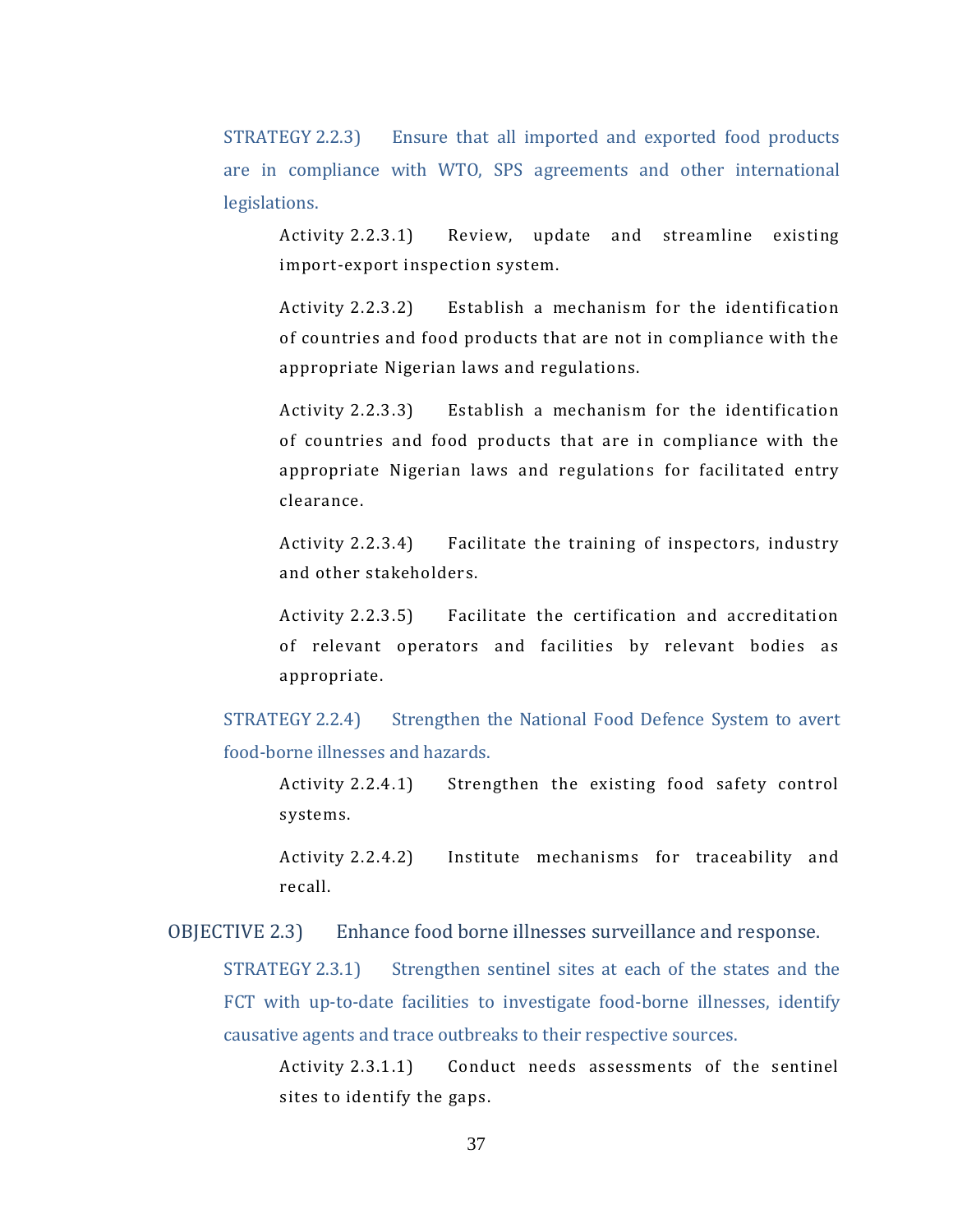Activity 2.3.1.2) Develop protocol for collecting, collating and evaluating food-borne illnesses outbreak data including its review and follow-up action.

Activity 2.3.1.3) Develop a national network for reporting, collecting, collating and transmitting data to National Data Repository Centre on outbreaks of food-borne illnesses to be located in the Centre for Disease Control (CDC).

Activity 2.3.1.4) Facilitate continuous manpower development in critical areas such as surveillance, investigation, control and prevention of outbreaks.

STRATEGY 2.3.2) Strengthen the National Food Risk Assessment Coordinating Centre.

Activity 2.3.2.1) Evaluate the existing risk assessment systems.

Activity 2.3.2.2) Develop and implement a plan to coordinate the activities of the existing food risk assessment systems.

Activity 2.3.2.3) Create a centralised electronic data base of DNA fingerprint patterns or similar scientific protocols for foodborne illness-causing pathogens within the National Centre.

Activity 2.3.2.4) Conduct a detailed study of the identified high risk foods to monitor chemical and microbial contaminants and generate useful data.

<span id="page-38-0"></span>OBJECTIVE 2.4) Improve inspections, compliance and enforcement systems.

STRATEGY 2.4.1) Strengthen the capacity of regulatory inspectors, auditors and compliance systems.

Activity 2.4.1.1) In-depth assessment of the existing systems.

Activity 2.4.1.2) Review inspection tools (SOPs, checklists, and guidelines).

38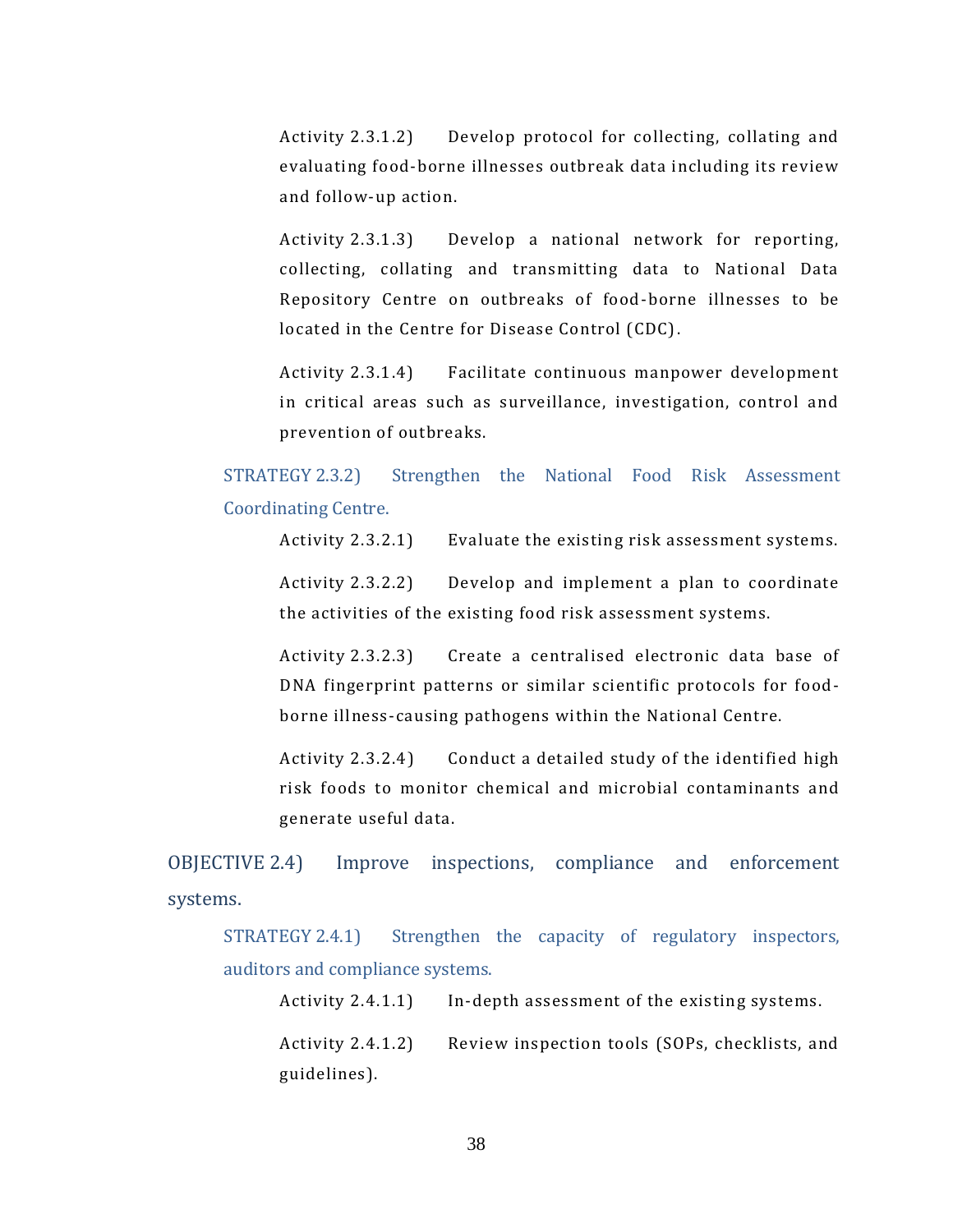Activity 2.4.1.3) Provide adequate and appropriate human and material resources to ensure regular inspection.

Activity 2.4.1.4) Strengthen procedures for registration and licensing of cottage, small, medium and large scale food establishments, food business operators and food vendors.

#### <span id="page-39-0"></span>**3.3 GOAL 3: STRENGTHEN INSTITUTIONAL CAPACITY FOR FOOD SAFETY**

<span id="page-39-1"></span>OBJECTIVE 3.1) Develop Human Capacity in Food Safety system along the food supply chain.

STRATEGY 3.1.1) Develop guidelines and manuals.

Activity 3.1.1.1) Develop appropriate guidelines and manuals in appropriate languages for different stakeholders.

Activity 3.1.1.2) Promote continuing education for existing food safety handlers and other stakeholders.

Activity 3.1.1.3) Build the capacity of MDAs and Organised Private Sectors (OPS) on the monitoring and evaluation of the implementation of food safety programmes.

Activity 3.1.1.4) Build capacity of institutions that are involved in the training of Environmental Health Officers (EHOs).

Activity 3.1.1.5) Build capacity of meat inspectors, Agricultural Extension workers and other relevant stakeholders involved in the inspection and enforcement of Food Safety laws, regul ations and guidelines.

Activity 3.1.1.6) Conduct workshops and other relevant programmes to improve skills of relevant private stakeholders involved in farming, processing, packaging, storage, transportation, distribution etc. of food and food products .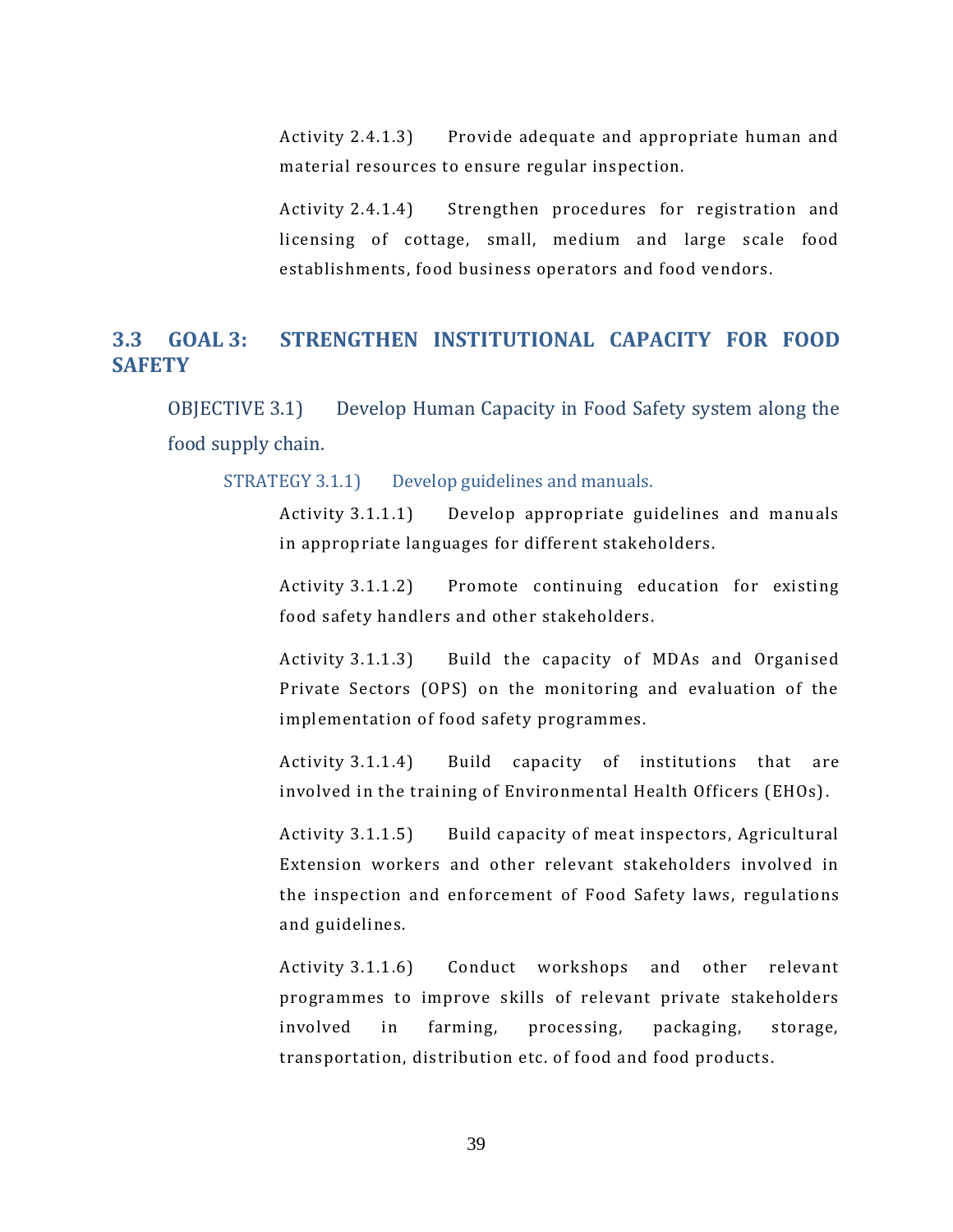STRATEGY 3.1.2) Develop partnership with training institutions, professional bodies and skill acquisition centres such as NUC, NBTE, NTI, NIFST, IPAN, ICCON, VCN, NDE, SMEDAN etc.

Activity 3.1.2.1) List relevant training institutions, professional bodies and skill acquisition centres and establish a partnership.

Activity 3.1.2.2) Develop relevant/appropriate curriculum on food safety at tertiary institutions.

Activity 3.1.2.3) Integrate the curriculum with existing educational programs.

<span id="page-40-0"></span>OBJECTIVE 3.2) Provide suitable infrastructure for monitoring and evaluation of the Food Safety System.

STRATEGY 3.2.1) Establish and implement a national "Farm-to-Table" monitoring and evaluation system and create a mechanism for periodic audit and mapping.

Activity 3.2.1.1) Set up and maintain tools for collection and dissemination of relevant data in the States and LGAs and integrate to national data base for food safety outcomes.

STRATEGY 3.2.2) Build the capacity of laboratories.

Activity 3.2.2.1) Identify laboratories and their needs.

Activity 3.2.2.2) Enhance laboratory quality management system.

Activity 3.2.2.3) Encourage cooperation between private and public laboratories.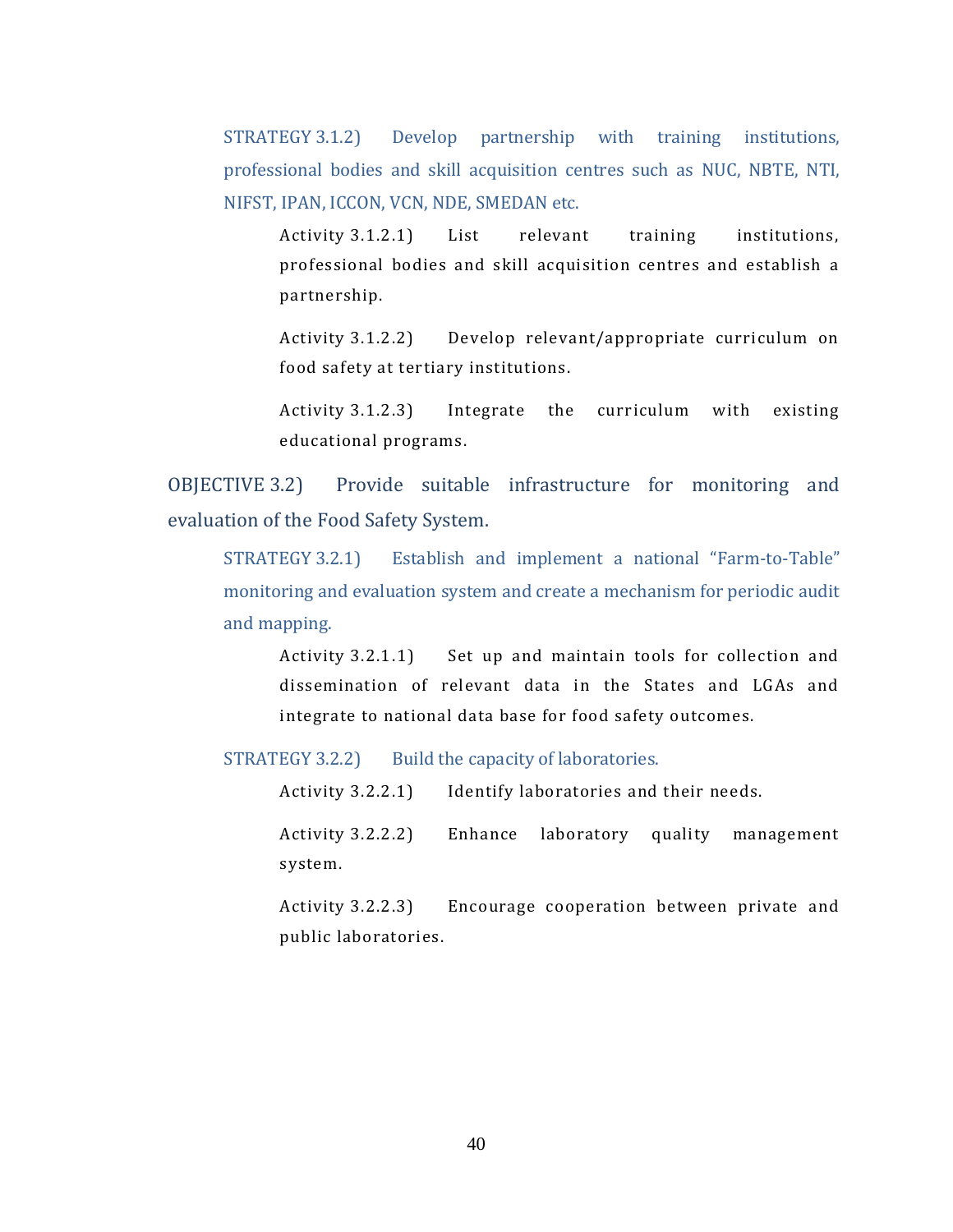<span id="page-41-0"></span>OBJECTIVE 3.3) Provide sustainable and adequate funding for Food Safety Programmes.

STRATEGY 3.3.1) All MDAs, and the food industry to create a budget line for food safety programmes.

Activity 3.3.1.1) Relevant MDAs to create a budget line for food safety activities across all levels of government.

Activity 3.3.1.2) All food and agro industries to create a budget line for food safety activities.

Activity 3.3.1.3) Partner with international development agencies to support the internal funding mechanisms for food safety activities.

#### <span id="page-41-1"></span>**3.4 GOAL 4: ESTABLISH AN EFFECTIVE INFORMATION AND COMMUNICATION MECHANISM FOR THE FOOD SAFETY SYSTEM.**

<span id="page-41-2"></span>OBJECTIVE 4.1) Promote the attitude of communication, cooperation, transparency and effective teamwork.

STRATEGY 4.1.1) Develop education campaign for all stakeholders along the food supply chain.

> Activity 4.1.1.1) Develop an effective food safety campaign materials.

> Activity 4.1.1.2) Identify and train the trainers at State and Local Government levels.

> Activity 4.1.1.3) Conduct a nationwide workshop to develop an effective educational campaign for food operators along the food supply chain.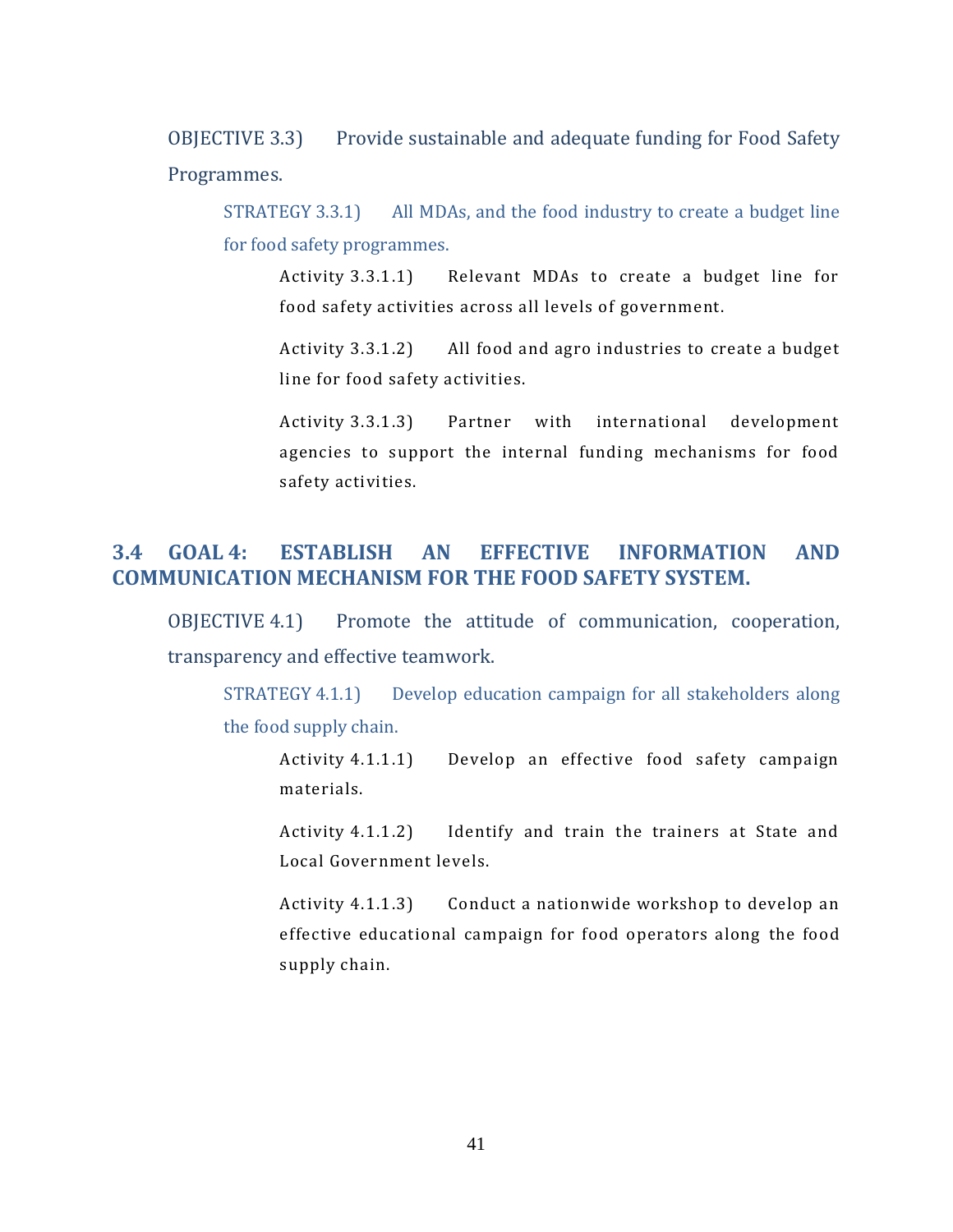STRATEGY 4.1.2) Develop an effective, information and communication system.

Activity 4.1.2.1) Identify and build capacity in Food Safety skills of local language speakers to use them for food safety communications.

Activity 4.1.2.2) Design an interactive web portal for information exchange among relevant groups on the effectiveness of the food safety measures and explore other appropriate webbased tools to disseminate information on food safety issues for all.

Activity 4.1.2.3) Develop a format for press releases and other information and communication materials on food safety.

STRATEGY 4.1.3) Develop a plan for emergency response to outbreaks and recalls.

Activity 4.1.3.1) Determine indicators that can be used as the basis for outbreaks and recalls.

Activity 4.1.3.2) Identify social media network channels and Short Message Services to be used for public enlightenment, enquires and complaints.

Activity 4.1.3.3) Improve the existing health-reporting system and train health workers on information gathering, collation and dissemination related to food-borne illnesses.

Activity 4.1.3.4) Review the format for documenting information on management of crisis arising from outbreaks .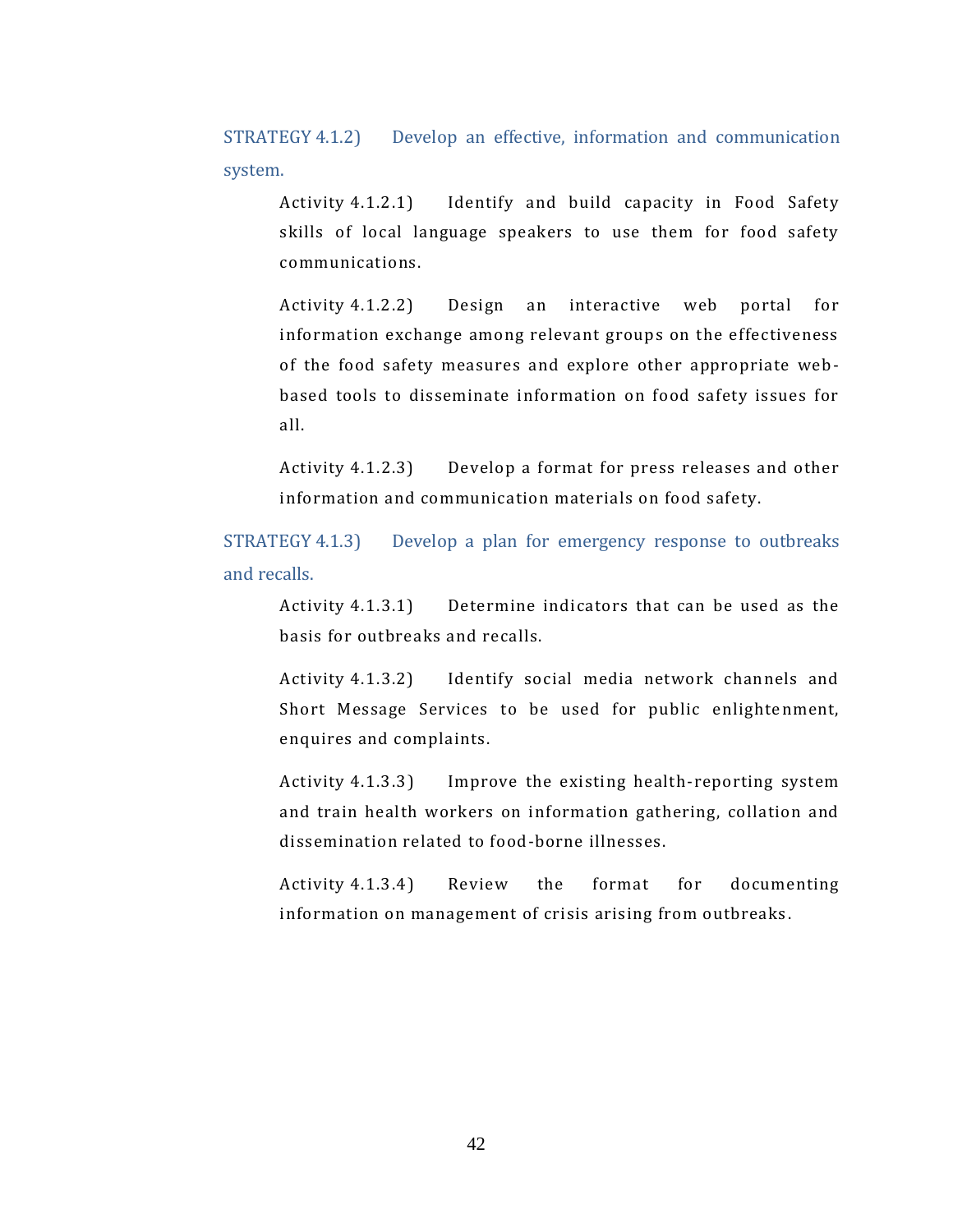<span id="page-43-0"></span>OBJECTIVE 4.2) Create public awareness on food safety practices, its effect on public health and national economy.

STRATEGY 4.2.1) Carry out advocacy and sensitisation of policy makers, opinion leaders, food handlers, health workers, consumers, religious groups, traditional rulers, and owners of food industries.

Activity 4.2.1.1) Set up a team that includes relevant MDAs, private sector, CSOs, NGOs and professional organisations to develop, produce, and disseminate advocacy tools including IEC materials and social media.

Activity 4.2.1.2) Undertake advocacy/sensitisation visit to policy makers, LGAs, development partners, religious organisations, traditional heads etc.

Activity 4.2.1.3) Strengthen relevant/appropriate curriculum and activities on food safety at primary and secondary institutions.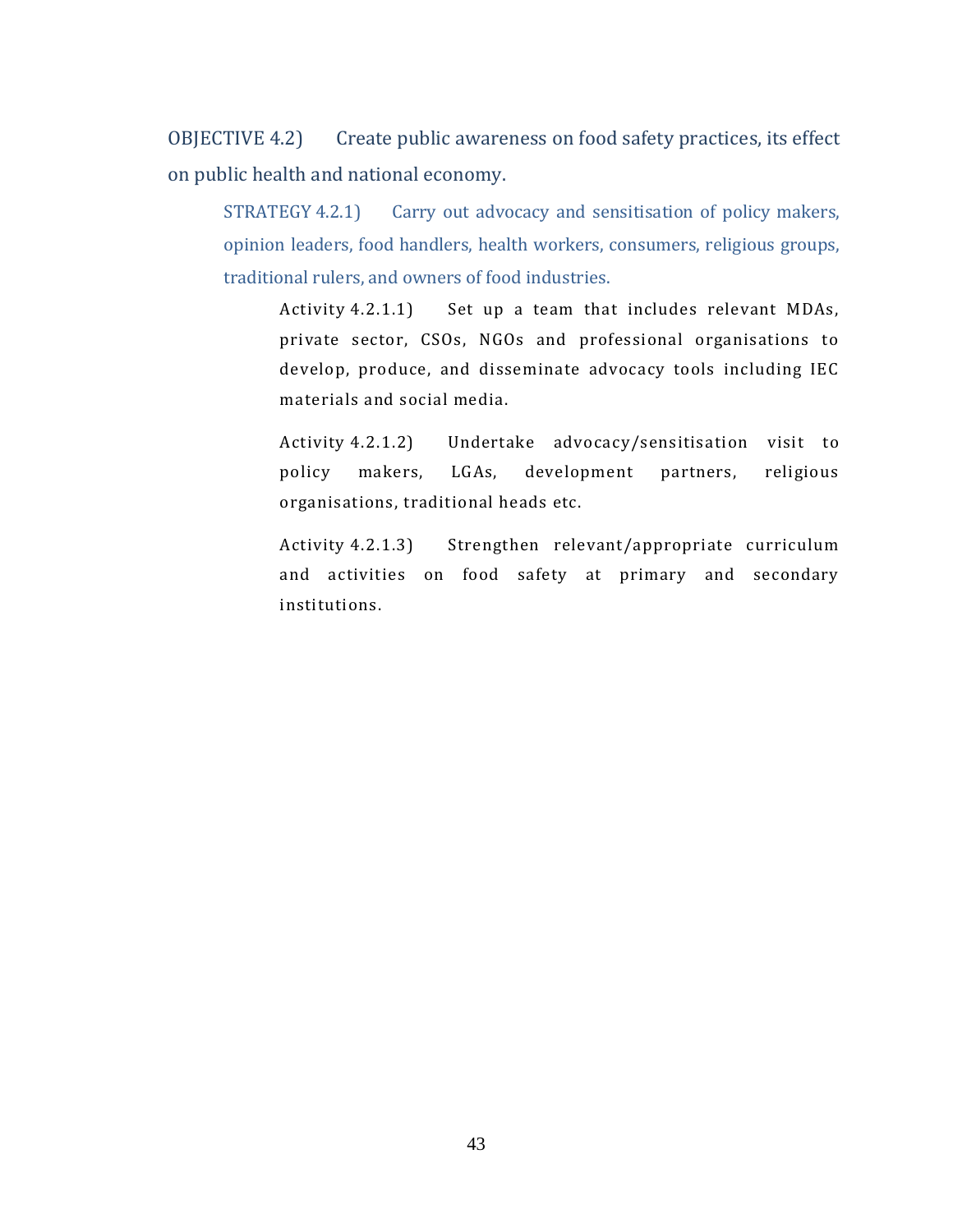#### <span id="page-44-0"></span>**3.5 TARGETS**

The National Policy on Food Safety is being put in place in order to:

- 1. Adopt the policy and establish the National Food Safety Management Committee within the first six months of 2014.
- 2. Inaugurate the National Food Safety Management Committee to provide technical support and coordinate food safety programmes in all relevant MDAs and private sectors in 2014.
- 3. Minimise the risk of outbreak of diseases emanating from poor food safety practices and attain 30% reduction in the prevalence of food-borne and related diseases within the first five (5) years of its implementation.
- 4. Ensure adherence to the principles and practice of food safety management systems, such as HACCP system by ensuring full compliance by all stakeholders involved in the preparation, production, storage, processing/preservation, transportation and distribution of foods within the first five (5) years of its implementation.
- 5. Ensure that foods imported to the country, supplied to consumers are safe, wholesome in line with national standards and food safety objectives within the first five (5) years of its implementation.
- 6. Ensure that foods exported out of the country are safe, wholesome, properly labelled and free from contaminants in line with international requirements to significantly enhance our international trade within the first five (5) years of its implementation.
- 7. Ensure that the National policy on food safety and implementation strategy which integrates and harmonises all existing laws, standards and codes that regulate food safety practices takes off before the end of 2014.
- 8. Coordinate food control infrastructures at various levels of government so as to reduce areas of overlap of functions and conflict to achieve synergy within the first five (5) years of its implementation.
- 9. To establish a Public-Private Partnership on food safety by 2014.
- 10. Reduce food waste and improve food security.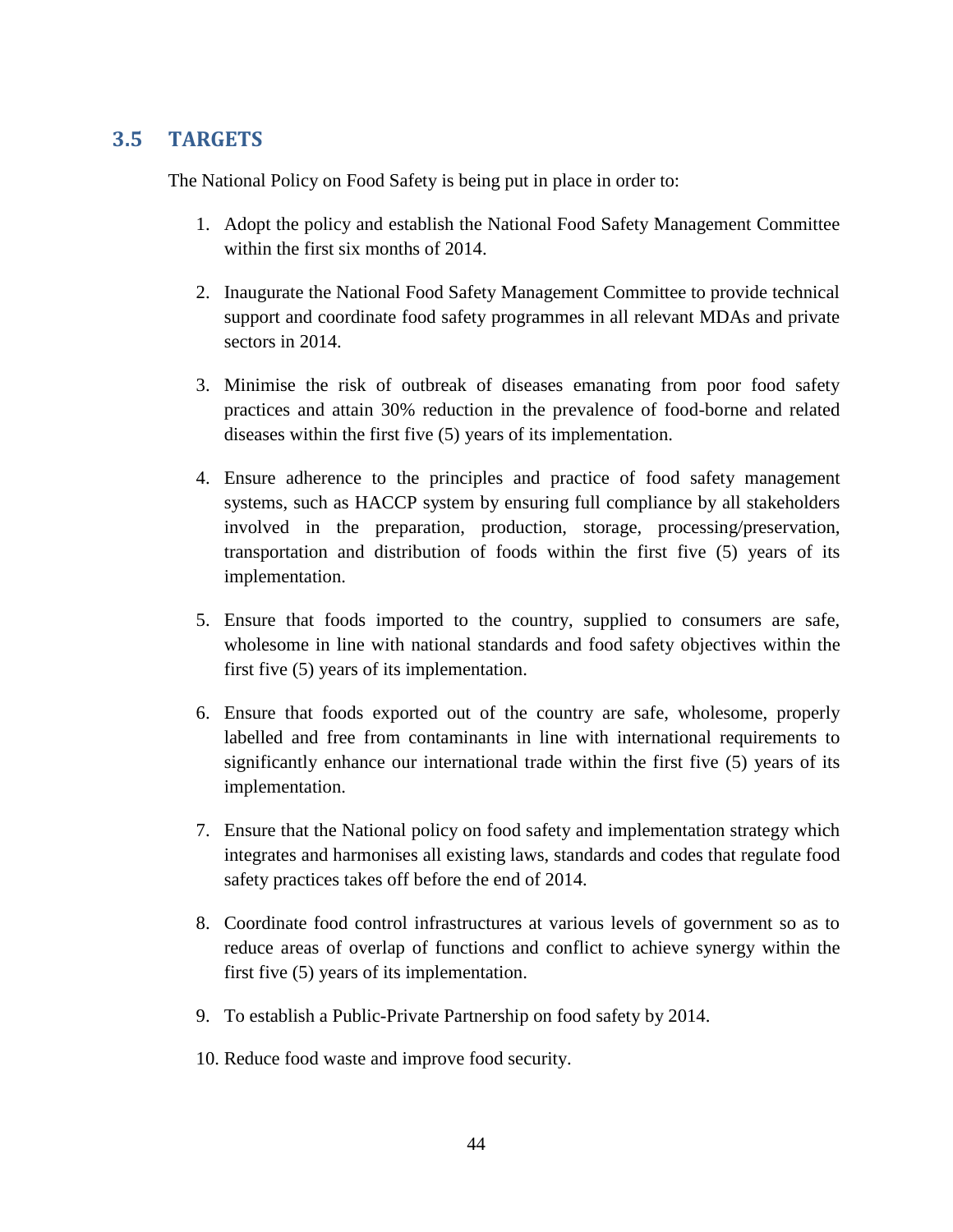# <span id="page-45-0"></span>**CHAPTER 4: MONITORING AND EVALUATION**

A successful implementation of this policy shall require the National Secretariat of the NFSMC (domiciled in NAFDAC) to effectively collaborate with all stakeholders on the effective monitoring and implementation of the stated goals. Monitoring and evaluation programmes shall involve tracking the progress made in food safety practices in the country at regular intervals. Detection and identification of non-compliance including where and how they occurred shall be statistically evaluated.

The key activities as outlined in the action plan shall be identified, and a format and checklist that can be used for the evaluation of the performance of these activities in the action plan shall be developed. A mechanism for the periodic monitoring of the realisation of specific indicators of the activities shall be developed. The reports of such periodic monitoring and evaluation (ME) shall be properly documented and reviewed once a year by the NFSMC and once every two years by the IMFSC. A meeting of the key MDAs and other stakeholders shall be convened by the FMOH once every three (3) years for a broad review of the ME reports. This meeting shall focus on the success of the implementation plans, highlight priority areas for immediate attention, indicate possible improvement of the ME system and articulate future plans for sustenance of achieved goals. The challenges shall be discussed with the hope of proffering immediate solutions for the realisation of the stated goals.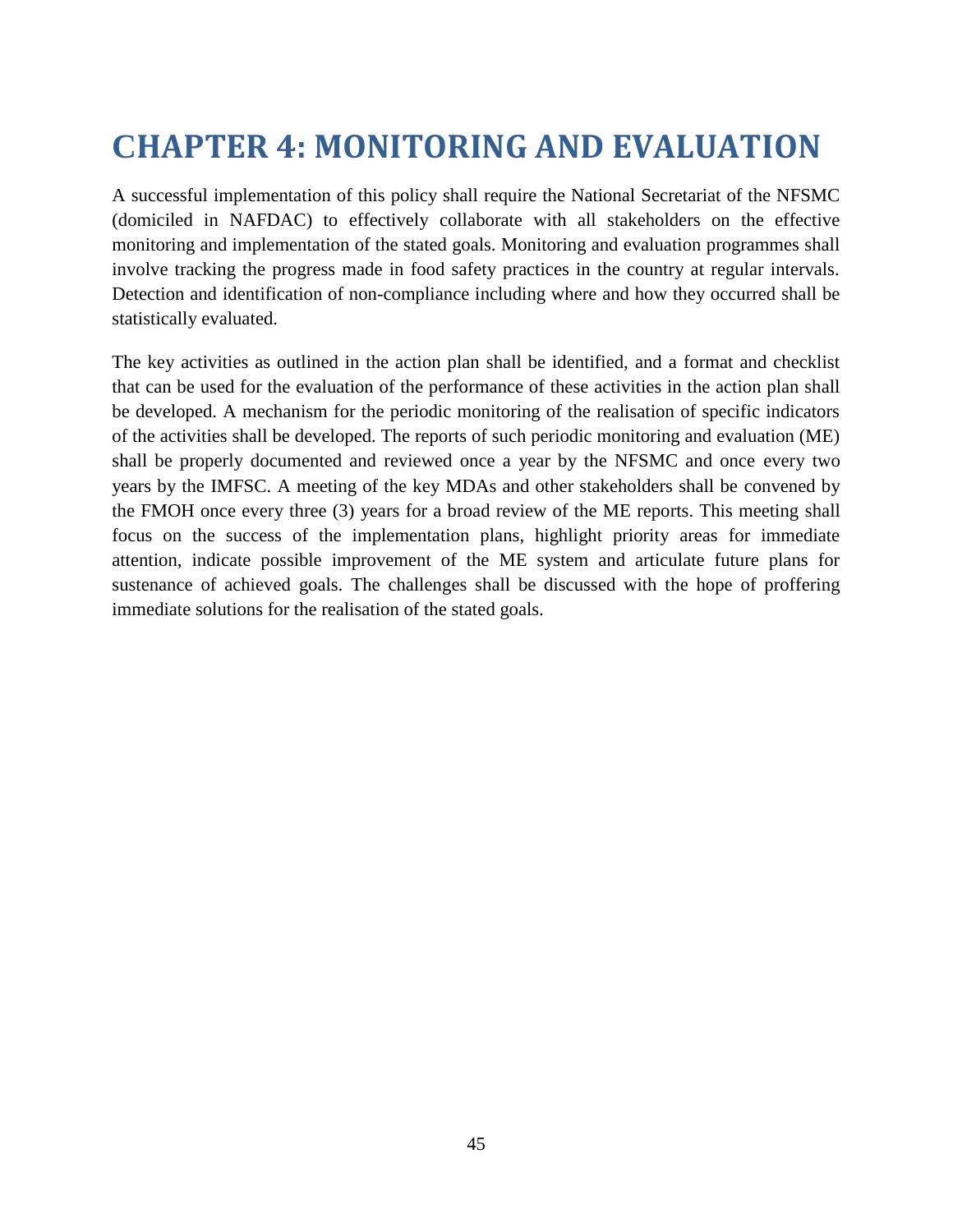# <span id="page-46-0"></span>**GLOSSARY**

| Audit                               | A systematic examination to determine whether what is actually<br>happening complies with documented procedures.                                                                                                                                                                                                                                                                        |
|-------------------------------------|-----------------------------------------------------------------------------------------------------------------------------------------------------------------------------------------------------------------------------------------------------------------------------------------------------------------------------------------------------------------------------------------|
| Codex Alimentarius<br>Commission    | The Codex Alimentarius Commission is a subsidiary body of the<br>Food and Agriculture Organisation of the United Nations and the<br>World Health Organisation. The Commission is entrusted with the<br>elaboration of international standards of food to protect the health<br>of consumers and to ensure fair practices in the food trade.                                             |
| <b>National Codex</b><br>Committees | A committee established by the approval of the Federal Executive<br>Council to synthesise Nigeria's positions to the Codex Alimentarius<br>Commission (CAC) meetings.                                                                                                                                                                                                                   |
| <b>Critical Control Point</b>       | A step at which control is essential to prevent or eliminate a food<br>safety hazard or reduce it to an acceptable level.                                                                                                                                                                                                                                                               |
| Farm-to-Table                       | Includes all steps involved in the production, storage, handling,<br>distribution and preparation of a food product.                                                                                                                                                                                                                                                                    |
| Food                                | Food means any substance, whether processed, semi-processed or<br>raw, which is intended for human consumption, and includes drink,<br>chewing gum and any substance which has been used in the<br>manufacture, preparation or treatment of "food" but does not<br>include cosmetics or tobacco or substances used only as drugs.                                                       |
| Food-borne Diseases                 | Are diseases caused by the consumption of contaminated food or<br>drink. The symptoms and severity of food-borne illnesses vary<br>depending on the causative agent(s) and can vary from mild<br>disturbances to death of victim                                                                                                                                                        |
| <b>Food Contaminant</b>             | Any biological, chemical agent, foreign matter, or other substance<br>that may be intentionally or unintentionally added to food which<br>may compromise food safety or suitability.                                                                                                                                                                                                    |
| Food Control                        | A mandatory regulatory activity of enforcement by national or local<br>authorities to provide consumer protection and ensure that all foods<br>during production, handling, storage, processing and distribution<br>are safe, wholesome and fit for human consumption; conform to<br>quality and safety requirements; and are honestly and accurately<br>labelled as prescribed by law. |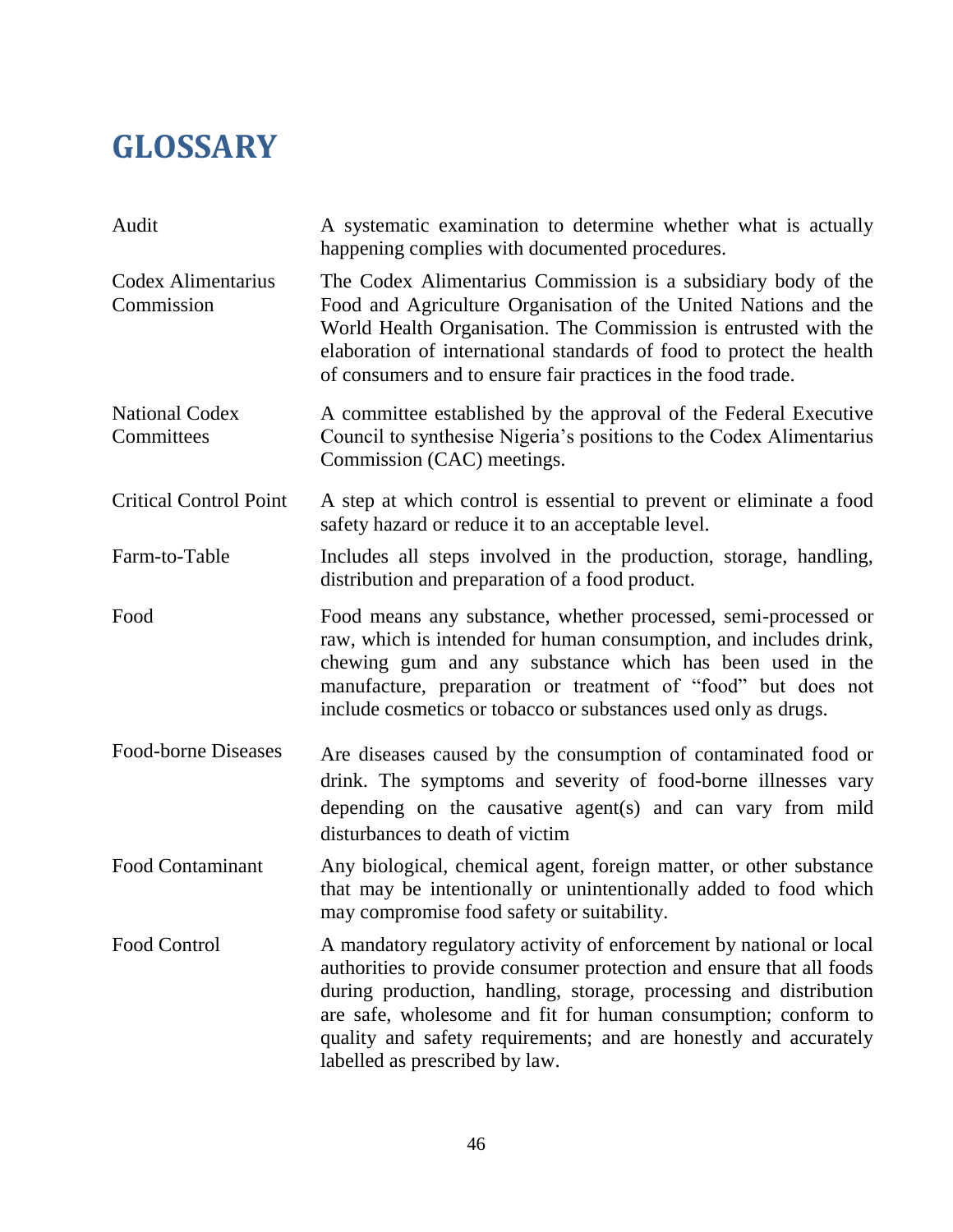| Food Handler                         | Any person working in food premises who at any time is involved<br>in the manufacture, preparation, distribution and transportation of<br>food intended for sale and meant for human consumption.                                                                                                                                                                                                                                |
|--------------------------------------|----------------------------------------------------------------------------------------------------------------------------------------------------------------------------------------------------------------------------------------------------------------------------------------------------------------------------------------------------------------------------------------------------------------------------------|
| Food Hygiene                         | Food hygiene comprises conditions and measures necessary to<br>ensure the safety, wholesomeness and suitability of food at all<br>stages of the food chain.                                                                                                                                                                                                                                                                      |
| Food Inspection                      | The examination, by an agency empowered to perform regulatory<br>and/or enforcement functions, of food products or systems for the<br>control of raw materials, processing, and distribution. This<br>includes in-process and finished product testing to verify that they<br>conform to regulatory requirements.                                                                                                                |
| Food Processing                      | Processing of food refers to any activity that significantly affects a<br>product either by heating, smoking, salting, maturing, drying,<br>extraction, radiation, freezing or the blend of any of these processes                                                                                                                                                                                                               |
| Food Safety                          | Is the holistic means of ensuring that production preparation,<br>handling, transportation, distribution, marketing, storage and every<br>chain food passes to get to us is safe. According to World Health<br>Organization (WHO) Food safety has to do with all measures taken<br>to protect human health from harm, arising from the consumption<br>of food when it is prepared and/or eaten according to its intended<br>use. |
| <b>Food Scientist</b>                | Is a person with a recognised qualification and experience in the<br>science and technology of food operations                                                                                                                                                                                                                                                                                                                   |
| Food Surveillance                    | The continuous monitoring of the food supply to ensure consumers<br>are not exposed to components in foods, such as chemical<br>contaminants or biological hazards, which pose a risk to health.                                                                                                                                                                                                                                 |
| Food Trade                           | Is a diverse and complex operation and one in which most countries<br>strive to take part in exchange of their food products.                                                                                                                                                                                                                                                                                                    |
| Good Agricultural<br>Practices (GAP) | Practices of primary food producers (such as farmers and<br>fishermen) that are necessary to produce safe and wholesome<br>agricultural food products conforming to food laws and regulations.                                                                                                                                                                                                                                   |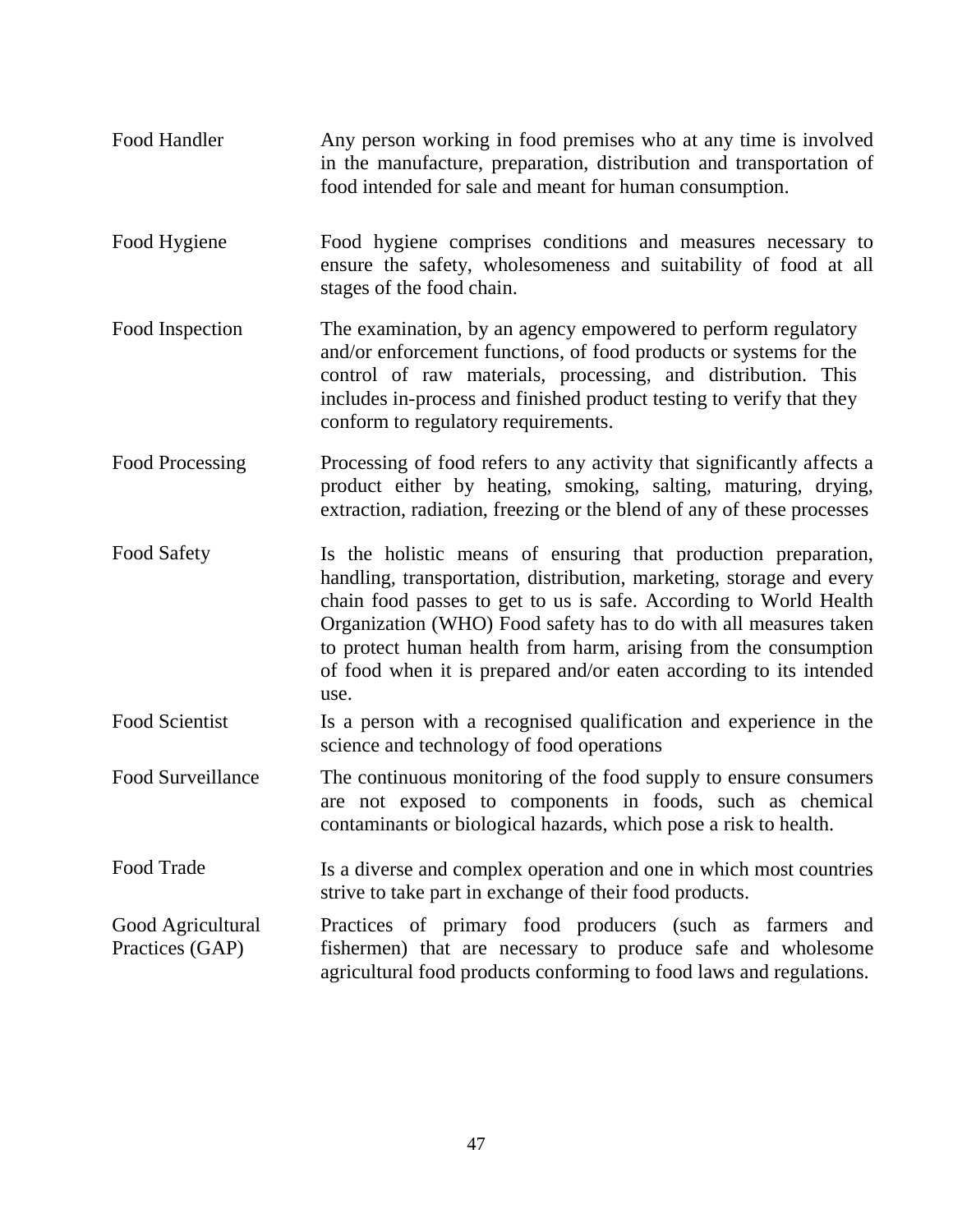| Good Manufacturing<br>Practices (GMP) | Conformance with codes of practice, industry standards, regulations<br>and laws concerning production, processing, handling, labelling and<br>sale of foods decreed by industry, local, state, national and<br>international bodies with the intention of protecting the public from<br>illness, product adulteration and fraud.                                                                                                                                    |
|---------------------------------------|---------------------------------------------------------------------------------------------------------------------------------------------------------------------------------------------------------------------------------------------------------------------------------------------------------------------------------------------------------------------------------------------------------------------------------------------------------------------|
| <b>GMF</b>                            | Genetically Modified Foods are those derived from organisms that<br>have had specific foreign genes introduced into their genetic<br>material (DNA) in a way that does not occur naturally.                                                                                                                                                                                                                                                                         |
| <b>GMO</b>                            | Genetically Modified Organisms are those whose genetic material<br>has been altered using genetic engineering techniques.                                                                                                                                                                                                                                                                                                                                           |
| <b>HACCP</b> Plan                     | A document prepared in accordance with the principles of HACCP<br>to ensure control of hazards which are significant for food safety in<br>the segment of the food chain under consideration.                                                                                                                                                                                                                                                                       |
| <b>HACCP</b> System                   | The Hazard Analysis Critical Control Point (HACCP) system is a<br>scientific and systematic way of enhancing the safety of foods from<br>primary production to final consumption through the identification<br>and evaluation of specific hazards and measures for their control to<br>ensure the safety of food. HACCP is a tool to assess hazards and<br>establish control systems that focus on prevention rather than<br>relying mainly on end-product testing. |
| Hazard                                | A biological, chemical or physical agent in, or condition of, food<br>with the potential to cause harm.                                                                                                                                                                                                                                                                                                                                                             |
| <b>Hazard Analysis</b>                | The process of collecting and interpreting information on hazards<br>and conditions leading to their presence to decide which are<br>significant for food safety and therefore should be addressed in the<br>HACCP plan.                                                                                                                                                                                                                                            |
| ISO 22000:2005                        | Specifies requirements for a food safety management system where<br>an organisation in the food chain needs to demonstrate its ability to<br>control food safety hazards in order to ensure that food is safe at the<br>time of human consumption.                                                                                                                                                                                                                  |
| Monitoring                            | In a HACCP plan, the act of conducting a planned sequence of<br>observations or measurements of control parameters to assess<br>whether a critical control point is under control.                                                                                                                                                                                                                                                                                  |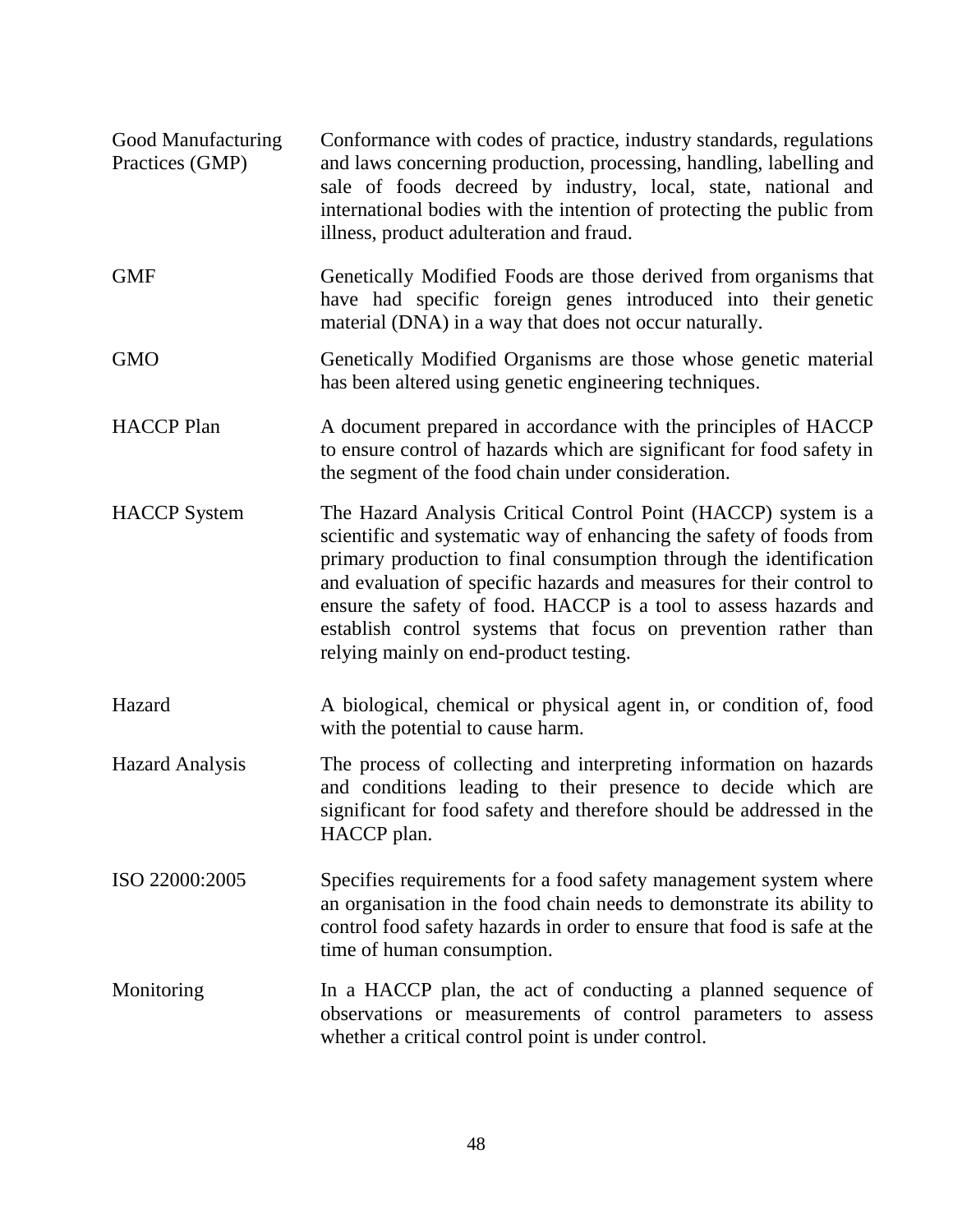| Ready-to-Eat Food         | Ready-to-eat food includes any food (including beverages) which is<br>normally consumed in its raw state or any food handled, processed,<br>mixed, cooked, or otherwise prepared into a form in which is<br>normally consumed without further processing.                                                                                                                               |
|---------------------------|-----------------------------------------------------------------------------------------------------------------------------------------------------------------------------------------------------------------------------------------------------------------------------------------------------------------------------------------------------------------------------------------|
| <b>Risk Analysis</b>      | A process consisting of three components: risk assessment, risk<br>management and risk communication.                                                                                                                                                                                                                                                                                   |
| <b>Risk Assessment</b>    | A scientifically based process consisting of the following steps:<br>hazard identification, hazard characterisation, exposure assessment,<br>and risk characterisation.                                                                                                                                                                                                                 |
| <b>Risk Communication</b> | The interactive exchange of information and opinions concerning<br>risks among risk assessors, risk managers, consumers and other<br>interested parties.                                                                                                                                                                                                                                |
| <b>Risk Management</b>    | The process of weighing policy alternatives in the light of results of<br>risk assessment, and, if required, selecting and implementing<br>appropriate control options, including regulatory measures.                                                                                                                                                                                  |
| Sale of Food              | Any process relating to production, processing and distribution of<br>food that involves offering of food as a reward or for promotion of<br>any trade or business, either for profit or not and either in public or<br>private.                                                                                                                                                        |
| <b>SPS</b>                | Sanitary and Phyto-sanitary Agreement of the World Trade<br>Organisation (WTO).                                                                                                                                                                                                                                                                                                         |
| <b>Street Food</b>        | Means any food sold by a street retailer on the side-work or<br>roadside usually in a temporary kiosk/stand.                                                                                                                                                                                                                                                                            |
| <b>TBT</b>                | Technical Barriers to Trade Agreement of the World Trade<br>Organisation (WTO).                                                                                                                                                                                                                                                                                                         |
| Unwholesome Food          | Refers to food not fit for consumption and would be harmful to the<br>health if eaten.                                                                                                                                                                                                                                                                                                  |
| <b>WTO</b>                | The World Trade Organisation (WTO) is the international<br>organisation that establishes the rules of trade between nations. At<br>its heart are the WTO agreements, negotiated and signed by the<br>bulk of the world's trading nations and ratified in their parliaments.<br>The goal is to help producers of goods and services, exporters, and<br>importers conduct their business. |